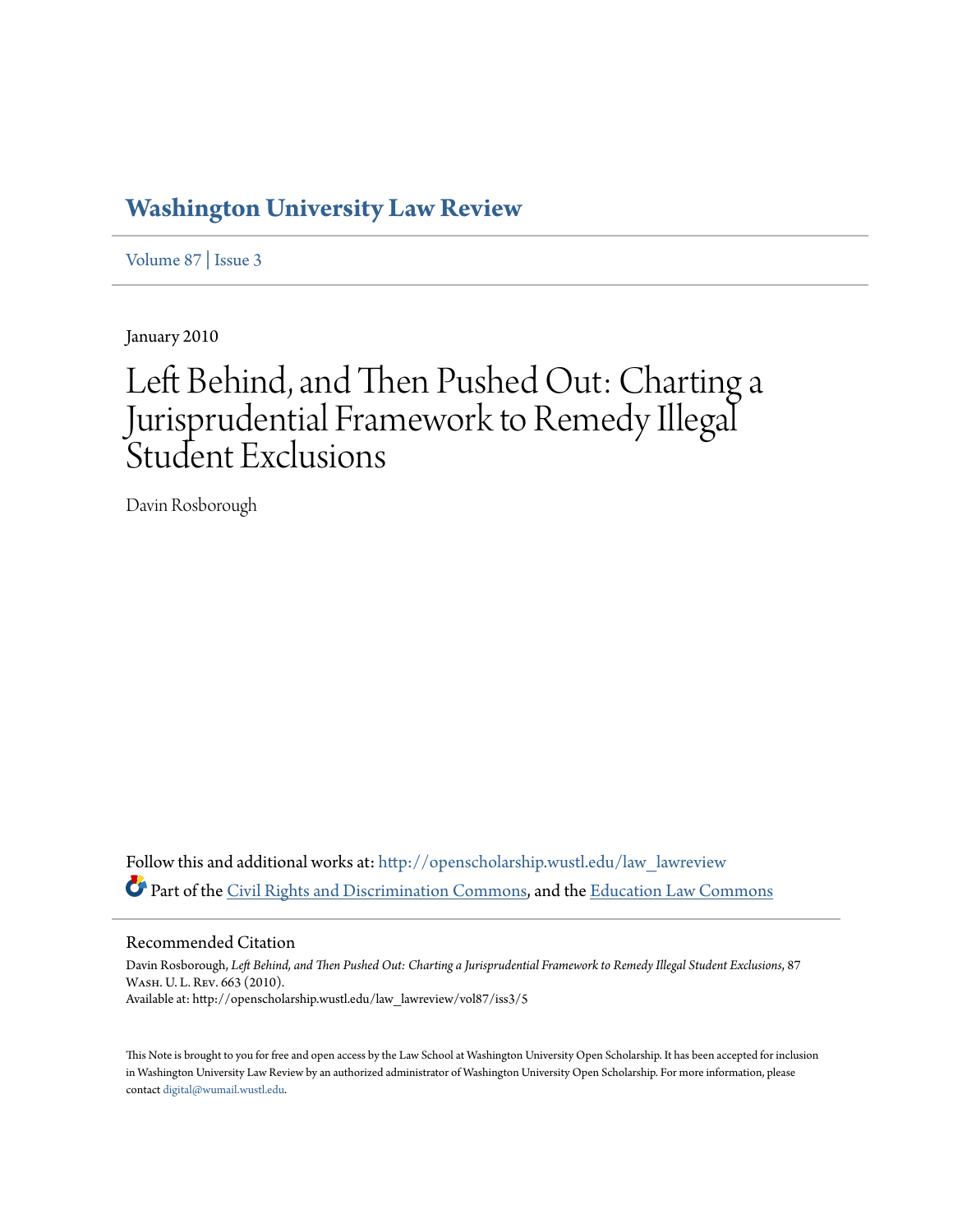# **LEFT BEHIND, AND THEN PUSHED OUT: CHARTING A JURISPRUDENTIAL FRAMEWORK TO REMEDY ILLEGAL STUDENT EXCLUSIONS**

―*We cannot ignore the significant social costs borne by our Nation when select groups are denied the means to absorb the values and skills upon which our social order rests.*"<sup>1</sup>

―*In these days, it is doubtful that any child may reasonably be expected*  to succeed in life if he is denied the opportunity of an education. Such an *opportunity, where the state has undertaken to provide it, is a right which must be made available to all on equal terms.*"<sup>2</sup>

#### I. INTRODUCTION

As the United States embarks on its first year with an African American President, African American and Latino students in many of our major cities still have less than a sixty percent chance of graduating from high school.<sup>3</sup> The "human cost" of these disparities on the nation as a whole and especially on these particular communities is immense, exacting a particular toll on the career and life prospects of those who do not graduate.<sup>4</sup> Along with disproportionately high dropout rates, schools

4. Because it appears that the majority of pushed out students are unlikely to finish their high school education, most share the fate of dropouts: they are far more likely to be unemployed and earn low salaries, depend upon public assistance, experience poor health, and end up in prison. *See* GARY ORFIELD ET AL., CIVIL RIGHTS PROJECT AT HARVARD UNIV. ET AL., LOSING OUR FUTURE: HOW MINORITY YOUTH ARE BEING LEFT BEHIND BY THE GRADUATION RATE CRISIS 6 (2004), *available at* http://www.civilrightsproject.ucla.edu/research/dropouts/LosingOurFuture.pdf ("In 2001, the unemployment rate for dropouts 25 years old and over was almost 75 percent higher than for high school graduates—7.3 percent versus 4.2 percent. Approximately, two thirds of all state prison inmates have not completed high school."); U.S. CENSUS BUREAU, U.S. DEP'T OF COMMERCE, THE BIG PAYOFF: EDUCATIONAL ATTAINMENT AND SYNTHETIC ESTIMATES OF WORK-LIFE EARNINGS 2 (2002), *available at* http://www.census.gov/prod/2002pubs/p23-210.pdf ("Average earnings ranged from \$18,900 for high school dropouts to \$25,900 for high school graduates, \$45,400 for college graduates, and \$99,300 for workers with professional degrees."); Henry M. Levin, The Social Costs of Inadequate Education, Summary of Teachers College Symposium on Educational Equity 16 (2005), http://www.tc.columbia.edu/i/a/3082\_socialcostsofinadequateEducation.pdf (citing evidence from Professor Peter Meunnig that dropouts will live on average nine-years fewer than high school graduates and "have higher rates of cardiovascular illnesses, diabetes and other ailments," and noting

<span id="page-1-0"></span><sup>1.</sup> Plyler v. Doe, 457 U.S. 202, 221 (1982).

<sup>2.</sup> Brown v. Bd. of Educ., 347 U.S. 483, 493 (1954).

<sup>3.</sup> Of the student cohort scheduled to graduate during 2003–2004, only 57.8% of Latino students, 53.4% of Black students, and 49.3% of Native American students did, while only 45% of students graduated in New York and Los Angeles, approximately 35% in Baltimore and Cleveland, and 25% in Detroit. CHRISTOPHER B. SWANSON, EDITORIAL PROJECTS IN EDUC. RESEARCH CTR., CITIES IN CRISIS: A SPECIAL ANALYTIC REPORT ON HIGH SCHOOL GRADUATION 1, 9, (2008), *available at* http://www.edweek.org/media/citiesincrisis040108.pdf.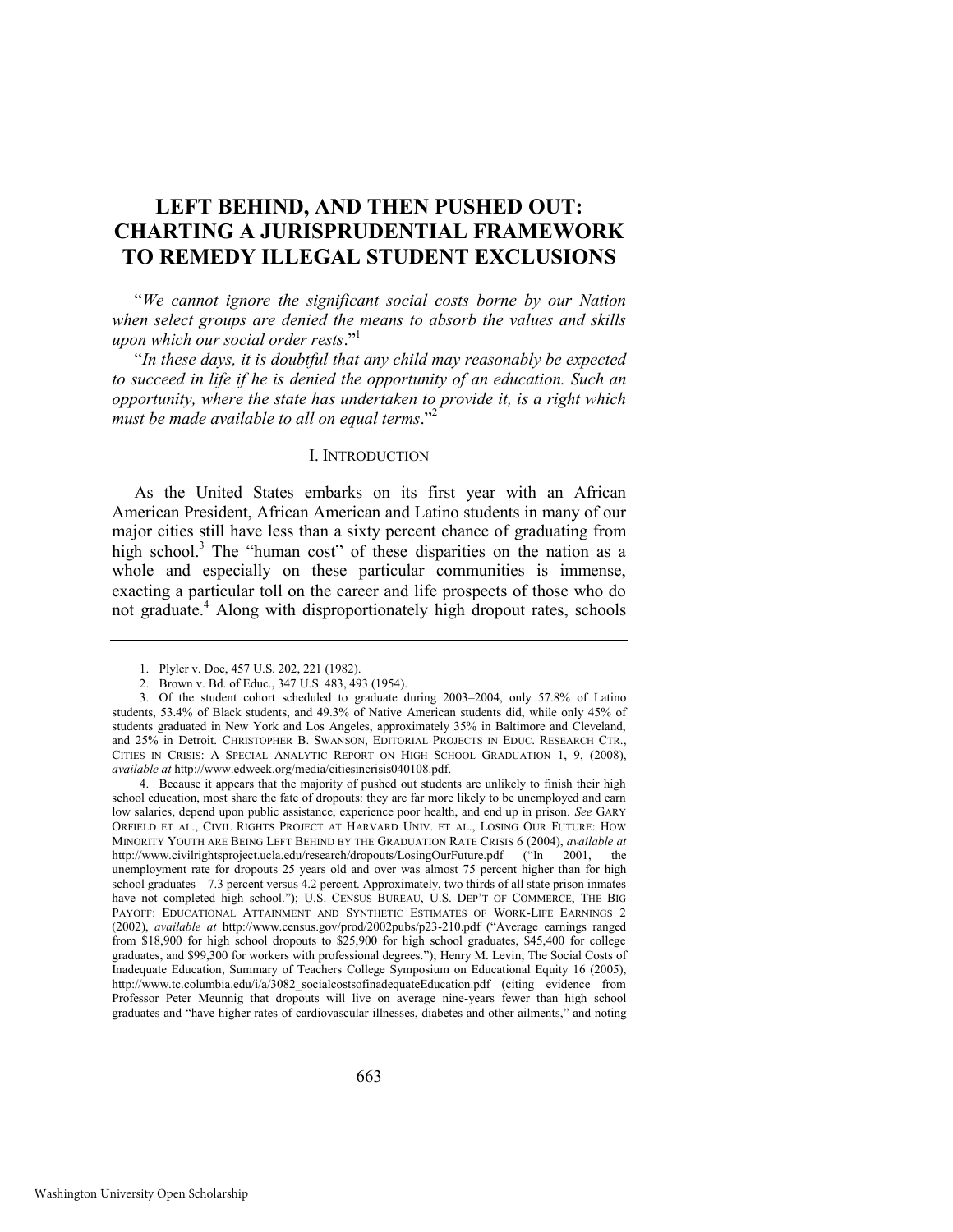across the country discipline and exclude African American and Latino students at rates far higher than white students, even in non-urban school districts.<sup>5</sup>

<span id="page-2-1"></span>Hidden amongst students who drop-out and are expelled are a third often neglected category of students: those who have been illegally "pushed out" of school. These students were neither properly expelled according to laws and regulations, nor did they voluntarily choose to end their education. Rather, they are students improperly told or encouraged by administrators to leave school for illegitimate reasons, often in violation of the law.<sup>6</sup> Pushouts occur when administrators tell students that they either must or "should" leave school because they are too far behind in credits to graduate, their test scores are too low, or they have missed too much school, when in fact they are legally allowed to stay in school.<sup>7</sup> This "pushout syndrome"<sup>8</sup> is largely driven by administrators pressured by the No Child Left Behind Act and other test-based accountability measures to raise test scores, who exclude low-scoring and "problem" students rather than addressing their educational needs.<sup>9</sup>

<span id="page-2-2"></span><span id="page-2-0"></span>that a "65-year-old person with a high school diploma typically enjoys better health status than a 45year-old who dropped out in 10th grade").

<sup>5.</sup> *See* Brooke Grona, *School Discipline: What Process Is Due? What Process Is Deserved?*, 27 AM. J. CRIM. L. 233, 241 (2000) (discussing a decade old study of Austin, Texas schools, which noted that even though 18% of the students were African-American and 37% were white, 36% of the African-American students had been suspended or expelled versus only 18% of white students); Floyd D. Weatherspoon, *Racial Justice and Equity for African-American Males in the American Educational System: A Dream Forever Deferred*, 29 N.C. CENT. L.J. 1, 19–22 (2006) (citing a study by the National Center for Education Statistics which found that in 1999, 35% of African American students in grades seven through twelve had been suspended or expelled at some point versus only 15% of white students); Howard Witt, *School Discipline Harder on Blacks*, CHI. TRIBUNE, Sept. 25, 2007, at C1; NAACP LEGAL DEFENSE AND EDUC. FUND, INC., DISMANTLING THE SCHOOL-TO-PRISON PIPELINE, *available at* http://www.naacpldf.org/content/pdf/pipeline/Dismantling the School to Prison\_Pipeline.pdf ("[I]n 2000, African Americans represented only 17% of public school enrollment nationwide, but accounted for 34% of suspensions.").

<sup>6.</sup> ADVOCATES FOR CHILDREN OF NEW YORK, SCHOOL PUSHOUT: WHERE ARE WE NOW? (2008), http://www.advocatesforchildren.org/pubs/pushout\_update\_2008.pdf; Baltimore City Public Schools, Student Services, Alternative Options Program Frequently Asked Questions, http://www. baltimorecityschools.org/Departments/Student\_Support/PDF/FAQ.pdf (last visited Sept. 15, 2009); Statement, Dignity in Schools, Children Are Being Pushed Out of School, Dignity in Schools Campaign (2008), http://www.dignityinschools.org/summary.php?index=158 [hereinafter Dignity in Schools Campaign].

<sup>7.</sup> ORFIELD ET AL., *supra* note [4,](#page-1-0) at 3 (describing ways students are pushed out); Dean Hill Rivkin, *Legal Advocacy and Education Reform: Litigating School Exclusion*, 75 TENN. L. REV. 265, 277 (2008).

<sup>8.</sup> ORFIELD ET AL., *supra* not[e 4,](#page-1-0) at 3.

<sup>9.</sup> *See* James E. Ryan, *The Perverse Incentives of the No Child Left Behind Act*, 79 N.Y.U. L. REV. 932, 969 (2004) (observing that the severe consequences for administrators whose schools fail to make "adequate yearly progress" under the No Child Left Behind Act make school leaders in struggling schools keenly aware that "[s]tudents who perform poorly on state tests obviously hurt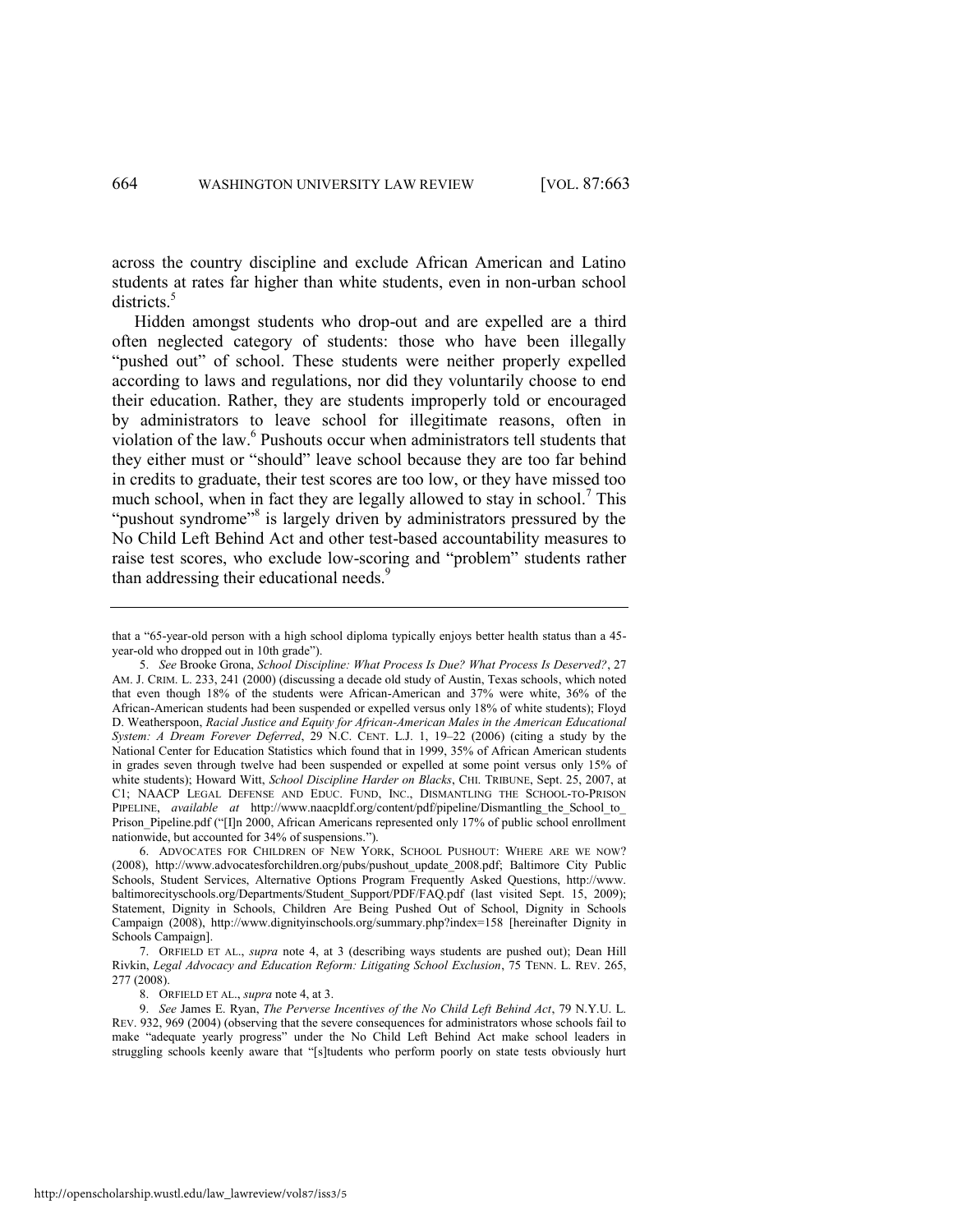<span id="page-3-2"></span><span id="page-3-0"></span>While dropouts are themselves a staggering problem, the pushout problem may be even more complex because students are usually pushed "out the back door"<sup>10</sup> and "under the radar of effective accountability."<sup>11</sup> Thus, this already invidious practice is furthered by its invisibility to the public.<sup>12</sup> Though the educational advocacy group Advocates for Children of New York (AFC) has recently had some success litigating against pushouts,<sup>13</sup> this practice largely goes unnoticed by the public and unchallenged in the courts. The lack of pushout litigation may result largely from difficulty in discovering the problems, and the potential obstacles to proving that students were "pushed out" rather than voluntarily dropping out.<sup>14</sup> This "pushout syndrome" certainly requires policy cures to address accountability measures gone awry, provide additional educational resources for struggling students, and create "more powerful incentives for schools to ‗hold onto' students through graduation  $\ldots$ <sup>15</sup> Regardless, litigation is needed to address the immediate effects of these devastating practices on "minority youth who are already graduating at rates that are far lower than their white counterparts,"<sup>16</sup> to deter the practice in the future, and hopefully to spur reform.<sup>17</sup>

10. Rivkin, *supra* not[e 7,](#page-2-0) at 277.

12. Elisa Hyman, *School Push-Outs: An Urban Case Study*, 38 CLEARINGHOUSE REV. 684, 685 (2005) ("Exclusionary practices have also flourished ... due to faulty and nonuniform pupilaccounting measures and a lack of standards of accountability for most alternative school programs.").

13. *Id.* at 688–89 (discussing New York City's settlement in two of three lawsuits filed by AFC, helping to reinstate improperly excluded students and address the problem in a variety of other ways).

14. Randee Waldman, a former senior attorney with AFC and co-counsel on the Franklin K. Lane High School pushout case, Ruiz v. Pedota, 321 F.2d 538 (E.D.N.Y. 2004), in response to the question of why more organizations have not taken up pushout litigation, said that in addition to some difficulties gathering evidence, pushout claims may often be hard to prove. Unlike the overwhelming evidence of blatantly illegal behavior available in the AFC pushout cases where students were given a "program card" noting their transfer to GED programs, other pushed out students may not have such strong objective evidence to make the case. Telephone Interview with Randee Waldman, Director, Barton Juvenile Defender Clinic, Emory Law School (Jan. 23, 2009).

15. ORFIELD ET AL., *supra* not[e 4,](#page-1-0) at 3.

16. Hyman, *supra* note [12,](#page-3-0) at 685.

17. *See* Alana Klein, *Judging As Nudging: New Governance Approaches for the Enforcement of Constitutional Social and Economic Rights*, 39 COLUM. HUM. RTS. L. REV. 351, 399–402 (2008) (noting the success of school finance litigation in Kentucky in prompting the State to pass sweeping educational reform measures); Charles F. Sabel & William H. Simon, *Destabilization Rights: How Public Law Litigation Succeeds*, 117 HARV. L. REV. 1016, 1077 (2004) (noting that public law

<span id="page-3-1"></span>schools looking to make AYP." This creates a "temptation" to "push low performing students out. . . . This temptation [is] presumably . . . strongest at the high school level, both because students most typically drop out at this stage and because low-performing high school students are most likely to be farthest behind."); Maureen Carroll, Comment, *Educating Expelled Students After No Child Left Behind: Mending an Incentive Structure That Discourages Alternative Education and Reinstatement*, 55 UCLA L. REV. 1909, 1929 (2008) ("By excluding low-scoring students, a school can improve its test scores without expending any additional resources.").

<sup>11.</sup> ORFIELD ET AL., *supra* not[e 4,](#page-1-0) at 3.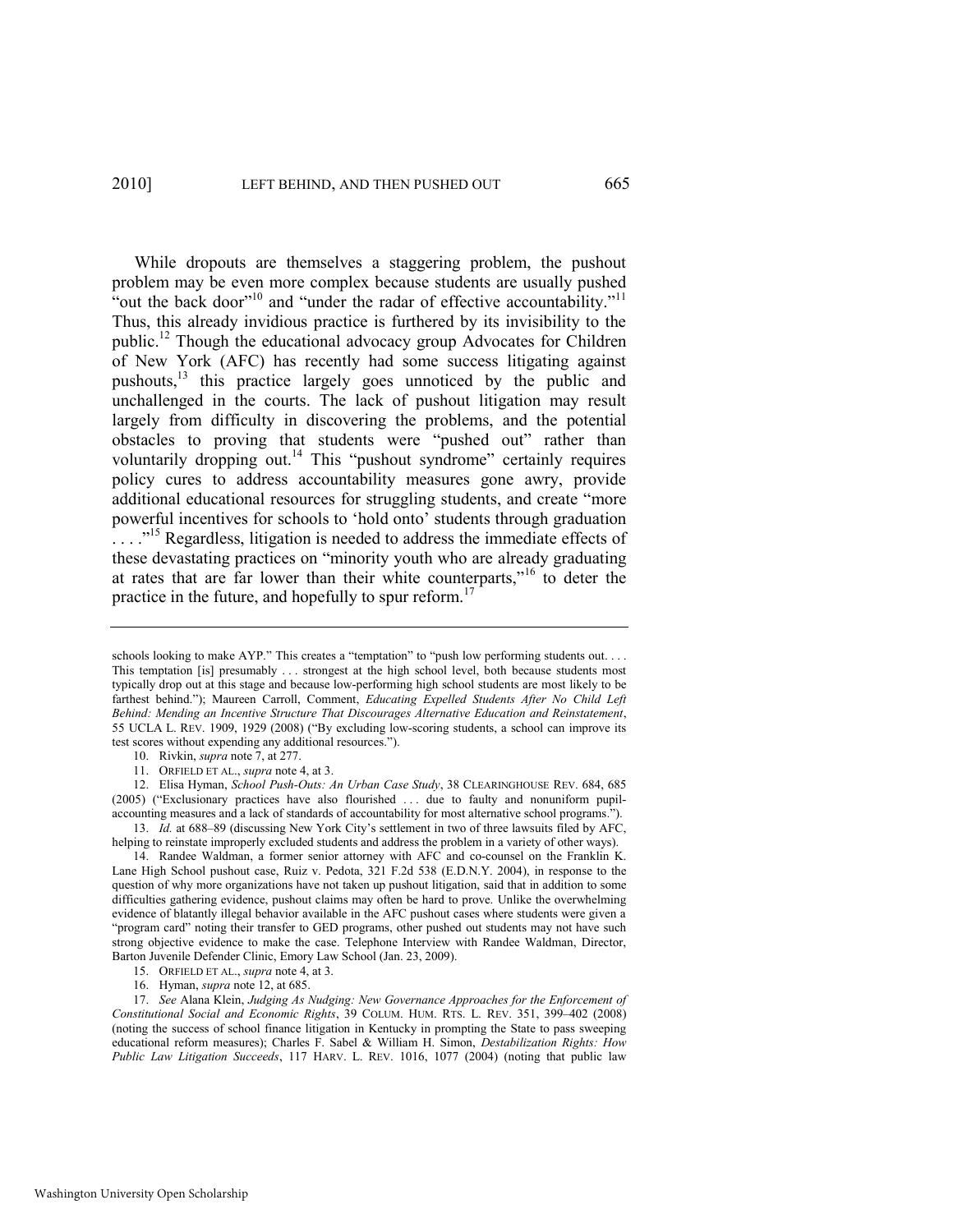This Note addresses the pushout problem in the context of litigation, identifying different causes of action that courts should recognize as cognizable claims in pushout cases, as well as elements of effective remedies. Part II examines the pushout problem in greater depth, considering the history of the practice and its growth in recent years. Additionally, Part II looks at the root causes of pushouts, the reasons why the problem persists largely undetected, and the small amount of pushout litigation conducted thus far.<sup>18</sup> Part III examines several causes of action as used in previous educational rights litigation, and analyzes each one's potential application to pushouts. Part III focuses most heavily upon both procedural and substantive due process challenges to school discipline, and federal and state equal protection claims, especially those challenging the equality or adequacy of school financing.

Part IV recommends a legal framework under which courts considering pushout challenges should operate. In particular, it argues for a more expansive application of due process than is currently applied under *Goss*   $\bar{L}$ *lopez*,<sup>19</sup> recommends recognition of substantive due process claims, and asserts that pushouts also violate the Fourteenth Amendment under the equal protection rationale of *Plyler v. Doe*. <sup>20</sup> Further, it suggests that due to the challenges inherent in public school litigation, courts should emphasize monitoring through the appointment of special masters, in addition to targeted injunctive remedies and compensatory measures. Part IV also addresses the problems of proving pushout claims and recommends student data reforms which are needed in order to better protect students from pushouts and to make such litigation more viable.

#### <span id="page-4-0"></span>II. PUSHOUTS: A BRIEF HISTORY AND THE PRESENT PROBLEM

# *A. What is a Pushout? Changing Definitions, Similar Results*

Though the meaning of the term "pushout" has changed somewhat from its origin in the late  $1960s$ ,<sup>21</sup>, the effects of the practice remain the

litigation can, among other things, create publicity and focus attention on the problem, as well as motivating "new stakeholders" to participate in reform efforts).

<sup>18.</sup> This litigation includes one case from the late 1960s and the "trilogy" of cases litigated by AFC. *See* RV v. N.Y. City Dep't of Educ., 321 F. Supp. 2d 538 (E.D.N.Y. 2004); Knight v. Bd. of Educ. of N.Y., 48 F.R.D. 108 (E.D.N.Y. 1969).

<sup>19. 419</sup> U.S. 565 (1975).

<sup>20. 457</sup> U.S. 202 (1982).

<sup>21.</sup> In the 1960s and 1970s, the term "pushout" was used to refer to disciplinary procedures targeted at removing African-American students from recently integrated schools, as a form of resistance to school integration. *See* Antoine M. Garibaldi, *Pushouts, African-American Students as*, *in*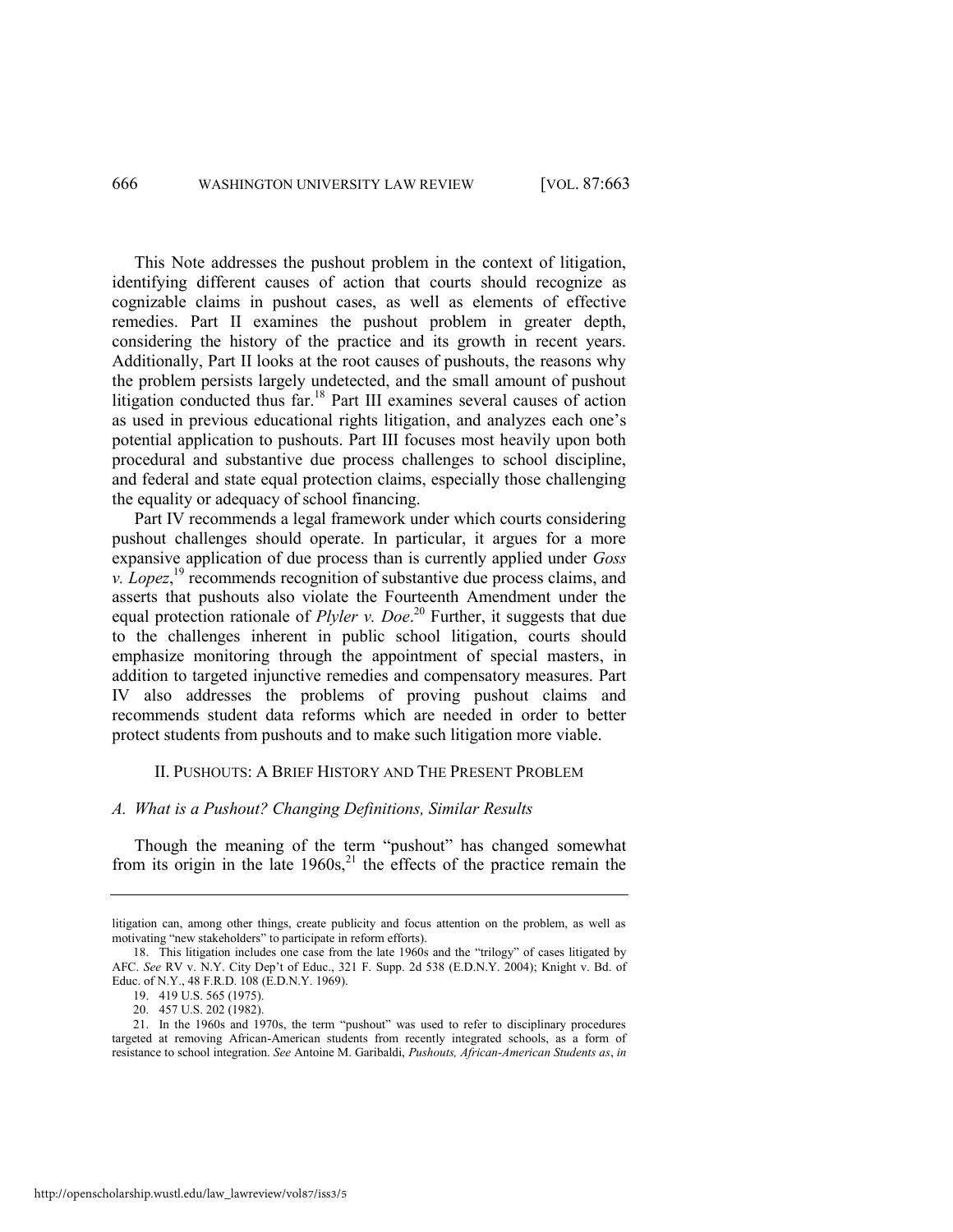<span id="page-5-0"></span>same: primarily students of color are unfairly and often illegally denied their right to an education.<sup>22</sup> The term "pushout" has been imbued with racial overtones since its origin, when in the early 1970s African American students in recently integrated schools were targeted by white administrators for minor offenses and repeatedly suspended or expelled.<sup>23</sup> These pushed-out students may have appeared "in the statistics as drop outs, expulsions or suspensions," but were actually "victims of discriminatory discipline procedures in public schools.<sup> $24$ </sup>

Students and parents successfully attacked this pushout practice in the Dallas school system in 1972 by filing a federal class action lawsuit challenging Dallas' suspension procedures on the basis of racial discrimination and the denial of equal protection as well as substantive and procedural due process.<sup>25</sup> The court found that "existing racism" was the "chief cause of the disproportionate number of Blacks being suspended," and directed the school district to "review its present program and to put

22. *See* Reginald T. Shuford, *Why Affirmative Action Remains Essential in the Age of Obama*, 31 CAMPBELL L. REV. 503, 514–15 (2009).

ENCYCLOPEDIA OF AFRICAN-AMERICAN EDUCATION 374, 374–76 (Faustine C. Jones-Wilson et al. eds., 1996); Transcript of *Options on Education, Pushouts: New Outcasts from Public School* (NPR radio broadcast Sept. 9, 1974), *available at* <http://www.eric.ed.gov/ERICDocs/data/ericdocs2sql/> content\_storage\_01/0000019b/80/37/f7/88.pdf [hereinafter *Pushouts: New Outcasts from Public School*]. While disciplinary measures are sometimes still used as a tool to push students out, the range of techniques is wider, and the reasons are different, as the schools themselves often are made up primarily of African American or Latino students. More recently, pushouts have been classified as affecting students who are "at-risk, or who will need extra years to graduate" or are low performing, who are "encouraged" to leave regular high schools or counseled-out, discharged illegally, or prevented from attending schools at all. *See* PUB. ADVOCATE FOR THE CITY OF N.Y. & ADVOCATES FOR CHILDREN, PUSHING OUT AT-RISK STUDENTS: AN ANALYSIS OF HIGH SCHOOL DISCHARGE FIGURES 5–6 (2002), *available at* http://www.advocatesforchildren.org/pubs/2005/discharge.pdf [hereinafter Office of the Public Advocate].

Whether meted out discipline at a disproportionate rate, assigned to failing schools, banished to disciplinary alternative schools, over-identified as special needs, denied educational services when accurately identified as special needs, subjected to high-stakes testing, or placed under zero-tolerance policies that criminalize minor infractions, students of color are pushed out of public schools . . . at an alarming rate.

*Id.*; *see also* ORFIELD ET AL., *supra* note [4,](#page-1-0) at 26 n.8 (showing schools and students affected by pushouts are mostly African American); Lupe S. Salinas & Robert H. Kimball, *The Equal Treatment of Unequals: Barriers Facing Latinos and the Poor in Texas Public Schools*, 14 GEO. J. ON POVERTY L. & POL'Y 215, 230 (2007); New York City Department of Education, Franklin K. Lane High School Register (Oct. 23, 2009), http://schools.nyc.gov/SchoolPortals/19/k420/AboutUs/statistics/register.

<sup>23.</sup> *See Pushouts: New Outcasts from Public School*, *supra* note [21,](#page-4-0) at 3 (summarizing findings in a report by the Robert F. Kennedy Memorial that "in school systems that are under desegregation orders or have recently attempted desegregation there seems to be a dramatic rise in the suspension of black students‖); *see also* S. REG'L COUNCIL & ROBERT F. KENNEDY MEM'L, THE STUDENT PUSHOUT: VICTIM OF CONTINUED RESISTANCE TO DESEGREGATION (1974).

<sup>24.</sup> *See Pushouts: New Outcasts from Public School*, *supra* not[e 21,](#page-4-0) at 1.

<sup>25.</sup> Hawkins v. Coleman, 376 F. Supp. 1330, 1331 (N.D. Tex. 1974).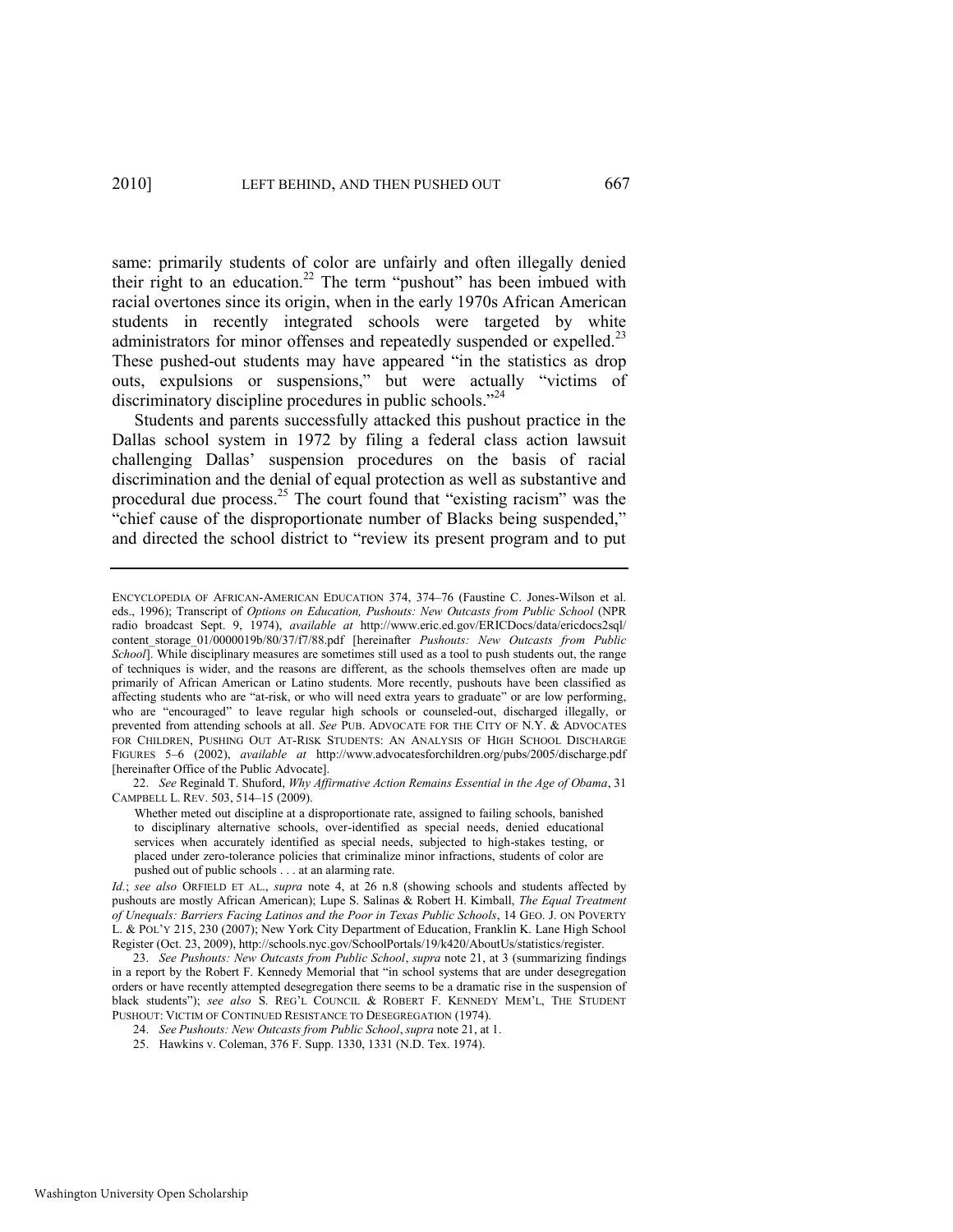into effect an affirmative program aimed at materially lessening 'white institutional racism' in the [Dallas Independent School District]. $^{26}$  While current pushouts may result less from a targeted racist animus and instead from a more passive form of racism, educational neglect, the result of this practice is largely the same: "[s]everal years from now the non-graduates may show up on welfare roles, in unemployment offices, or in jail.<sup> $27$ </sup>

A 1969 case from New York City better reflects a current understanding of pushouts, though the term was not then used. In that case, students and their parents challenged an expulsion *en masse* from Franklin K. Lane High School.<sup>28</sup> The plaintiffs claimed the school was improperly trying to relieve overcrowding when it expelled hundreds of students from its rolls by claiming they "were absent 30 days or more during the present school year and . . . had maintained an unsatisfactory academic record in the Autumn [sic], 1968 semester."<sup>29</sup> Several named plaintiffs disputed that they met this criteria, and the class as a whole claimed a violation of due process and equal protection by the expulsions.<sup>30</sup> Judge Weinstein found a violation of due process and issued a preliminary injunction, ordering the school to reenroll the expelled students, and provide make-up classes and resources. He also ordered the creation of a special "Masters Committee" $31$  to further address the situation.<sup>32</sup>

The current conception of pushouts shares some similarities with these examples from several decades ago. Notably, the practice still primarily affects students of color and results in their exclusion from school.<sup>33</sup> As in

<sup>26.</sup> *Id.* at 1337–38.

<sup>27.</sup> *Pushouts: New Outcasts from Public School*, *supra* not[e 21,](#page-4-0) at 1.

<sup>28.</sup> Knight v. Bd. of Educ. of N.Y., 48 F.R.D. 108, 110 (E.D.N.Y. 1969).

<sup>29.</sup> *Id.* 30. *Id.* at 109.

<sup>31.</sup> The "Masters Committee of Educational Experts" was composed of three members: Chairman Dr. Richard Trent, Associate Professor of Education at Brooklyn College; a member appointed by plaintiffs, Dr. Mabel Smythe, High School Coordinator, New Lincoln School; and a member appointed by the defendants, Dr. Irving Anker, Assistant Superintendent of Schools, Board of Education of the City of New York. The committee was charged with hearing any complaints by members of the plaintiff class regarding non-compliance with the injunction. Knight v. Bd. of Educ., 48 F.R.D. 115, 117–18 (E.D.N.Y. 1969).

<sup>32.</sup> *Knight*, 48 F.R.D. at 117–18. Interestingly, Judge Jack Weinstein, who heard this case, is the same judge who in 2004 heard lawsuits filed by AFC alleging that students were pushed out of three New York City schools. *See* Jack B. Weinstein, *The Role of Judges in a Government Of, By, and For the People: Notes for the Fifty-Eighth Cardozo Lecture*, 30 CARDOZO L. REV. 1, 29 (2008) (referring to the students in the *Knight* case as "pushed out of high schools because their teachers thought them too difficult to deal with").

<sup>33.</sup> *See supra* note [22](#page-5-0) and accompanying text. Judge Weinstein also aptly noted in his approval of class certification and settlement in the most recent New York City pushout case in 2008: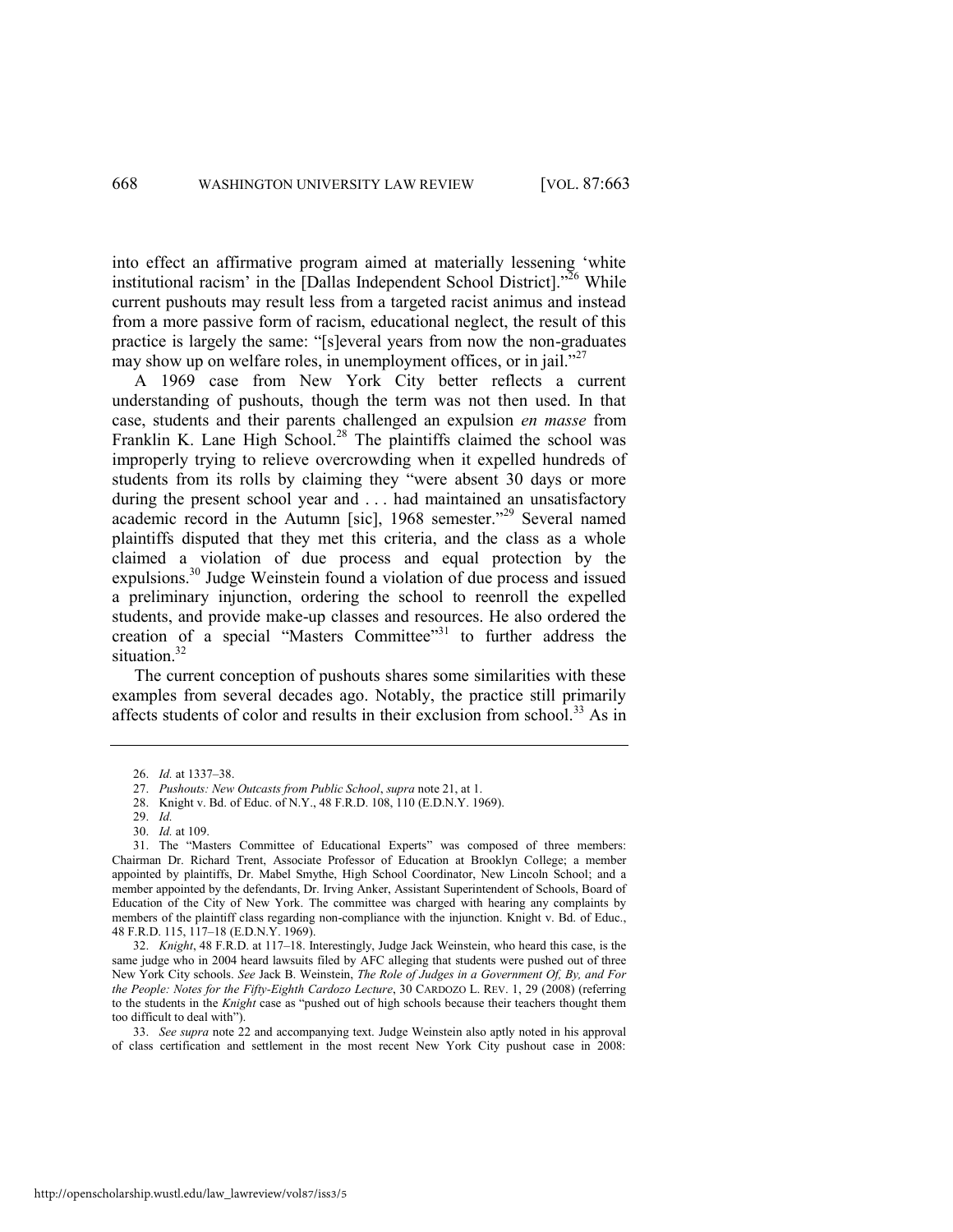<span id="page-7-0"></span>the Dallas case, disciplinary exclusions are still the justification used for some pushouts.<sup>34</sup> Most similarly, pressures on school administrators are still the root cause of their wrongful conduct, though these pressures are now likely caused more by high-stakes testing and the pressure on struggling schools to meet state and federal standards, than by a primarily racist animus.<sup>35</sup> Thus, as desperate administrators react poorly to these pressures, the same urban students of color long "left behind" educationally face yet another crisis: the reality of pushouts.

#### *B. A Growing National Problem*

While school administrators push students out using an array of academic and disciplinary explanations, or constructively push students out by limiting educational services and activities to which they are entitled,<sup>36</sup> pushouts have several common components. First, the students affected do not leave school of their own full volition. Rather, they are formally or informally told to leave or are "counseled" that they would be better served in another educational setting such as a General Equivalency Degree (GED) program.<sup>37</sup> Second, regardless of the stated purpose, the administrator's reasons and methods for excluding the students are illegitimate and usually illegal. $38$  Finally, the discharged students and their

<span id="page-7-1"></span><sup>―</sup>Defendants had to be aware of what all could literally see—that their practices and policies of exclusion primarily adversely affected African-Americans and Latinos.‖ D.S. *ex. rel.* S.S. v. New York City Dep't of Educ., 255 F.R.D. 59, 64 (E.D.N.Y. 2008).

<sup>34.</sup> *See, e.g.*, Tamar Lewin & Jennifer Medina, *To Cut Failure Rate, Schools Shed Students*, N.Y. TIMES, July 31, 2003, at A1 (describing a student who was told she could no longer attend school because "[s]he had been in one too many fights, and missed one too many classes"); ADVOCATES FOR CHILDREN OF NEW YORK, *supra* note [6,](#page-2-1) at 1 ("School pushout can also occur when a school chooses to punish a student by repeatedly suspending him or her instead of attempting to address the problematic behavior . . . .").

<sup>35.</sup> *See* Hyman, *supra* note [12,](#page-3-0) at 684–85 (describing how pressures from No Child Left Behind's accountability measures and the New York State Board of Regents "fuel" the pushout problem). Some argue that institutionalized racism has a role in the pushout and dropout trends. *See* Lindsay Perez Huber et al., *Naming Racism: A Conceptual Look at Internalized Racism in U.S. Schools*, 26 CHICANA/O-LATINA/O L. REV. 183, 201 (2006) (arguing that many students who appear to drop out of school are really pushed out, as they "internalize the racism connected to teachers, curriculum and resources, which lead to the disengagement and alienation," causing these students to ―consciously or unconsciously believe that because of their racial background they will not be able to succeed in school and, as a result, do not continue their education").

<sup>36.</sup> *See infra* note [73](#page-14-0) and accompanying text (students assigned shortened schedules, noncredit classes and warehoused in the school auditorium for much of the day).

<sup>37.</sup> *See* Hyman, *supra* note [12,](#page-3-0) at 684 (describing students who are told they cannot stay in school because they are too old, did not have enough credits, or were not on track to earn a diploma in four years); Rivkin, *supra* not[e 7,](#page-2-0) at 277 ("For example, a school administrator tells a student that her best option is to drop out and take the GED because she is behind in credits for graduation.").

<sup>38.</sup> ADVOCATES FOR CHILDREN, *supra* note [6,](#page-2-1) at 1–2; Office of the Public Advocate, *supra* note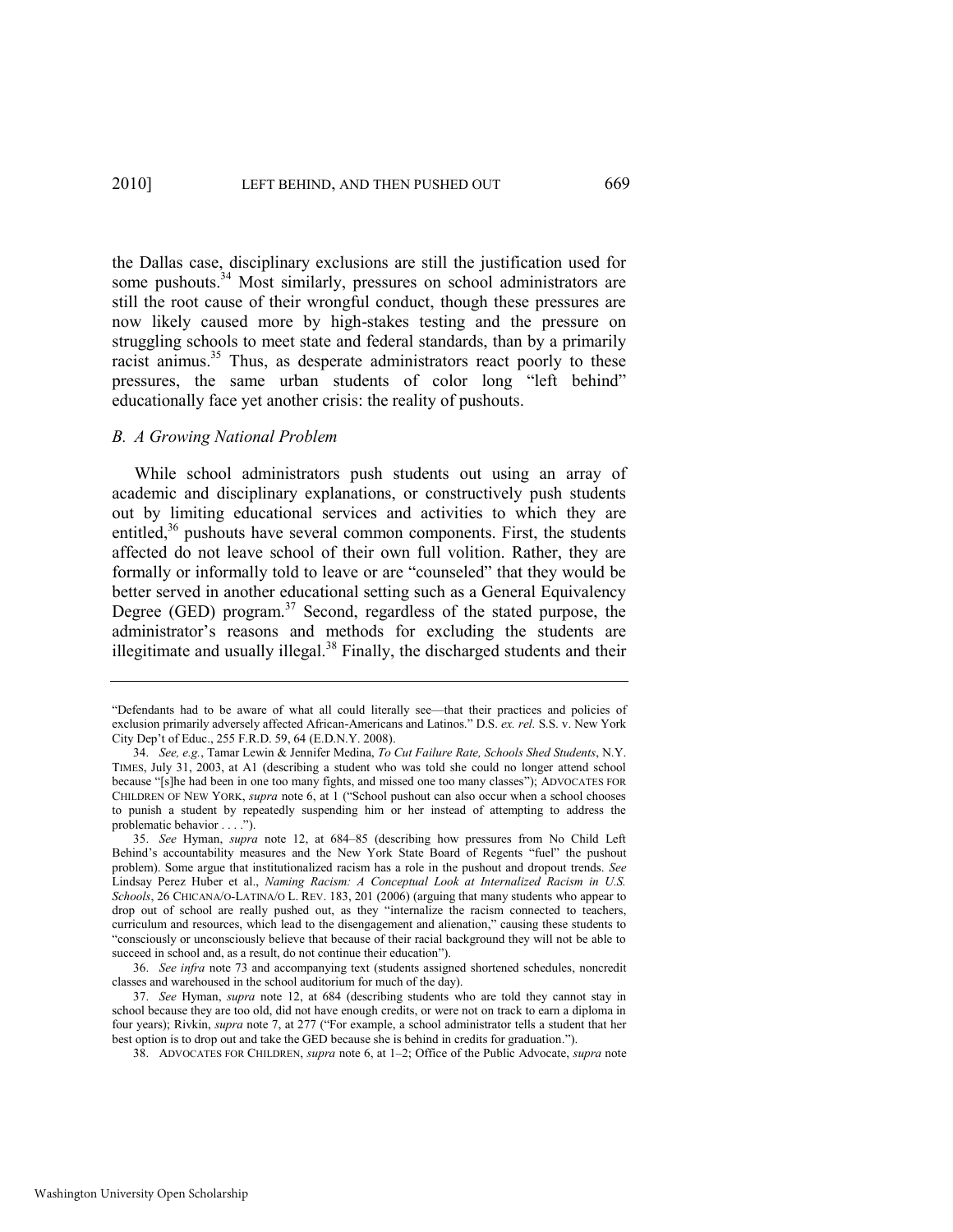parents are often unaware of their educational rights and thus are left "stranded in an educational no-man's land."<sup>39</sup> These pushouts are often motivated by a common underlying factor as well: "test-based" accountability for schools . . . provide[s] an incentive to push out lowperforming students."<sup>40</sup>

## *1. Why Do Pushouts Occur?*

Recent school accountability measures, namely the federal No Child Left Behind Act (NCLB), have put increased pressure on schools to meet certain testing goals and make "Adequate Yearly Progress"  $(AYP)$ .<sup>41</sup> Failure to meet these AYP targets invokes severe consequences for the school and the administrators.<sup>42</sup> Because students struggling academically will likely score poorly on high-stakes tests and drag down the scores of the school, some desperate administrators resort to pushing these students out.<sup>43</sup> The relationship between graduation rates and high-stakes tests for

40. Ryan, *supra* not[e 9,](#page-2-2) at 970.

41. NCLB was passed in 2001 as a renewal of the Elementary and Secondary Education Act of 1965. No Child Left Behind Act of 2001, 20 U.S.C. §§ 6301–6304, 6311 (2006). NCLB set a benchmark for achieving one hundred percent student proficiency in math and reading by 2014, whereby states must create a plan to require each school to show "adequate yearly progress"(AYP), mainly through standardized tests developed by the State. 20 U.S.C. § 6311(b)(2) (2006).

[<sup>21,</sup>](#page-4-0) at 5–7; see also Dignity in Schools Campaign, *supra* note [6](#page-2-1) ("Pushout happens when youth are removed (or remove themselves) from a regular school setting as a result of policies and practices that discourage them from remaining in classrooms and on track to receive a regular diploma." These practices include "[e]ncouragement of low-performing, overage or under-credited students to transfer to a GED program or other alternative setting."). A prime example is the New York City students aged eighteen or younger and legally allowed to remain in school until age twenty-one, who are told they must leave school because they were behind academically. Hyman, *supra* not[e 12,](#page-3-0) at 684.

<sup>39.</sup> ORFIELD ET AL., *supra* note [4,](#page-1-0) at 3; *see also* ADVOCATES FOR CHILDREN, *supra* not[e 6,](#page-2-1) at 3 (finding that out of 113 students who were told to leave school and did, 62 did not know they could remain in school until age 21); Dignity in Schools Campaign, *supra* not[e 6 \(](#page-2-1)noting "[t]he exclusion of students and parents from the development and implementation of local school policies and disciplinary processes, as well as due process violations" as a practice encouraging pushouts).

<sup>42.</sup> Schools that fail to make AYP for two consecutive years are placed on "school improvement" status, opening up transfer and supplemental education service options to students. 20 U.S.C.  $\S 6316(b)(1)(A)$  (2006). The schools that still fail to make AYP for the next two years require ―corrective action,‖ which may include replacement of the administration, takeover by the district, or organizational "restructuring," and schools that fail to make AYP in the fifth year may face closure or state takeover. 20 U.S.C. § 6316(b)(7)-(8) (2006); *see also* Carroll, *supra* note [9,](#page-2-2) at 1927 (describing this process).

<sup>43.</sup> ORFIELD ET AL., *supra* note [4,](#page-1-0) at 11 ("The overwhelming focus of many states and school districts aiming to avoid test-driven accountability sanctions has led to increased reports across the nation of schools that "push out" low achieving students in order to help raise their overall test scores."); Carroll, *supra* not[e 9,](#page-2-2) at 1929 ("By excluding low-scoring students, a school can improve its test scores without expending any additional resources."); Cheryl George, *Non-Education in America: Gateway to Subsistence Living*, 14 TEX. WESLEYAN L. REV. 243, 244 (2008) ("Rather than being termed a ‗failing' school due to low standardized test scores, many schools have enacted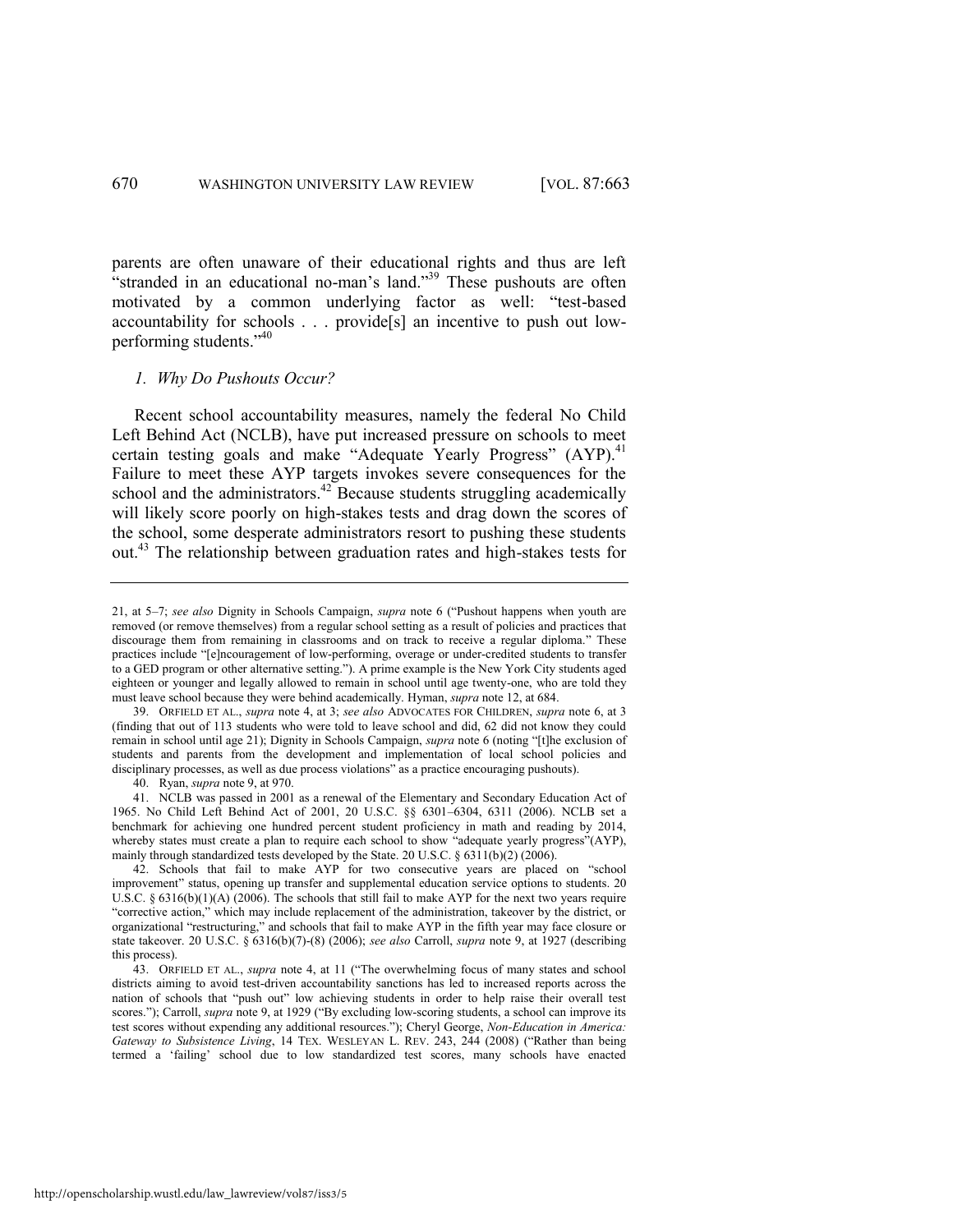accountability purposes contributes directly to this perverse incentive structure.<sup>44</sup>

<span id="page-9-0"></span>Until recently, NCLB regulations required the inclusion of graduation rates as an "academic indicator" in determining a school's AYP, but allowed states to set their own graduation rate goals and did not require improvement in graduation rates to meet  $\text{AYP}^{45}$  Because NCLB regulations did not allow high graduation rates to compensate for low test scores, but failure to meet graduation rate targets harmed a school's ability to make AYP, the policy incentivized states to set fairly low graduation rate goals rather than be subject to penalties for failing to meet high goals.<sup>46</sup> These low goals made it easier for schools to push students out with impunity because even if pushed-out students were counted as dropouts, this had little effect on AYP. The Department of Education has recently changed the policy to help create incentives for schools to focus more on graduation rates and demand more accountability, providing hope that one incentive to push students out may be minimized. $\dot{a}$ 

46. *See* Ryan, *supra* not[e 9,](#page-2-2) at 970.

47. The changes make graduation rate goals more stringent in a couple of ways. First, they demand more accountability of states in setting the goals, requiring that in its "Consolidated State Application Accountability Workbook" submitted to the Department of Education for approval, it must provide "[a]n explanation of how the State's graduation rate goal represents the rate the State expects all high schools in the State to meet and how the State's targets demonstrate continuous and substantial improvement from the prior year toward meeting or exceeding the goal." Improving the Academic Achievement of the Disadvantaged, 73 Fed. Reg. 64,436, 64,509 (Oct. 29, 2008) (to be codified at 34 C.F.R. § 200.19). Thus, the Secretary of Education is requiring more information in the approval process for the state rate. Second, while states formerly had greater latitude to determine how to calculate their state's graduation rate, the new rules require the state to move to a standardized ―four-year adjusted cohort graduation rate‖ by the 2010–11 school year, which is calculated by taking the "number of students who graduate in four years with a regular high school diploma divided by the number of students who form the adjusted cohort for that graduating class." *Id.* at 64,508–09. Additionally, the new regulations require graduation rates to be disaggregated by subgroup (including racial groups), presumably helping create a disincentive to push-out students of color. *Id.* at 64,509. Previously, schools needed "to be responsible for minority groups only on test scores, not for whether most black or Latino students in a school actually drop out.‖ Losen, *supra* note [45,](#page-9-0) at 46; *see also* Kathleen Kingsbury, *No Dropouts Left Behind: New Rules on Grad Rates*, TIME, Oct. 30, 2008, *available at* http://www.time.com/time/nation/article/0,8599,1854758,00.html ("[I]n 2005, all 50 states

<span id="page-9-1"></span>administrative provisions to push students out of school rather than retain them and have to report their low test scores."); Hyman, *supra* note [12,](#page-3-0) at 684–85; Ryan, *supra* note [9,](#page-2-2) at 969 ("One less student performing below the proficiency level increases the overall percentage of students who have hit that benchmark.").

<sup>44.</sup> *See* Carroll, *supra* not[e 9,](#page-2-2) at 1912–13 (noting that NCLB creates an incentive structure rooted in "an accountability system that rewards schools for engaging in exclusionary practices").

<sup>45.</sup> *See* Daniel J. Losen, *Graduation Rate Accountability under the No Child Left Behind Act and the Disparate Impact on Students of Color*, *in* DROPOUTS IN AMERICA 41, 45 (Gary Orfield ed., 2004) ("The administration's regulations made it so that yearly progress is required only on test scores. . . . [S]chools and districts need only set a fixed goal for graduation rates, and that goal . . . can be whatever it wants it to be  $\dots$ ."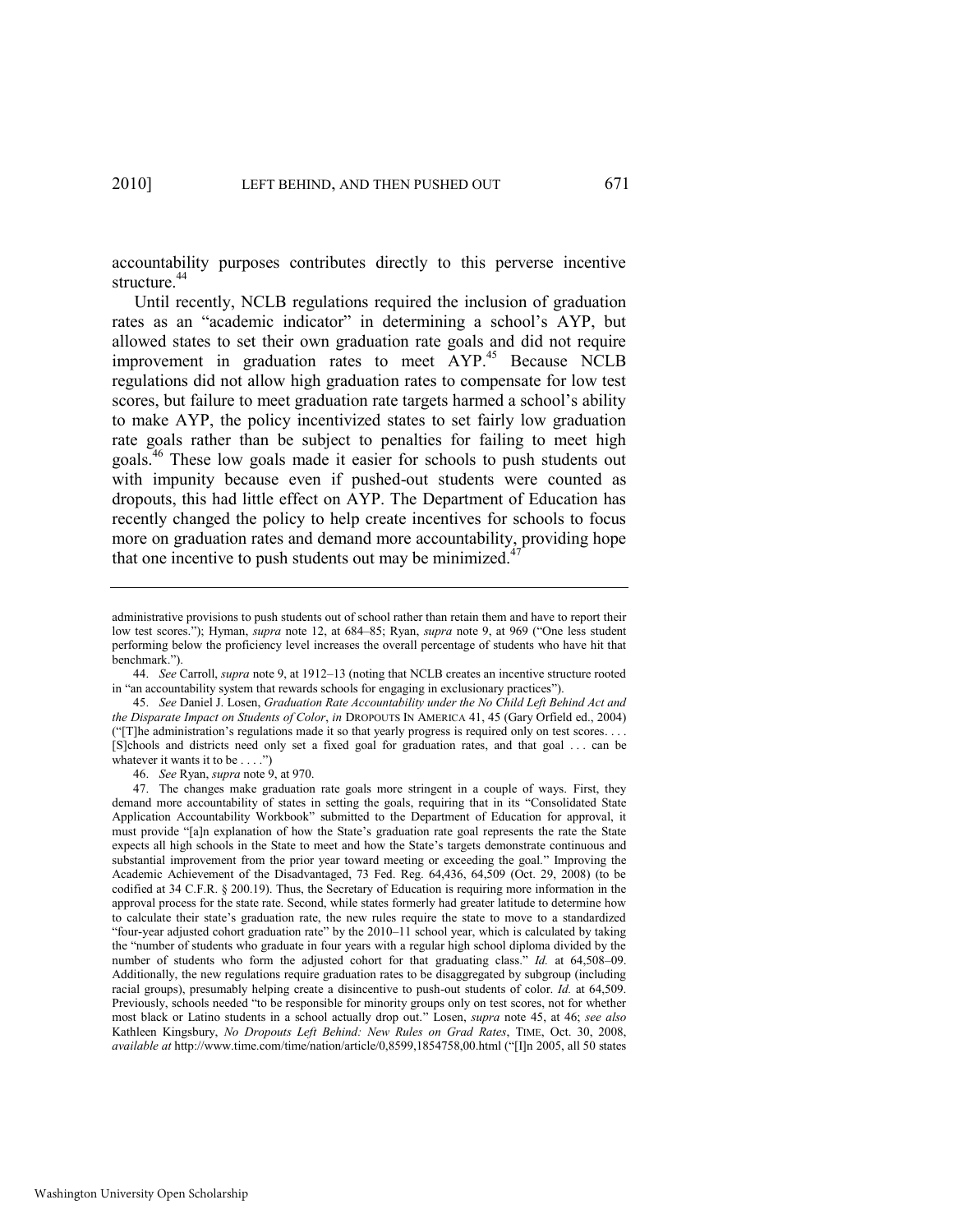Further, the reporting requirements of the NCLB regulations provide an additional exclusionary incentive, as they require that schools not count students who were not enrolled for a "full academic year" for AYP purposes.<sup>48</sup> Schools can thereby avoid including low performing students in AYP statistics by pushing them out before the end of the academic year.<sup>49</sup> These pushout incentives also disproportionately affect students of color, as NCLB requires AYP to be met for certain "subgroups" including racial groups, and African American or Latino students statistically score disproportionately lower on these tests and are thus more pressured to leave.<sup>50</sup> While the recent graduation rate changes by the Department of Education<sup>51</sup> may help to discourage pushouts, other "faulty and nonuniform pupil-accounting measures and a lack of standards of accountability" continue to obscure pushouts and enable their existence.<sup>52</sup>

#### *2. How Pushouts Go Unnoticed*

Part of the reason why pushouts are tolerated and escape widespread attention is that many school systems have reporting procedures that enable pushouts to be hidden, and accountability measures that fail to prevent the practice. The New York City Public Advocate found that in the 2000–2001 school year alone over 55,000 New York City students were "discharged," though the data was not broken down by type of discharge.<sup>53</sup> These figures, along with a large increase of school-aged

<span id="page-10-0"></span>agreed to enact a uniform graduation rate, but only 16 eventually did. Now officials will require states to spell out how they will implement key elements of the federal law, formal plans that the Department of Education must approve.").

<sup>48.</sup> *See* 34 C.F.R. § 200.20(e)(2) (2008) ("In determining the AYP of a school, the State may not include students who were not enrolled in that school for a full academic year, as defined by the State.").

<sup>49.</sup> These requirements may result in "nefarious activities" such as pushouts, because "nonreporting occurs for 'push-out students' as well as those sent to alternative schools . . . . " Philip T.K. Daniel, *No Child Left Behind: The Balm of Gilead Has Arrived in American Education*, 206 ED. LAW. REP. 791, 808–09 (2006). Daniel further notes that African American and Hispanic students are suspended and expelled at much greater levels than whites. *Id.* at 809.

<sup>50.</sup> See 34 C.F.R. § 200.13(b)(7)(ii) (2008); Losen, *supra* note [45,](#page-9-0) at 41, 44 ("It is well established that students in these groups [racial and ethnic minorities, economically disadvantaged students, students with disabilities, and students with limited English proficiency] are disproportionately low achieving. . . . [Thus] students in these groups may be pressured to leave when test scores alone determine whether schools and districts are sanctioned.").

<sup>51.</sup> *See supra* not[e 47 a](#page-9-1)nd accompanying text.

<sup>52.</sup> Hyman, *supra* note [12,](#page-3-0) at 685.

<sup>53.</sup> Office of the Public Advocate, *supra* note [21](#page-4-0) ("[D]ischarges' are defined as students who left the public school system in New York City to enroll in another educational program or who outgrew the system at the age of 21."). Jonathan Kozol also explains how "[t]housands of lowperforming students who had left school, or been pushed out of their schools, had been improperly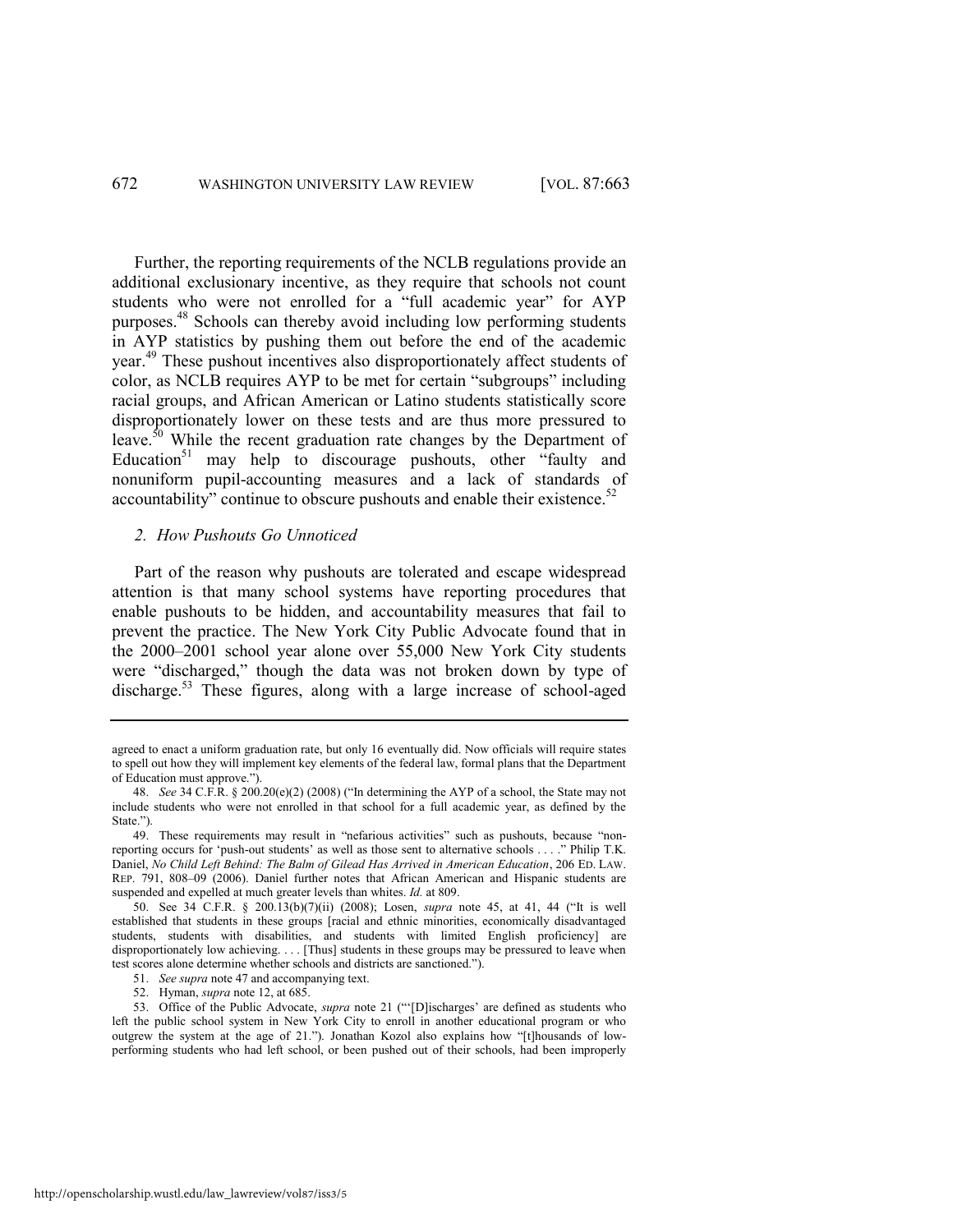<span id="page-11-2"></span><span id="page-11-0"></span>students reported in GED programs, and additional anecdotal evidence, suggest that many of these "discharges" were actually pushouts.<sup>54</sup> In Los Angeles, the school system appears to lose track of many students completely.<sup>55</sup> A *Los Angeles Times* investigation of one high school there found that a number of students classified as transfers to other high schools had really just left their schools, and several of these students reported that they were asked to leave.<sup>56</sup> The structure of this system provides an incentive for administrators to push students out, because even if the "discharged" students enter GED programs in lieu of earning actual high school diplomas, schools are not forced to count these students as dropouts.<sup>57</sup>

55. *See* Mitchell Landsberg, *Back to Basics: Why Does High School Fail So Many?*, L.A. TIMES, Jan. 29, 2006, *available at* [http://www.latimes.com/news/printedition/la-me-dropout29jan29,0,](http://www.latimes.com/news/printedition/la-me-dropout29jan29,0)  4040539.story (noting attempts by the Los Angeles Times to track students at one Los Angeles high school, Birmingham High). The newspaper was able to determine that "at least 53% of the students who began at Birmingham in ninth grade [in the Fall of 2001] graduated four years later," and that "[a]t least 9% were continuing their education [elsewhere]," and that "[a]t least 12% were not in school of any kind." *Id.* That leaves 16% of the student body who "couldn't be found, although extensive inquiries at area schools suggested most were not active students." *Id.* In real numbers, this means 281 students at one high school alone whose status was unknown. *Id.* 

56. At least three students were reported as transferring to nearby schools but the new schools said they either never showed up, or had no record of the student at all. Two students were reported as transferring to schools in Utah and Texas, but neither school listed exists, and both students were still in the Los Angeles area, one of whom explicitly said she had no intention to moving to Utah. *Id.* One attendance counselor at the school, when asked about one of these students replied, "I'm trying to save kids here . . . I can't save this kid." *Id.* 

57. *See* Hyman, *supra* note [12,](#page-3-0) at 685; Landsberg, *supra* note [55](#page-11-0) (noting that the students at Birmingham High who were noted as transfers but had actually dropped-out or were pushed-out did not count toward the school's dropout rate because they were listed as "transfers."). Jonathan Kozol describes similar evidence in Houston, where high school graduation rates gains "appear to have been overstated or outrightly false.‖ KOZOL, *supra* note [53,](#page-10-0) at 207. Kozol notes a study by the *New York*  Times that "more than half the students' who had disappeared from 16 middle schools and high schools . . . should have been identified as dropouts, 'but were not.'" *Id.* This includes one high school that claimed that zero students had dropped out, "even though 460 students had disappeared from the enrollment of the school that year." *Id.* This practice has been documented in Florida as well, where students referred to GED programs do not count as dropouts toward graduation rate calculations, even though there is no system in place to ensure the students actually enroll in a GED program. *NewsHour* 

<span id="page-11-1"></span>excluded from the dropout figures." JONATHAN KOZOL, THE SHAME OF THE NATION 208 (2005). Kozol notes that school officials had "concealed" the numbers of these students by "labeling these pupils ‗discharged students,' which implied they had transferred to another school or else enrolled in an 'equivalency program' even when there was no evidence for these assumptions." Id.

<sup>54.</sup> *See* Daniel J. Losen, *Challenging Racial Disparities: The Promise and Pitfalls of the No Child Left Behind Act's Race-Conscious Accountability, 47 HOW. L.J. 243, 292 (2004) ("[E]xperts* who have examined the statistics and administrators of high school equivalency programs say that the number of 'pushouts' seems to be growing, with students shunted out at ever-younger ages.") (internal quotations omitted); Office of the Public Advocate, *supra* not[e 21,](#page-4-0) at 6–7; Hyman, *supra* note [12,](#page-3-0) at 685. Many of these students were coded as "transferred to another educational setting," a vague determination that might mean they were pushed into an alternative education setting such as a GED program. Lewin & Medina, *supra* not[e 34.](#page-7-0)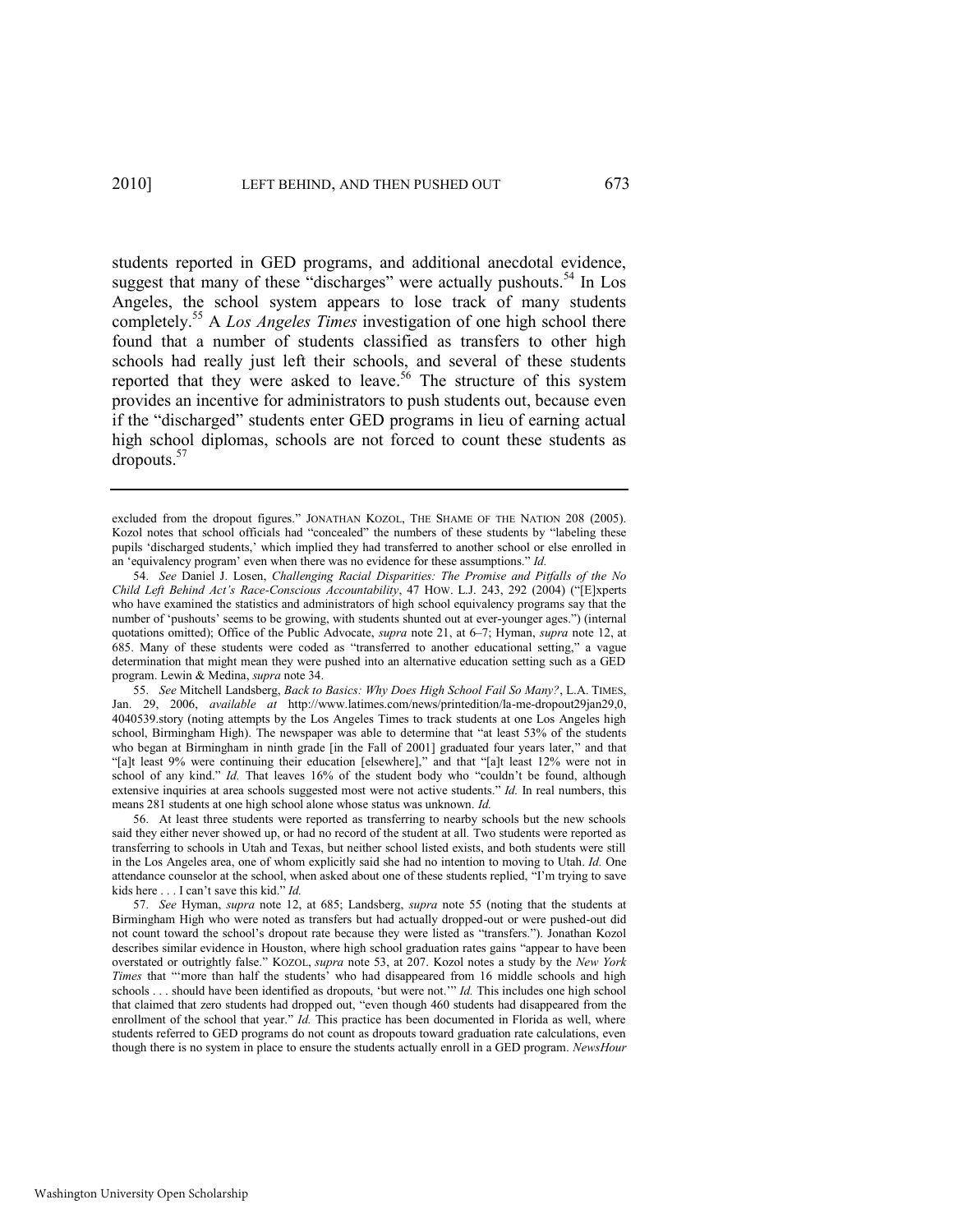Further, New York law "prohibits almost all involuntary discharges and transfers without due process,"<sup>58</sup> yet the evidence of pushouts at multiple schools suggests that these statutes are not supported by adequate oversight. In Los Angeles, evidence suggesting the improper use of "opportunity transfers" also implies a lack of proper oversight.<sup>59</sup> In other situations, pushouts may go unnoticed because the pushed-out students are counted as dropouts or voluntary transfers when in fact they were coerced into making such decisions.<sup>60</sup>

#### <span id="page-12-0"></span>*3. The Evidence: Where Pushouts Occur*

The most widespread public attention afforded pushouts came in New York City after the city's Public Advocate and the group Advocates for

No pupil may be suspended for a period in excess of five school days unless such pupil and the person in parental relation to such pupil shall have had an opportunity for a fair hearing, upon reasonable notice, at which such pupil shall have the right of representation by counsel, with the right to question witnesses against such pupil and to present witnesses and other evidence on his or her behalf.

N.Y. EDUC. LAW § 3214(3)(c)(1) (McKinney 2008).

"Opportunity Transfer" (OT) is a process by which school officials in the Los Angeles Unified School District (LAUSD) can transfer a student from one school to another: "1) to promote the positive social and/or academic adjustment of a particular student and 2) to promote school safety for all students." Bulletin from Deputy Superintendent, Operations and Support Servs., L.A. Unified School Dist. to All Schools and Offices, Bulletin No. Z-58: Opportunity Transfers 1 (Apr. 20, 1999), *available at* http://notebook.lausd.net/pls/ptl/docs/PAGE/CA\_LAUSD/FLDR\_ORGANIZATIONS/ STUDENT\_HEALTH\_HUMAN\_SERVICES/BULLETIN%20Z-58%2C%20OT%20REV\_0.PDF [hereinafter LAUSD Bulletin]. OTs are explicitly forbidden for "tardiness, or other attendance-related issues" as well as "as a remedy for low academic achievement." *Id.* at 7. Despite this policy, there is evidence OTs were improperly used as a pushout mechanism. *See "Opportunity Transfers" Used to Expel Poor students, Claim Protesters*, TIDINGS, Jan. 6, 2006, *available at* [http://www.the-tidings.](http://www.the-tidings/)  com/2006/0106/expelled.htm [hereinafter TIDINGS].

60. *See, e.g.*, ORFIELD ET AL., *supra* not[e 4,](#page-1-0) at 25 (describing students in Alabama who were told they needed to withdraw and handed forms labeled "withdrawal. Reason: Lack of Interest."); Lewin & Medina, *supra* not[e 34 \(](#page-7-0)describing students coded as "transferred to another educational setting," when this could mean they were pushed out and told to enroll in an "alternative education setting" such as a GED program).

*with Jim Lehrer: Disappearing Dropouts* (PBS television broadcast Nov. 30, 2004) (transcript *available at* http://www.pbs.org/newshour/bb/education/july-dec04/dropouts\_11-30.html). At Evans High School in Orlando, 440 students were "transferred" into the GED program over two years, but only fourteen actually enrolled. *Id.* 

<sup>58.</sup> Office of the Public Advocate, *supra* note [21,](#page-4-0) at 6. The process due to a student removed for truancy includes the following requirements: the student must have been absent twenty consecutive school days, the principal must notify the student and parent and schedule an "informal conference," where the principal "shall determine both the reasons for the pupil's absence and whether reasonable changes in the pupil's educational program would encourage and facilitate his or her re-entry or continuance of study." *Id.* at 22 n.19. The student and parents must also "be informed orally and in writing of the pupil's right to re-enroll at any time . . . if otherwise qualified . . . . " N.Y. EDUC. LAW § 3202(1-a) (McKinney 2009). New York law also maintains due process protections for suspensions and expulsions, including that: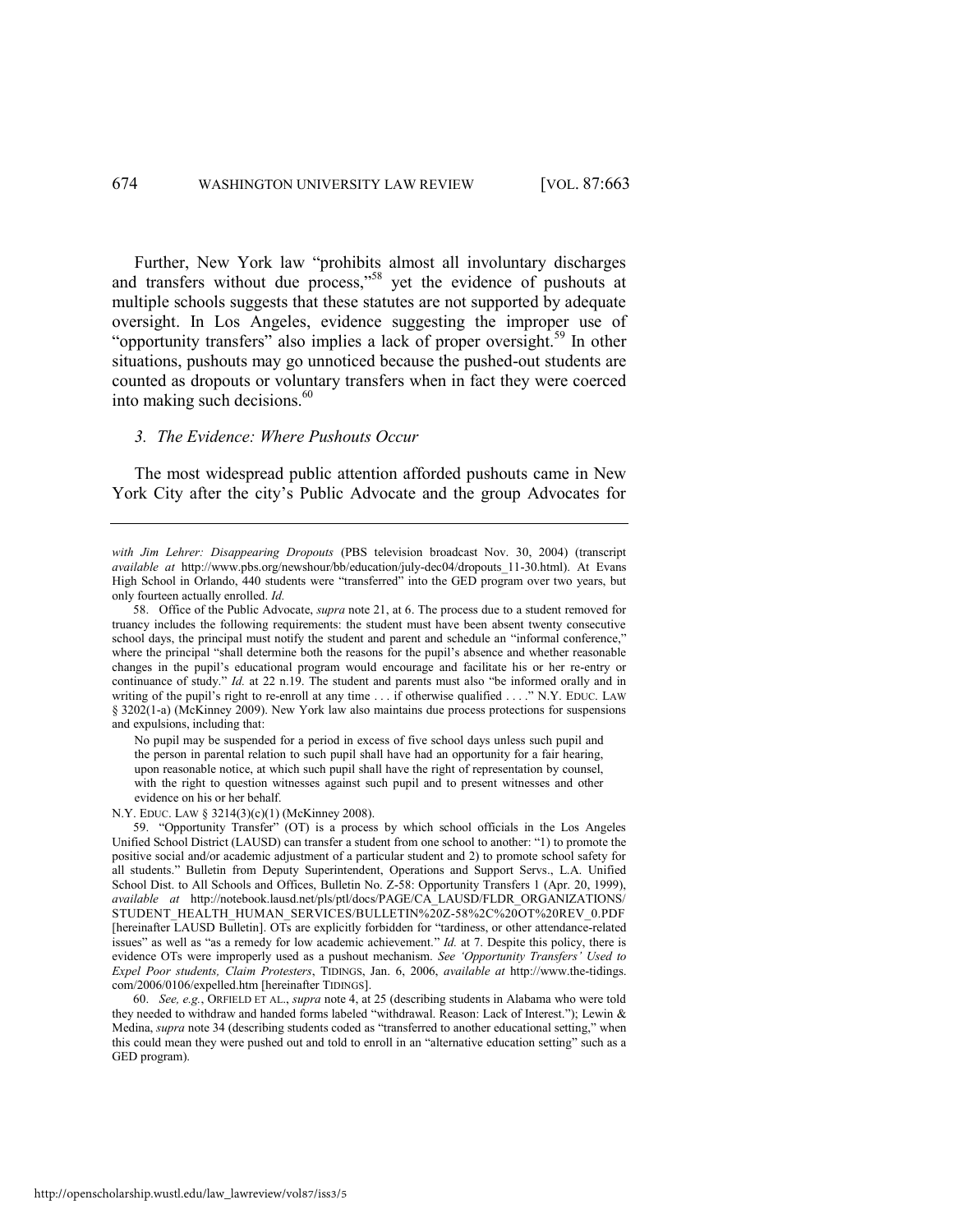<span id="page-13-0"></span>Children released a report documenting the issue in November of 2002.<sup>61</sup> Examining the large number of "discharged" students, the report speculated that these statistics, "[c]oupled with anecdotal information," suggest that "students who are at-risk, or who will need extra years to graduate, may be encouraged to leave regular high schools or be 'pushed out."<sup>62</sup> Local and national media began to cover the pushouts, including articles in the *New York Post*,<sup>63</sup> the *Village Voice*,<sup>64</sup> and a series of indepth articles published in the *New York Times*. <sup>65</sup> While a spokesman for New York City schools first denied the practices occurred,<sup>66</sup> New York City Schools Chancellor Joel Klein subsequently acknowledged that pushouts were "not just a few instances,  $[but]$  a real issue,"<sup>67</sup> calling them "a disservice to our students and ourselves."<sup>68</sup>

<span id="page-13-2"></span><span id="page-13-1"></span>In response to these practices at three schools, AFC filed lawsuits on behalf of the pushed-out students and their parents.<sup>69</sup> The students asserted that the pushouts violated their rights of Due Process under the Fourteenth Amendment, constitutional rights under 42 U.S.C. § 1983, New York state education law provisions, and New York City Chancellor's Regulations.<sup>70</sup>

62*. Id.* at 5.

63. Carl Campanile, *Shocker of Booted Students*, N.Y. POST, Nov. 9, 2002, at 9.

64. Nat Hentoff, *Testing to Create Dropouts?*, VILLAGE VOICE, Sept. 23, 2003, at 24.

65. Lewin & Medina, *supra* note [34;](#page-7-0) Jennifer Medina & Tamar Lewin, *High School Under Scrutiny for Giving Up on Its Students*, N.Y. TIMES, Aug. 1, 2003, at A1.

66. Campanile, *supra* note [63](#page-13-0) (quoting Department of Education spokesman Kevin Ortiz and asserting that he claimed, in the words of the article author, that "high schools are not illegally tossing kids out").

<sup>61.</sup> Office of the Public Advocate, *supra* note [21.](#page-4-0) The report revealed that in 2001 alone, "more than 55,015 students were discharged, compared with 14,549 who dropped out from the same group of schools." *Id.* at 2. Though not all of these "discharges" were pushouts and many were likely valid transfers or age-outs, the report also notes that while this discharge "figure is very large, it does not represent the true number of citywide discharges, since many schools and programs did not produce discharge numbers." *Id.* at 9. Conversely, the graduating class of 2001 in New York City totaled only 33,520 students. *Id.* at 5. At many schools, discharges constituted over twenty-five percent of the school's peak enrollment, including a staggering forty-one percent at Taft High in the Bronx. *Id.* at 11– 14.

<sup>67.</sup> Medina & Lewis, *supra* not[e 65.](#page-13-1) 

<sup>68.</sup> Lewin & Medina, *supra* not[e 34.](#page-7-0)

<sup>69.</sup> *See* Complaint, Ruiz v. Pedota, 321 F. Supp. 2d (E.D.N.Y. 2004) (Civ. No. 03-0502); Complaint, RV v. N.Y. City Dep't of Educ., 321 F. Supp. 2d 538 (E.D.N.Y. 2004) (Civ. No. 03-5649); Complaint, S.G. v. N.Y. City Dep't of Educ., 321 F. Supp. 2d (E.D.N.Y. 2004) (Civ. No. 03-5152), *available at* http://www.advocatesforchildren.org/litigation/litdocs/pushoutdocs (explaining some of the basic facts alleged at Franklin K. Lane, Martin Luther King Jr., and Bushwick High School).

<sup>70.</sup> Complaint, *Ruiz*, *supra* note [69,](#page-13-2) ¶¶ 135–40; Complaint, *RV*, *supra* note [69,](#page-13-2) ¶¶ 77–80, Complaint, *S.G.*, *supra* note [69,](#page-13-2) ¶¶ 72–76; Additionally, in Ruiz, learning-disabled plaintiffs claimed violations of the IDEA and English-language learner plaintiffs claimed violations under Title III of the No Child Left Behind Act. Complaint, *Ruiz*, *supra* note [69,](#page-13-2) ¶¶ 137–38. In S.G., plaintiffs claimed a violation of Title IX of the Education Amendments of 1972 by discriminating against a student "on the basis of her status as a pregnant student.‖ Complaint, *S.G.*, *supra* not[e 69,](#page-13-2) ¶ 74.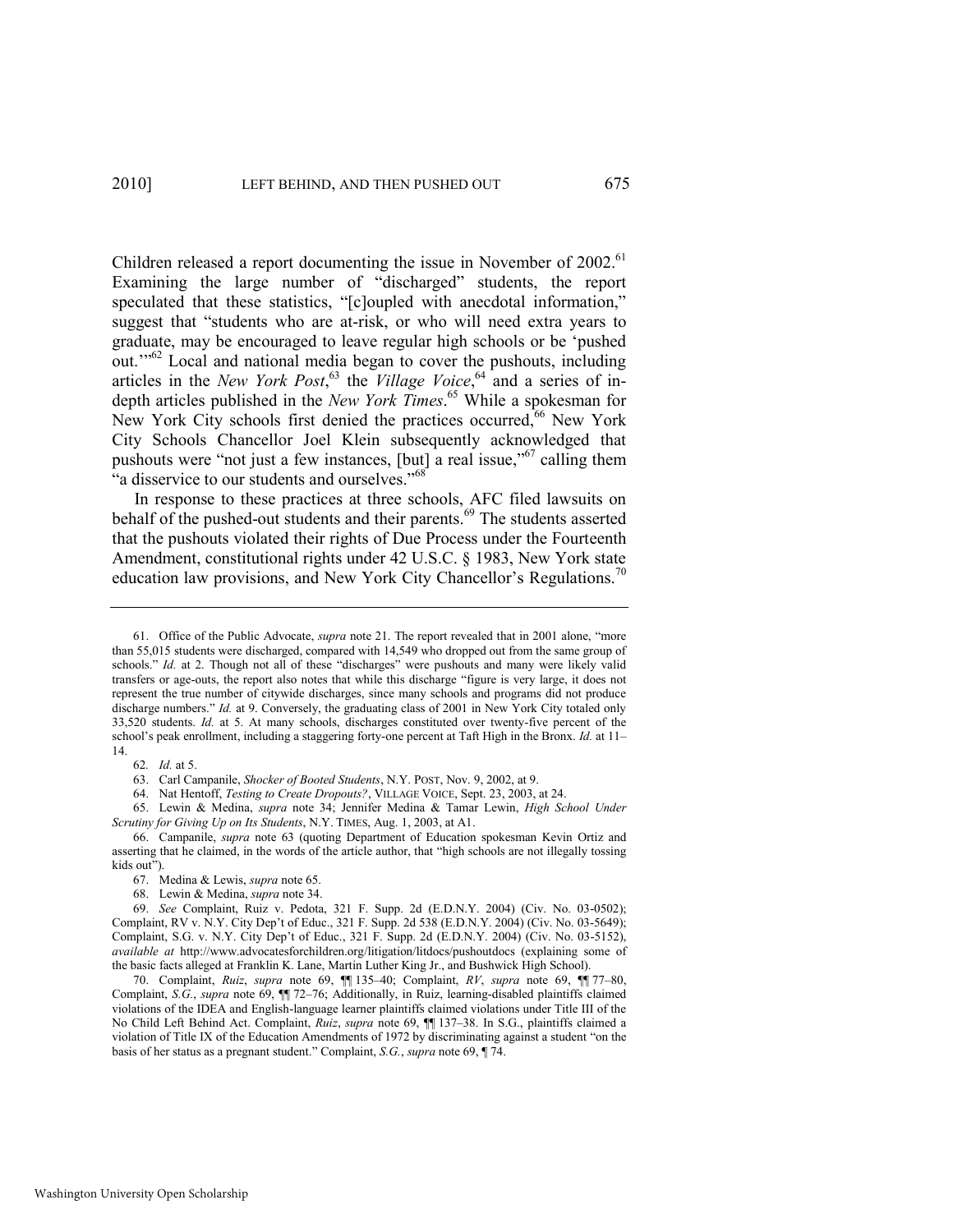Though the city took steps to change the policies directed at discharging and transferring students after AFC filed the first suit, $71$  AFC was unsatisfied and filed the second and third suits.<sup>72</sup> Eventually, two of the cases were settled, allowing readmission to the classes of plaintiffs, supplemental remedial services, new programs to address the problems, and additional training for some administrators and counselors.<sup>73</sup> Despite this significant settlement, pushout practices appear to continue in New  $Y$ ork.<sup>74</sup>

<span id="page-14-1"></span><span id="page-14-0"></span>Unfortunately, documentation of pushouts is not limited to New York City. In Alabama, school leaders admitted that they withdrew 522 students without their consent in the spring of  $2000$ .<sup>75</sup> The practice allegedly continued in 2002 due to new testing pressures from the Alabama High School Graduation Exam.<sup>76</sup> In Houston, a former school administrator described techniques that the Houston Independent School District (HISD) used to directly push students out, $^{77}$  as well as other techniques designed to manipulate test scores that constructively pushed-out students retained for multiple years in the same grade.<sup>78</sup> School district leaders in both Denver and Chicago acknowledged the practice as well,<sup>79</sup> while not

<sup>71.</sup> Hyman, *supra* note [12,](#page-3-0) at 687 (mentioning the decision to "hastily issue[] new citywide policies for discharging and transferring students to incorporate a pre[-]discharge conference and notice of rights to students‖); Tamar Lewin, *City to Track Why Students Leave School: Moving to End Practice That Pushed Some Aside*, N.Y. TIMES, Sept. 15, 2003, at B1.

<sup>72.</sup> Hyman, *supra* note [12,](#page-3-0) at 687.

<sup>73.</sup> RV, 321 F. Supp. 2d at 543–59; Hyman, *supra* note [12,](#page-3-0) at 688 (describing the terms of the settlement).

<sup>74.</sup> *See also* Complaint, D.S. v. N.Y. City Dep't of Educ. 255 F.R.D. 60 (E.D.N.Y. 2008) (Civ. No. 05-4787); Yoav Gonen, *City \$chooled on Pushing Kids Out*, N.Y. POST, Oct. 14, 2008, *available*  at http://www.nypost.com/seven/10142008/news/regionalnews/city\_chooled\_on\_pushing\_kids\_out 133569.htm (describing how students were "assigned shortened schedules and noncredit-bearing classes or else warehoused in the auditorium," and the preliminary approval of a settlement in the ensuing lawsuit); Carrie Melago, *City Students Illegally Pushed Out of School Because of Age, Survey Shows*, N.Y. DAILY NEWS, Feb. 21, 2008, *available at* http://www.nydailynews.com/ny\_local/ education/2008/02/22/2008-02-22\_city\_students\_illegally\_pushed\_out\_of\_sc-1.html; ADVOCATES FOR CHILDREN, *supra* note [6.](#page-2-1) 

<sup>75.</sup> ORFIELD ET AL., *supra* note [4,](#page-1-0) at 25–26 (describing students pushed out in Birmingham, some of whom were handed withdrawal forms already filled out for them. School administrators explained that "students were withdrawn to remove low-achieving (i.e., low-scoring) students in order to raise Stanford Achievement Test . . . scores.").

<sup>76.</sup> *Id.* at 26. The article further notes that, "[t]o this day, students continue to be 'withdrawn' from school for lack of interest, academic failure, and poor attendance," and "withdrawn . . . students are often not assigned to any alternative educational forum." *Id.* 

<sup>77.</sup> *See* Robert H. Kimball, *How Hispanics are Pushed Out of Public Education*, EDUC. EQUITY, POLITICS & POLICY IN TEXAS, Feb. 15, 2005, http://texasedequity.blogspot.com/2005/02/howhispanics-are-pushed-out-of-public.html (describing practices in the HISD that constructively pushed out students).

<sup>78.</sup> *Id.*; Salinas & Kimball, *supra* not[e 22,](#page-5-0) at 230.

<sup>79.</sup> Karen Rouse, *Push Comes to Shove for Dropouts*, DENVER POST, Aug. 19, 2006, *available at*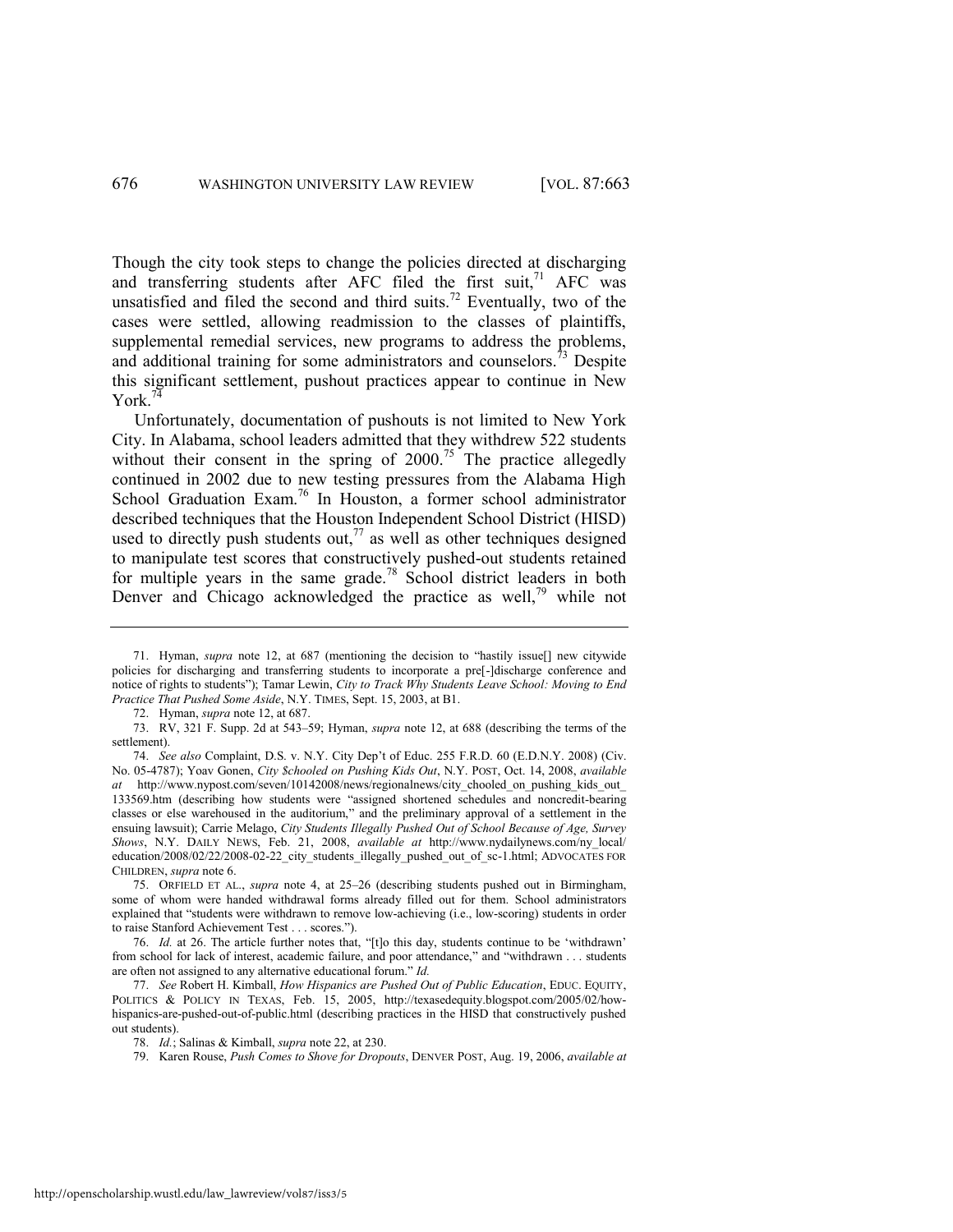discussing specific examples. A Native American leader in South Dakota also alleged that schools there pushed out children through "discriminatory use of attendance and discipline policies."<sup>80</sup>

<span id="page-15-0"></span>In Los Angeles, a community group, Community Asset Development Re-defining Education (CADRE), identified several ways the Los Angeles Unified School District (LAUSD) used disciplinary rationales, including improperly applied "opportunity transfers,"<sup>81</sup> to push students out.<sup>82</sup> Another activist group claimed that such transfers were improperly used as "an opportunity to kick out low-performing students."<sup>83</sup> CADRE provided

80. *See* Bone Shirt v. Hazeltine, 336 F. Supp. 2d 976, 1029 (D.S.D. 2004).

*Id.* at 1029–30 (citations omitted).

81. See LAUSD Bulletin, *supra* note [59,](#page-12-0) at 1 (describing opportunity transfers). The LAUSD notes that opportunity transfers may be made without parental approval for "progressive discipline" purposes and for a "single, serious act." *Id.* at 2–3. These transfers are specifically prohibited for the following reasons: "truancy, tardiness, or other attendance-related issues," "to preclude the provision of special education or Section 504 services, or to replace the IEP or 504 review process. *Nor may O.T.s be used as a remedy for low academic achievement* . . . ." *Id.* at 7 (emphasis added).

82. *See* Community Asset Development Re-Defining Education (CADRE), *A Call to Action to Stop the Pushout Crisis in South Los Angelesi*, June 14, 2006, at 2, *available at* http://www.cadre-la. org/media/docs/2184\_MoreEdLessSusp\_Report060806FINAL.pdf [*hereinafter* CADRE] (describing push-outs as beginning with "a series of classroom and school removals" which cumulatively over time "dismantl[e] educational access," and move to the "next level," through the "enthusiastic use of 'opportunity transfers,' despite the fact that they are banned in other large school districts and were recently removed from state law").

83. TIDINGS, *supra* note [59.](#page-12-0) The article, citing L.A. VOICE, describes the transfer policy as a way to move around "struggling students' to other locations, knowing full well that they may never re-enroll," and notes that such students are not counted toward the dropout rate. *Id.* Lisa Milton, the group's executive director, claims that "[t]hese opportunity transfers are nothing more than an opportunity to kick out low-performing students." *Id.* Milton adds that many students drop-out as a result because the new school is too far, or the paperwork gets misplaced, causing the student to have no school to go to. *Id.* Such was the situation of "David," a student who was given an opportunity transfer based on an untrue accusation of bad behavior, whose new school said it had no paperwork, and whose old school would not take him back. *Id.* As a result, David had already missed two months of school. *Id.* 

http://www.denverpost.com/news/ci\_4206746. Cindy Stevenson, superintendent of the Jefferson County School District offered that, "I think we all know that historically . . . kids have subtly been given the suggestion that they go someplace else," and "Brad Jupp, senior academic policy adviser for Denver Public Schools, said officials recognize schools 'have histories of pushing kids out.'" *Id.*; Shiri Klima, Note, *The Children We Leave Behind: Effects of High-Stakes Testing on Dropout Rates*, 17 S. CAL. REV. L. & SOC. JUST. 3, 20 (2007) (citing the statements of Superintendent of Chicago Schools Robert Schiller).

According to the former director of education for the Rosebud Sioux Tribe, Sherry Red Owl-Neiss, Indian children are being "pushed out" of school in Tripp County through the discriminatory use of attendance and discipline policies, a phenomenon that she attributes to racism: "It comes from the cultural conflict and the underlying racism that exists not just in the school, but in the community there." As support for this position, Red Owl-Neiss cited the district's refusal to bus Indian children to school and the school board's refusal to meet privately with the Rosebud Sioux Tribal Education Committee to discuss the effect of discipline policies on Indian children.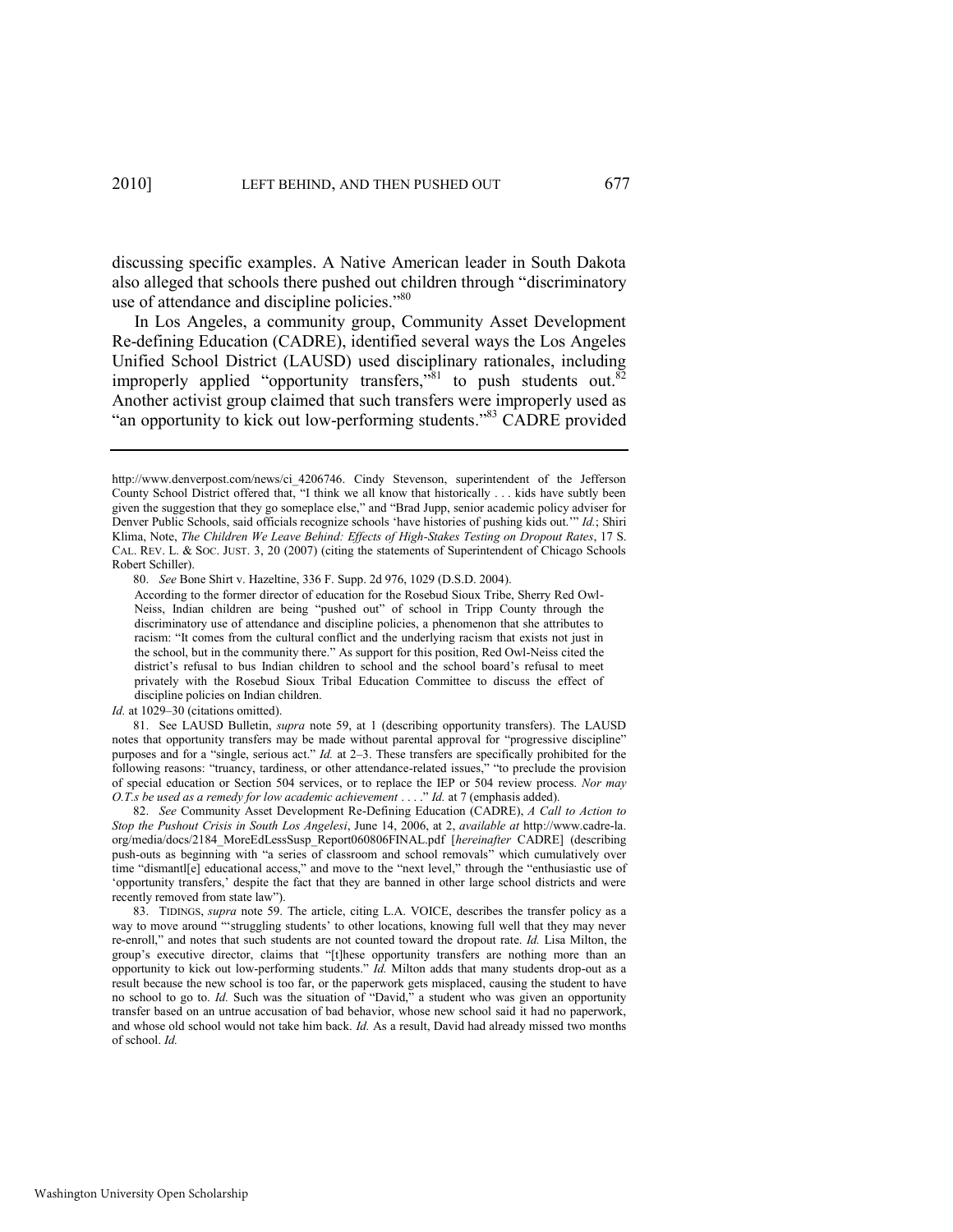additional support for this assertion through surveys that affirmed the prevalence of pushouts in the LAUSD. $84$  Other than the lawsuits filed by AFC in New York City, pushout litigation remains sparse.

# III. USING PAST LESSONS: PREVIOUS EDUCATIONAL RIGHTS LITIGATION AND ITS APPLICABILITY TO PUSHOUTS

<span id="page-16-0"></span>While pushout litigation has so far been limited, the Civil Rights Movement and subsequent legal developments unleashed a flurry of other educational rights litigation, some of which may have application in the pushout context.<sup>85</sup> First, the Supreme Court extended limited procedural due process protections to school disciplinary proceedings, a context that also involves school exclusions. $86$  Second, litigants have also claimed violations of substantive due process in this context, though their success has been limited. $87$  Third, advocates for school-funding equity unsuccessfully pursued federal equal protection claims, but subsequently succeeded in state courts, using state education clauses and equal protection clauses.<sup>88</sup> While the recent litigation brought by AFC is a helpful guide for potential claims, all of AFC's pushout lawsuits have settled,<sup>89</sup> thereby making it difficult to predict the likely outcomes for the different causes of action. The only relevant pushout case that reached a judgment was the *Knight* case in 1969, when Judge Weinstein found a due process but not equal protection violation in the school's conduct.<sup>90</sup> Thus, each track of previous educational rights litigation provides some insight into the way courts may treat pushout claims.

<sup>84.</sup> *See* CADRE, *supra* note [82,](#page-15-0) at 2, 8 (finding that out of 120 young adults who left regular high school, 49% were asked to leave. The reasons cited for being asked to leave were: 36% behavior problems, 17% suspensions, 10% opportunity transfers. Of those asked to leave, 33% say they were "told they *had to leave*," and 51% who left school "were out of school from months to years before receiving alternative education."). The group launched a campaign which ultimately led to significant changes in the LAUSD disciplinary policy, notably, in making a "positive behavioral support" model its foundation. Press Release, Maisie Chin, CADRE, CADRE Parents Win Districtwide Policy Victory! Year-Long Campaign Results in New LAUSD Discipline Policy (Mar. 1, 2007), http://www. cadre-la.org/article/9.

<sup>85.</sup> Sabel & Simon, *supra* note [17,](#page-3-1) at 1022 (describing "three successive waves of public law litigation concerning schools<sup>3</sup> in light of the end to overt "massive resistance" to school integration).

<sup>86.</sup> *See* Goss v. Lopez, 419 U.S. 565 (1975).

<sup>87.</sup> *See infra* not[e 121 a](#page-20-0)nd accompanying text.

<sup>88.</sup> *See, e.g.*, Roni R. Reed, Note, *Education and the State Constitutions: Alternatives for Suspended and Expelled Students*, 81 CORNELL L. REV. 582 (1996) (discussing state courts' analysis of equal protection and state constitutional education rights to suspended and expelled students).

<sup>89.</sup> *See* Hyman, *supra* not[e 12,](#page-3-0) at 688–89; Gonen, *supra* not[e 74.](#page-14-1)

<sup>90.</sup> Knight v. Bd. of Educ. of N.Y., 48 F.R.D. 115, 117 (E.D.N.Y. 1969).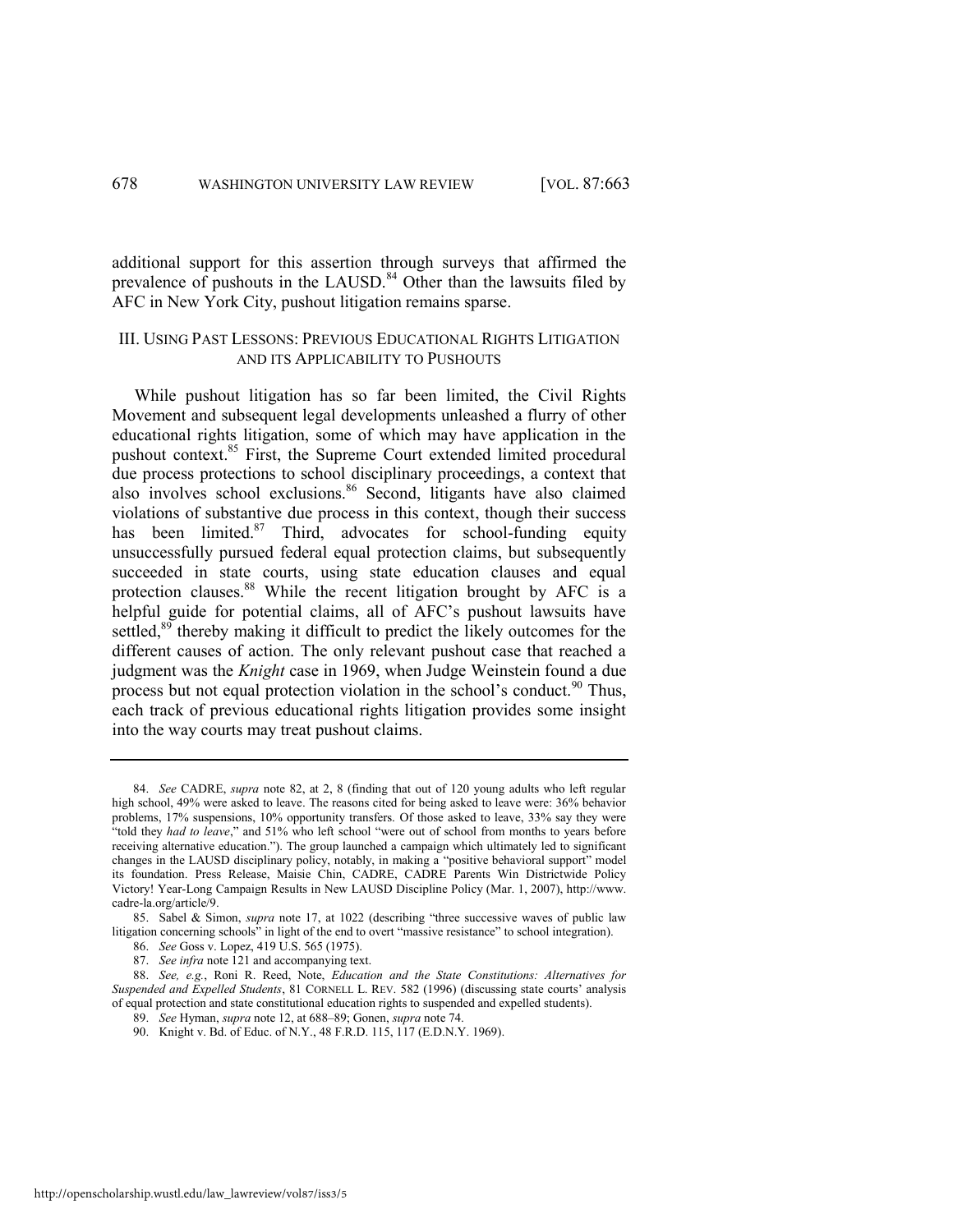#### *A. School Discipline and the Process Due for Exclusionary Practices*

The seminal case regarding the due process rights of students facing school discipline and exclusion is *Goss v. Lopez*.<sup>91</sup> In *Goss*, students suspended from a public high school in Columbus, Ohio, for nearly ten days without a hearing sued the school, claiming a violation of their right to procedural due process under the Fourteenth Amendment.<sup>92</sup> The Court held that students have property interests in their education, as well as liberty interests in protecting their "reputation" or "honor" against government action, $93$  such that exclusions for "more than a trivial period" require due process.<sup>94</sup> In asking what process was due, the Court held that suspended students at a minimum are entitled to "some kind of notice and [must be] afforded *some* kind of hearing."<sup>95</sup> Beyond this broadly worded mandate, the Court provided little other guidance except as to timing<sup>96</sup> and the type of notice, $97$  in effect requiring only a discussion between the student and administrator before the suspension is issued.<sup>98</sup>

Importantly, however, the Court noted that suspensions of more than ten days or expulsions "may require more formal procedures" than it outlined.<sup>99</sup> The Supreme Court itself has not addressed what process may be due for these longer exclusions, but has deferred to lower courts' application of the three-part balancing test from *Mathews v. Eldridge*. 100

<span id="page-17-0"></span><sup>91. 419</sup> U.S. 565 (1975).

<sup>92.</sup> *Id.* at 568–69.

<sup>93.</sup> *Id.* at 574.

<sup>94.</sup> *Id.* at 576 ("T]he State is constrained to recognize a student's legitimate entitlement to a public education as a property interest which is protected by the Due Process Clause and which may not be taken away for misconduct without adherence to the minimum procedures required by that Clause.").

<sup>95.</sup> *Id.* at 579.

<sup>96.</sup> *Id.* at 582 ("There need be no delay between the time 'notice' is given and the time of the hearing.")

<sup>97.</sup> *Id.* ("[I]n being given an opportunity to explain his version of the facts . . . the student first [must] be told what he is accused of doing and what the basis of the accusation is.").

<sup>98.</sup> *See* MICHAEL ASIMOW & RONALD M. LEVIN, STATE AND FEDERAL ADMINISTRATIVE LAW 58 (3d ed., West 2009) ("Essentially, the 'hearing' required in *Goss* is a conversation between the student and the disciplinarian.").

<sup>99.</sup> Goss v. Lopez, 419 U.S. 565, 584 (1975) ("We should also make it clear that we have addressed ourselves solely to the short suspension, not exceeding 10 days.")

<sup>100. 424</sup> U.S. 319 (1976); *see also* Larry Bartlett & James McCullagh, *Exclusion From the Educational Process in the Public Schools: What Process is Now Due*, 1993 BYU EDUC. & L.J. 1, 6 (1993) (noting that "[s]ince the 1970s," the Court has settled on the *Mathews* balancing test to determine what "process is due and the form in which it is to be applied."); Brent M. Pattison, *Questioning School Discipline: Due Process, Confrontation, and School Discipline Hearings*, 18 TEMP. POL. & CIV. RTS. L. REV. 49, 51 (2008) ("Although the Supreme Court has not further defined the contours of procedural due process in the context of long-term suspensions or expulsions, it has given lower courts the tool to do so with the *Mathews* test.").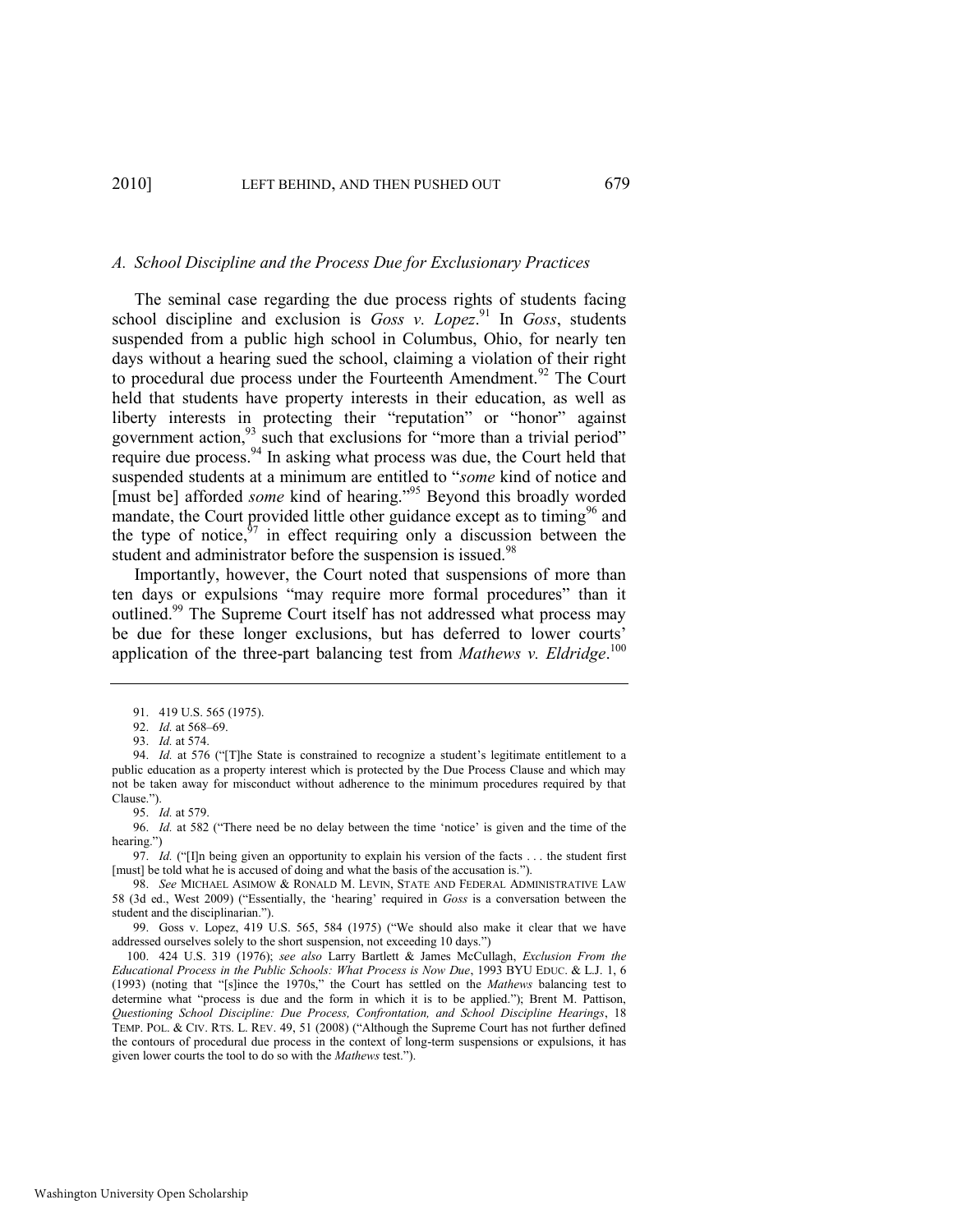The test examines what process is due by balancing the interest of the litigant, the possibility of deprivation of such an interest by the current procedures and the value of additional protections, along with the governmental interest.<sup>101</sup> Lower courts have applied the *Mathews* test to determine the process due to students facing more significant exclusions than ten-day suspensions, with varying results. Some courts have interpreted due process protections for extended suspensions or expulsions to include, in addition to notice and a pre-exclusion hearing, the right to counsel, an impartial arbiter, and the presentation of witnesses and evidence.<sup>102</sup> Other courts have found that even in an expulsion hearing, students do not have the due process right to cross-examine witnesses or be present during closed deliberations where the principal and superintendent can.<sup>103</sup>

<span id="page-18-0"></span>Additionally, in the case of *Board of Curators of the University of Missouri v. Horowitz*,<sup>104</sup> the Court distinguished disciplinary actions from situations where the school removes the student for academic reasons.<sup>105</sup> In reasoning that dismissals for academic reasons do not generally require hearings,<sup>106</sup> the Court noted its concerns about "[j]udicial interposition in the operation of the public school system." $107$  Justice Marshall, concurring with the propriety of the student's dismissal, $108$  offered a dissenting vision

<sup>101.</sup> The test to determine "what process is due" looks at:

First, the private interest that will be affected by the official action; second, the risk of an erroneous deprivation of such interest through the procedures used, and the probable value, if any, of any additional or substitute procedural safeguards; and finally, the Government's interest, including the function involved and the fiscal and administrative burdens that the additional or substitute procedural requirement would entail.

*Mathews*, 424 U.S. at 335.

<sup>102.</sup> *See* Pattison, *supra* not[e 100,](#page-17-0) at 52 (listing cases that granted these due process rights). These cited cases include *Black Coal. v. Portland Sch. Dist. No. 1*, 484 F.2d 1040, 1045 (9th Cir. 1973) (pre-Goss case finding that "expulsion procedures were unconstitutional for failing to provide a hearing at which the student could be represented by counsel and, through counsel, present witnesses on his own behalf, and crossexamine adverse witnesses.") and *Gonzales v. McEuen*, 435 F. Supp. 460, 464–65 (C.D. Cal. 1977) (right to an impartial tribunal).

<sup>103.</sup> *See, e.g.*, Newsome v. Batavia Local Sch. Dist., 842 F.2d 920, 924 (6th Cir. 1988) (holding that the expelled student was "not denied due process by not being permitted to cross-examine . . . his student accusers, . . . [or] the school principal and superintendent, and by not being permitted to be present at the school board's closed deliberations even though the school principal and superintendent were allowed to attend").

<sup>104. 435</sup> U.S. 78 (1978). The student expelled in *Horowitz* was a medical student who had been given notice several times of her poor performance and put on probationary status. *Id.* 

<sup>105.</sup> *Horowitz*, 435 U.S. at 86 ("[T]he significant difference between the failure of a student to meet academic standards and the violation by a student of valid rules of conduct . . . calls for far less stringent procedural requirements in the case of academic dismissal.").

<sup>106.</sup> *Id.* at 87.

<sup>107.</sup> *Id.* at 91.

<sup>108.</sup> *Id.* at 99 (Marshall, J., concurring in part and dissenting in part).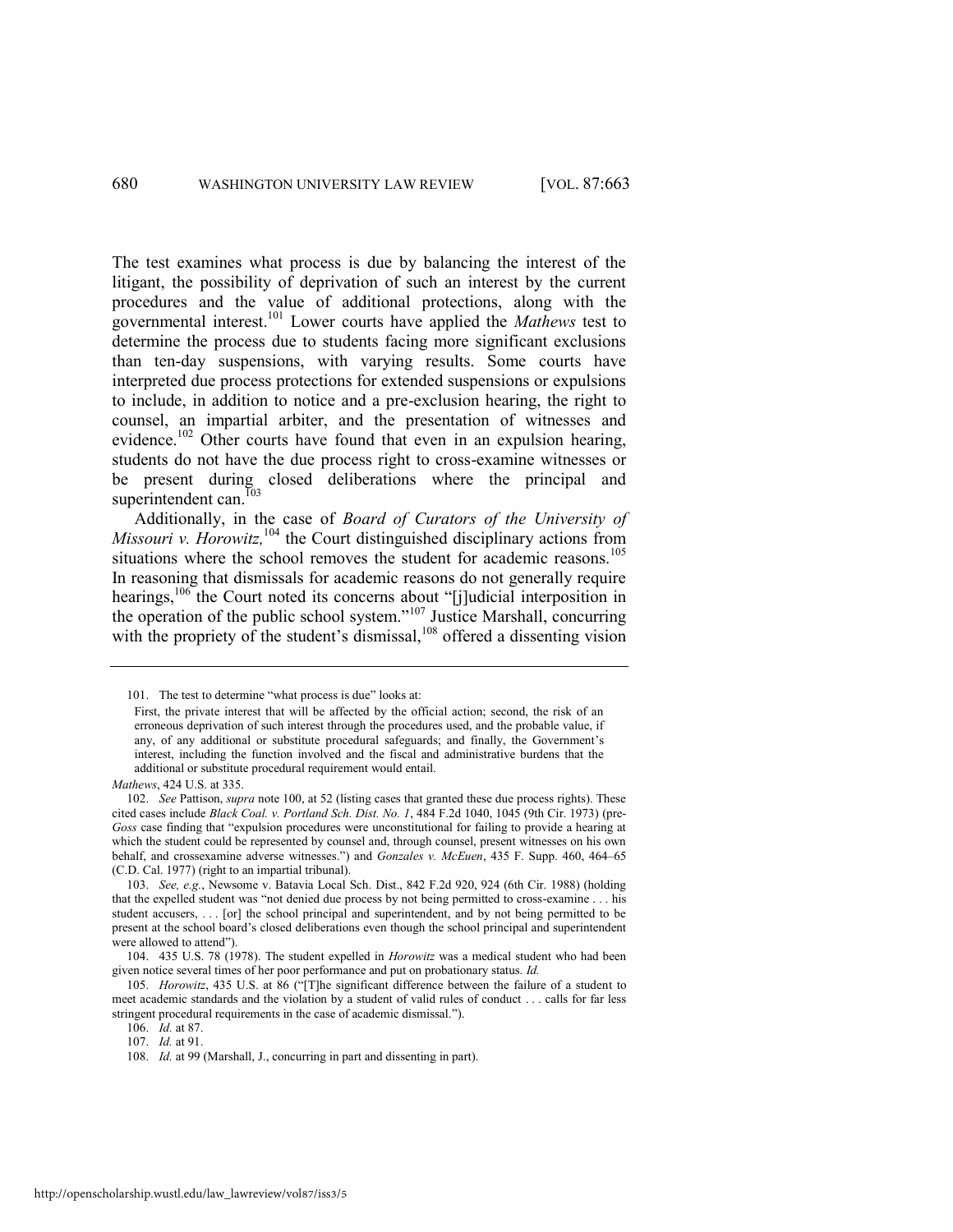of the process due to students excluded for academic or disciplinary reasons, arguing that the Court should employ the *Mathews* balancing test rather than the "lower level of protection involved in *Goss*."<sup>109</sup>

A federal due process claim for a disciplinary exclusion provides the most factually analogous cause of action for many pushout cases. First, *Knight* recognized this as a valid claim in the pushout context, noting that ―[e]ven if the criteria for expulsion were valid, lack of procedural due process" made the expulsion invalid.<sup>110</sup> Additionally, there are close factual similarities between pushouts and disciplinary exclusions: both involve school authorities exerting their power to remove students from a learning environment. Due process claims also allow the court to rule against a school's lack of procedural protections without venturing into the murkier waters of substantive educational policy.<sup>111</sup> Further, *Goss* itself suggested that for exclusions greater than ten-day suspensions, greater process may be due, $^{112}$  which subsequent lower courts have allowed.<sup>113</sup> Pushouts fit in this latter category without any stretch, as the complete denial of a student's ability to pursue a diploma is tantamount to an expulsion. Even if school officials try to circumvent due process protections by asserting an academic justification for the pushout,<sup>114</sup> school districts are governed by state laws guaranteeing an education to students up until a certain age and thus do not have the same "academic freedom" as universities to dismiss otherwise eligible students solely on academic grounds.<sup>115</sup> Thus, the procedural protections of notice and a

113. *See supra* not[e 102 a](#page-18-0)nd accompanying text.

114. *See Horowitz*, 435 U.S at 86. Evidence shows that many administrators do use academic rationales for pushing students out, even if these reasons do not comport with state law. *See* Rivkin, supra not[e 7,](#page-2-0) at 277. This is particularly true for students referred to as "overage and under-credited." *See* Hyman, *supra* not[e 12,](#page-3-0) at 684.

<sup>109.</sup> *See id.* at 99–101.

<sup>110.</sup> Knight v. Bd. of Educ. of N.Y., 48 F.R.D. 108, 111 (E.D.N.Y. 1969).

<sup>111.</sup> The Supreme Court has expressed a reluctance to involve itself in "difficult questions of educational policy." San Antonio Indep. Sch. Dist. v. Rodriguez, 411 U.S. 1, 42 (1973). The Court reasoned that "this Court's lack of specialized knowledge and experience counsels against premature interference with the informed judgments made at the state and local levels." *Id.* It went on to say that ―[t]he very complexity of . . . managing a statewide public school system suggests that there will be more than one constitutionally permissible method of solving them," and thus "the legislature's efforts ... should be entitled to respect." *Id.* (internal quotations omitted).

<sup>112.</sup> Goss v. Lopez, 419 U.S. 419, 584 (1975) (noting that longer suspensions or expulsions "may require more formal procedures").

<sup>115.</sup> *Compare* N.Y. EDUC. LAW § 3202 (McKinney 2009) ("A person over five and under twentyone years of age who has not received a high school diploma is entitled to attend the public schools ...."), and MO. CONST. art. IX, § 1(a) (amended 1976) (Vernon 2008) ("A general diffusion of knowledge and intelligence being essential to the preservation of the rights and liberties of the people, the general assembly shall establish and maintain free public schools for the gratuitous instruction of all persons in this state within ages not in excess of twenty-one years as prescribed by law.‖), *with*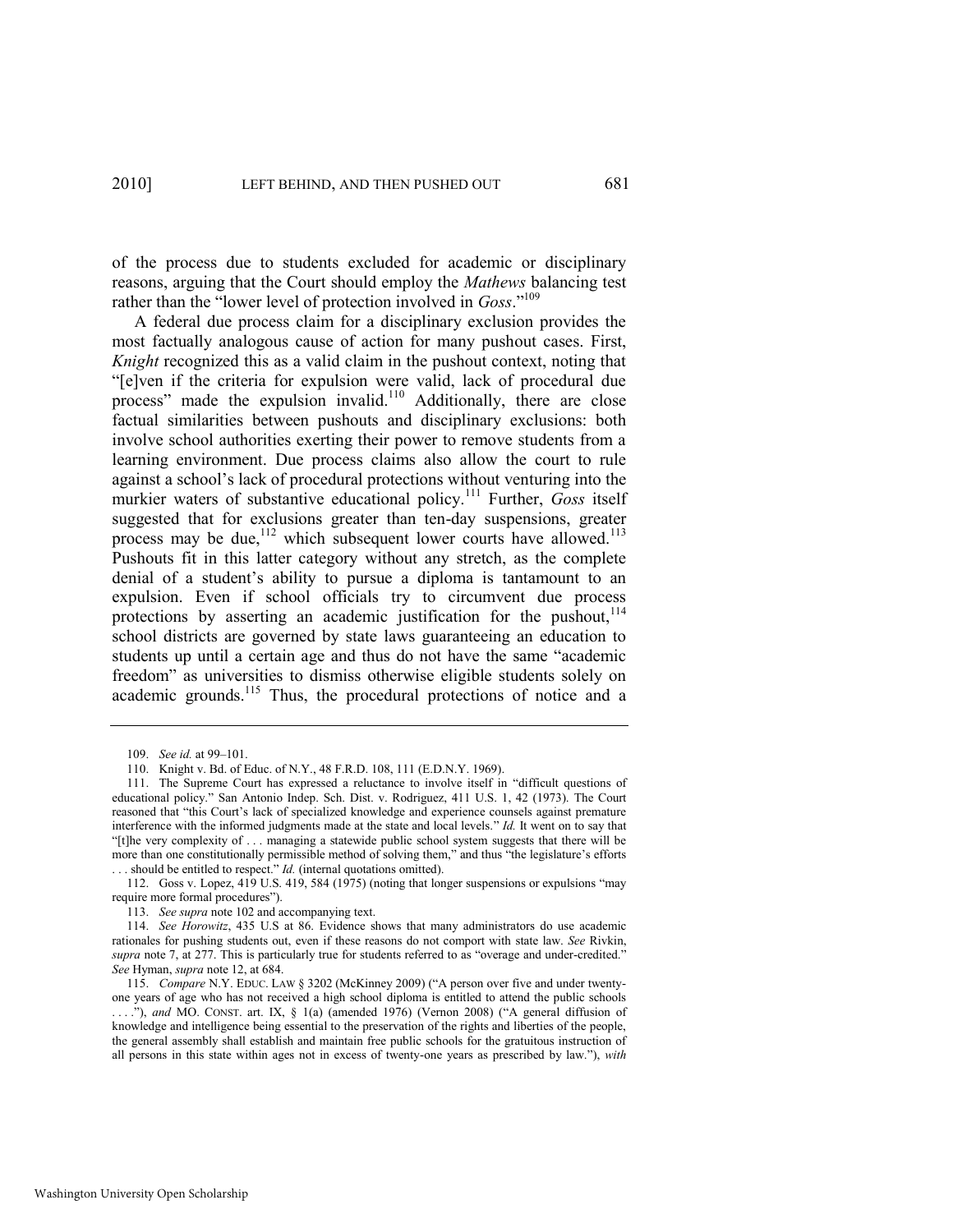hearing offered by *Goss* for disciplinary actions should at a minimum be available in the pushout context, $116$  and likely more extensive and formalized due process protections as well, depending on the court's application of the *Mathews* test to the particular pushout claim.

#### *B. Substantive Due Process Claims in Education*

Litigants have also raised substantive due process claims in the context of educational rights, usually in cases challenging school discipline. The Constitution provides no explicit right to an education, and the Supreme Court has held that it is not a "fundamental right."<sup>117</sup> Therefore, in order for a school's conduct to violate a student's substantive due process rights, it must transgress the "outer limit' of legitimate governmental action," and be "arbitrary, conscience-shocking, or oppressive," but not merely "incorrect or ill-advised."<sup>118</sup> The Supreme Court has expressed a great hesitation to overturn the disciplinary decisions of school administrators, especially if a decision is merely "lacking a basis in wisdom or compassion."<sup>119</sup> Additionally, the Court has been heavily reluctant to extend substantive due process protections to any but the most egregious abuses and arbitrary administration of government power.<sup>120</sup> In light of this, the vast majority of substantive due process challenges to school disciplinary measures have failed, as not rising to the sufficient level of "conscience-shocking" behavior in the constitutional sense.<sup>121</sup> However,

*Horowitz*, 435 U.S at 90 (suggesting a limitation to higher education by noting, "[l]ike the decision of an individual professor as to the proper grade for a student in his course," a dismissal for academic reasons "is not readily adapted to the procedural tools of judicial or administrative decisionmaking").

<span id="page-20-0"></span><sup>116.</sup> *Goss*, 419 U.S. at 579.

<sup>117.</sup> *Rodriguez*, 411 U.S. at 35.

<sup>118.</sup> Cohn v. New Paltz Cent. Sch. Dist., 363 F. Supp. 2d 421, 434 (N.D.N.Y. 2005); *see also* Bell v. Ohio State Univ., 351 F.3d 240, 250 (6th Cir. 2003) ("Interests protected by substantive due process . . . include those protected by specific constitutional guarantees . . . freedom from government actions that ‗shock the conscience,' . . . and certain interests that the Supreme Court has found . . . to be fundamental.").

<sup>119.</sup> Wood v. Strickland, 420 U.S. 308, 326 (1975) (The Court further recognized that while ―students do have substantive and procedural rights while at school . . . . [section] 1983 was not intended to be a vehicle for federal-court corrections of [school administration's discretionary errors] which do not rise to the level of violations of specific constitutional guarantees.").

<sup>120.</sup> *See* County of Sacramento v. Lewis, 523 U.S. 833, 842 846 (1998). The Court noted that it has "always been reluctant to expand the concept of substantive due process . . . ." (quoting Collins v. Harker Heights,  $503 \text{ U.S. } 115$ ,  $125 \text{ (1992)}$ ). It went on to say that "only the most egregious official conduct can be said to be 'arbitrary in the constitutional sense,"" which means that the "cognizable level of executive abuse of power [is] that which shocks the conscience." *Id.* at 846.

<sup>121.</sup> *See, e.g.*, C.B. *ex rel* Breeding v. Driscoll, 82 F.3d 383 (11th Cir. 1996) (finding no violation of substantive due process violation in the school disciplinary context); *Cohn*, 363 F. Supp. 2d 421; *see also* Dunn v. Fairfield Cmty. High Sch. Dist. No. 225, 158 F.3d 962, 965 (7th Cir. 1998) (denying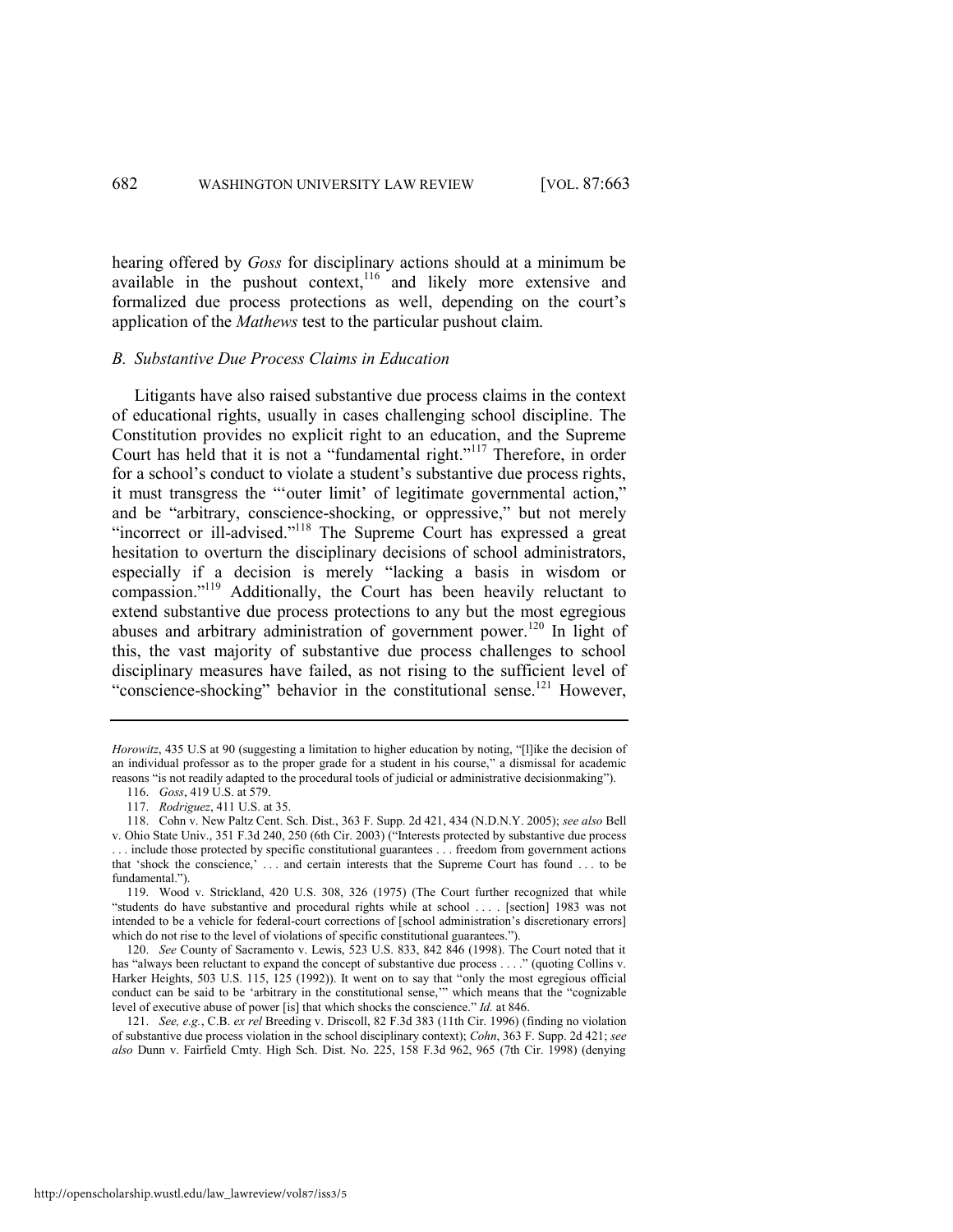litigants in Indiana succeeded on a substantive due process claim, with the court finding that a rule requiring a grade reduction in classes for each day a student was suspended was "unreasonable and arbitrary on its face."<sup>122</sup>

Pursuing substantive due process claims in the pushout context offers uncertain results. On one hand, educational substantive due process claims rarely succeed under the current framework.<sup>123</sup> This is because courts are deferential to the judgment of local educational authorities, and because the requirement that the school officials' conduct be "arbitrary, conscience-shocking, or oppressive" is not easily met.<sup>124</sup> On the other hand, some judges may reasonably regard pushouts such as the ones documented in New York as "conscience-shocking."<sup>125</sup> Because pushouts violate the academic policies of the school districts and states themselves, courts may find no rational relationship at all between a pushout and the school's asserted goals, and are unlikely to accept any rationale for illegal conduct as a "legitimate" interest. Further, because pushouts contain an element of arbitrariness, where some struggling students are spared but others sacrificed, a court may well find that this is the type of abuse of executive power substantive due process is meant to protect. However, because courts will likely be able to find violations on procedural due process or state law grounds, they may be reluctant to wade into the waters of substantive due process.<sup>126</sup>

# *C. A Fundamental Right? Equal Protection, School Finance, and the Move to State Courts*

Litigation concerning the equality and adequacy of school financing schemes presents a useful foundation for pushouts. Though these claims

substantive due process claim of two high school students based on a comparison to the *Lewis* case, finding that "if a police officer's 'precipitate recklessness,' which caused the deprivation of someone's life, was not sufficiently shocking to satisfy substantive due process standards, then it would be nearly absurd to say that a school principal's decision effectively to give two students an 'F' in Band class did").

<sup>122.</sup> Smith v. Sch. City of Hobart, 811 F. Supp. 391, 398-99 (N.D. Ind. 1993) ("To warrant an academic sanction, a student's misconduct must be directly related to the student's academic performance, and there is no indication in this record that such is the case.").

<sup>123.</sup> *See supra* not[e 121 a](#page-20-0)nd accompanying text.

<sup>124.</sup> *Cohn*, 363 F. Supp. 2d at 434.

<sup>125.</sup> *See supra* Part II.B.3. The examples noted have a devastating effect—many students were kept out of school for illegal reasons and bad motives and may never recover from such effects.

<sup>126.</sup> See County of Sacramento v. Lewis, 523 U.S. 833, 842 (1998) ("Where a particular Amendment provides an explicit textual source of constitutional protection against a particular sort of government behavior, that Amendment, not the more generalized notion of substantive due process, must be the guide for analyzing these claims.") (quoting Albright v. Oliver, 510 U.S. 266, 273 (1994)).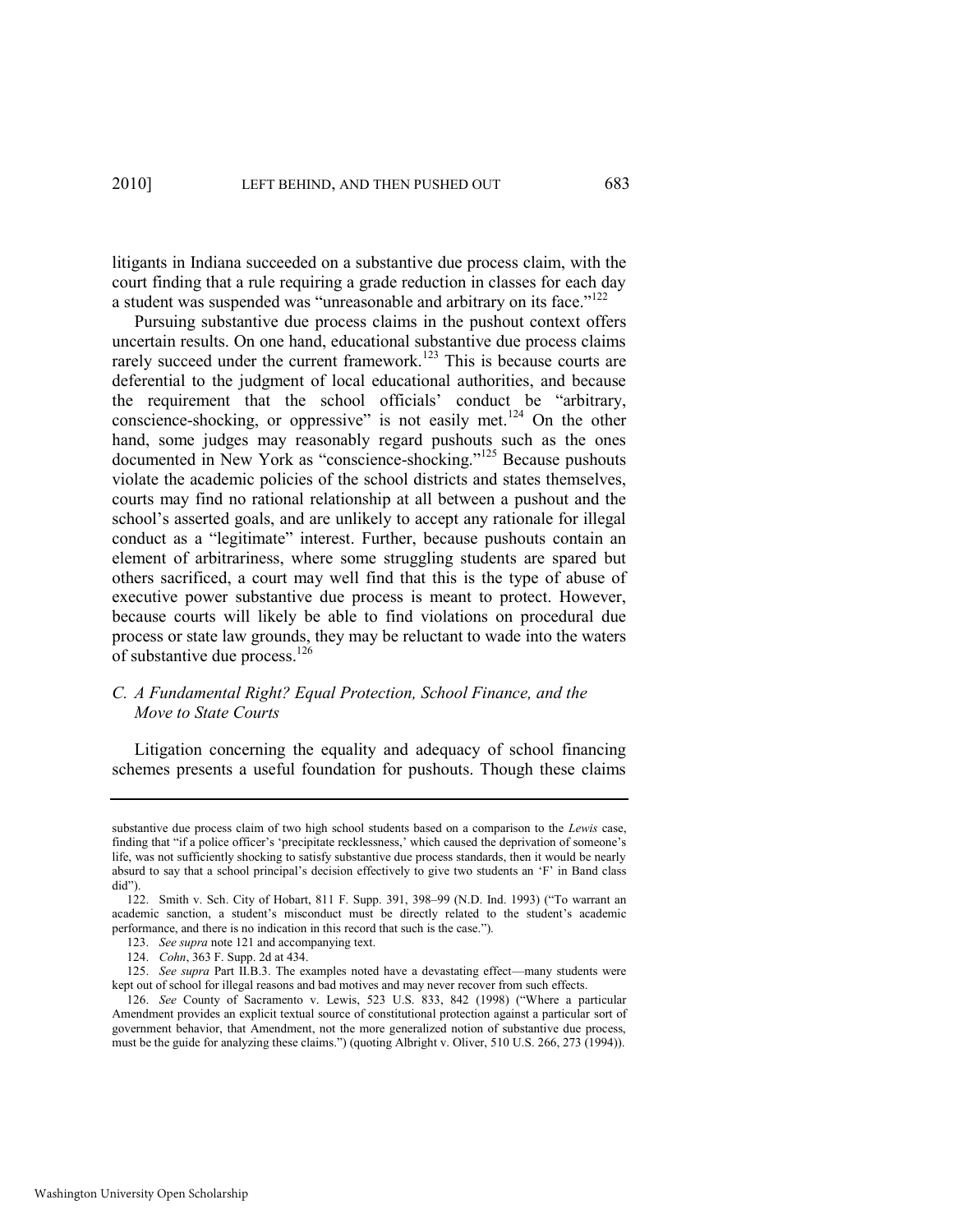do not concern action against individual students, interpreting courts have considered educational rights in the context of federal equal protection, $127$ and under the educational rights provided by state constitutions.<sup>128</sup> As such, they provide a roadmap for the current status of litigating educational rights claims under these principles.

#### <span id="page-22-1"></span><span id="page-22-0"></span>*1. Federal Equal Protection Claims*

Stemming from school desegregation litigation, litigants began to bring claims addressing the unequal "distribution of educational resources"<sup>129</sup> by claiming that disparities in finances between school districts were correlated to race or income and violated the federal Constitution's Equal Protection Clause.<sup>130</sup> While this claim was successful in California,<sup>131</sup> the U.S. Supreme Court found otherwise two years later. In *San Antonio*  Independent School District v. Rodriguez,<sup>132</sup> the Court examined Texas' school funding plan in light of a challenge by Mexican-American parents who alleged that the funding disparities between their school district, which allocated \$356 per pupil, and a more affluent and majority white district nearby, which allocated \$594 per pupil, constituted an equal protection violation.<sup>133</sup> The Court reversed the district court,<sup>134</sup> holding that the unequal distribution of educational funding in Texas did not violate the Equal Protection Clause because no particular "suspect class" was discriminated against<sup>135</sup> and because education is not a protected "fundamental right" under the U.S. Constitution.<sup>136</sup> The Court applied

129. James E. Ryan, *Schools, Race, and Money*, 109 YALE L.J. 249, 258–59 (1999).

133. *Id.* at 4, 12–13.

<sup>127.</sup> *See, e.g.*, San Antonio Indep. Sch. Dist. v. Rodriguez, 411 U.S. 1 (1973); Plyler v. Doe, 457 U.S. 202 (1982).

<sup>128.</sup> Michael Heise, *State Constitutions, School Finance Litigation, and the "Third Wave": From Equity to Adequacy*, 68 TEMP. L. REV. 1151, 1152 (1995) (describing the use of equal protection and education clauses in state constitutions as part of the "third wave" of school finance litigation.).

<sup>130.</sup> *See* Heise, *supra* not[e 128,](#page-22-0) at 1153–54.

<sup>131.</sup> *See* Serrano v. Priest, 487 P.2d 1241, 1252–53, 1258, 1263 (Cal. 1971), *cert. denied*, 432 U.S. 907 (1977) (holding the California school funding scheme unconstitutional after finding that this financing system implicated a suspect class of individuals as well as a fundamental right, and that because the funding scheme was "not necessary to the attainment of any compelling state interest," the State did not meet the burden of strict scrutiny).

<sup>132. 411</sup> U.S. 1 (1973).

<sup>134.</sup> The district court had held that the Texas system discriminated on the basis of wealth, which it considered a suspect classification, and because a suspect class was implicated and because it held education to be a fundamental right, the court applied strict scrutiny and found the defendants did not provide a compelling state interest for the financing scheme, or even a rational basis, to justify the classifications. *See id.* at 16.

<sup>135.</sup> *Id.* at 24–25; *see also* Heise, *supra* not[e 128,](#page-22-0) at 1156.

<sup>136.</sup> *Rodriguez*, 411 U.S. at 35; Heise, *supra* not[e 128,](#page-22-0) at 1156.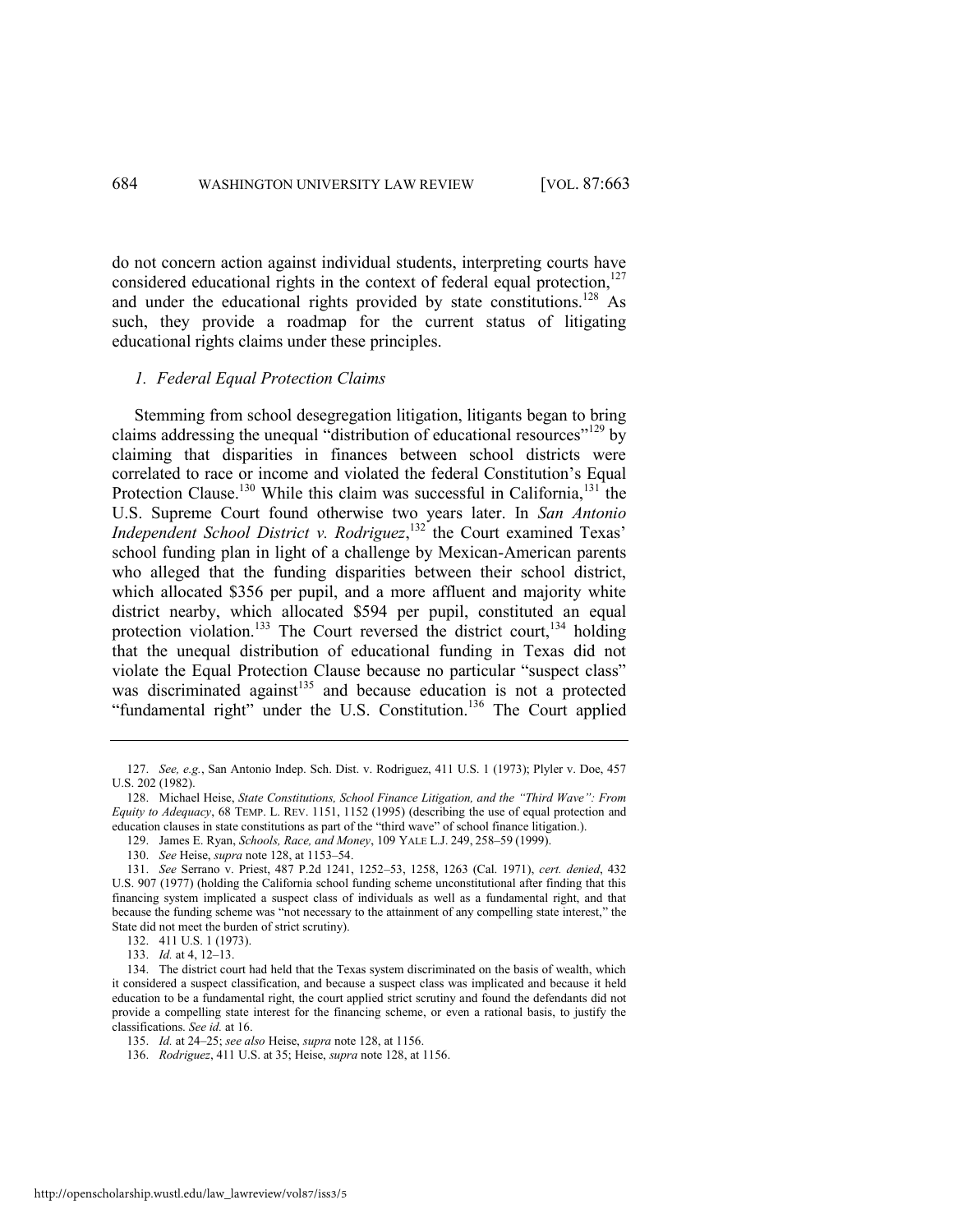rational basis review and found that "giving substance to the presumption of validity" to the Texas system, the financing scheme "abundantly" met the standard of rationally furthering a legitimate state interest.<sup>137</sup>

Despite this holding, the Court left room for finding an equal protection violation in the instance of "an absolute denial of educational opportunities.‖<sup>138</sup> Nine years later, the Court dealt with such an issue in *Plyler v. Doe*, where school-aged Mexican-American children not legally in the U.S. challenged a Texas law which withheld funds from school districts for students not "legally admitted" into the U.S., and which allowed local school districts to deny enrollment to such children.<sup>139</sup> While recognizing that the children could not constitute a "suspect class" because of their illegal status, and that education is not a "fundamental right," the Court took account of the law's "costs to the Nation and to the innocent children who are its victims" in determining the "rationality" of the law.<sup>140</sup> As such, it imposed a standard greater than the deferential rational basis test, and required the state to show a "substantial" rather than just "legitimate" interest in denying the children of undocumented immigrants the right to attend school.<sup>141</sup> Applying this standard, the Court found that the State had no substantial interest by which it could justify the law's rationality.<sup>142</sup>

# *2. "Equity" and "Adequacy" Claims in State Courts*

Following the failure of school finance litigation in federal court, litigants brought their struggle to state courts, challenging per-pupil spending discrepancies under state equal protection and state constitution educational clauses.<sup>143</sup> These "second wave" school finance cases challenged school financing based on its inequity among different student groups,<sup> $144$ </sup> with mixed results.<sup>145</sup> More successful were the "third wave" of

138. *Id.* at 37.

- 142. *Id.* at 230.
- 143. *See* Ryan, *supra* not[e 129,](#page-22-1) at 266.
- 144. Heise, *supra* not[e 128,](#page-22-0) at 1157–58.

145. Ryan, *supra* note [129](#page-22-1), at 267 ("Of the twenty challenges [seeking to equalize per-pupil funding] resolved by state supreme courts, thirteen were rejected and seven were successful.").

<sup>137.</sup> *Rodriguez*, 411 U.S at 55.

<sup>139.</sup> Plyler v. Doe, 457 U.S. 202, 205–06 (1982).

<sup>140.</sup> *Id.* at 223–24.

<sup>141.</sup> *Id.* at 224 ("T]he discrimination contained in [the Texas law] can hardly be considered rational unless it furthers some substantial goal of the State."); *see also id.* at 230 ("If the State is to deny a discrete group of innocent children the free public education that it offers to other children residing within its borders, that denial must be justified by a showing that it furthers some substantial state interest.").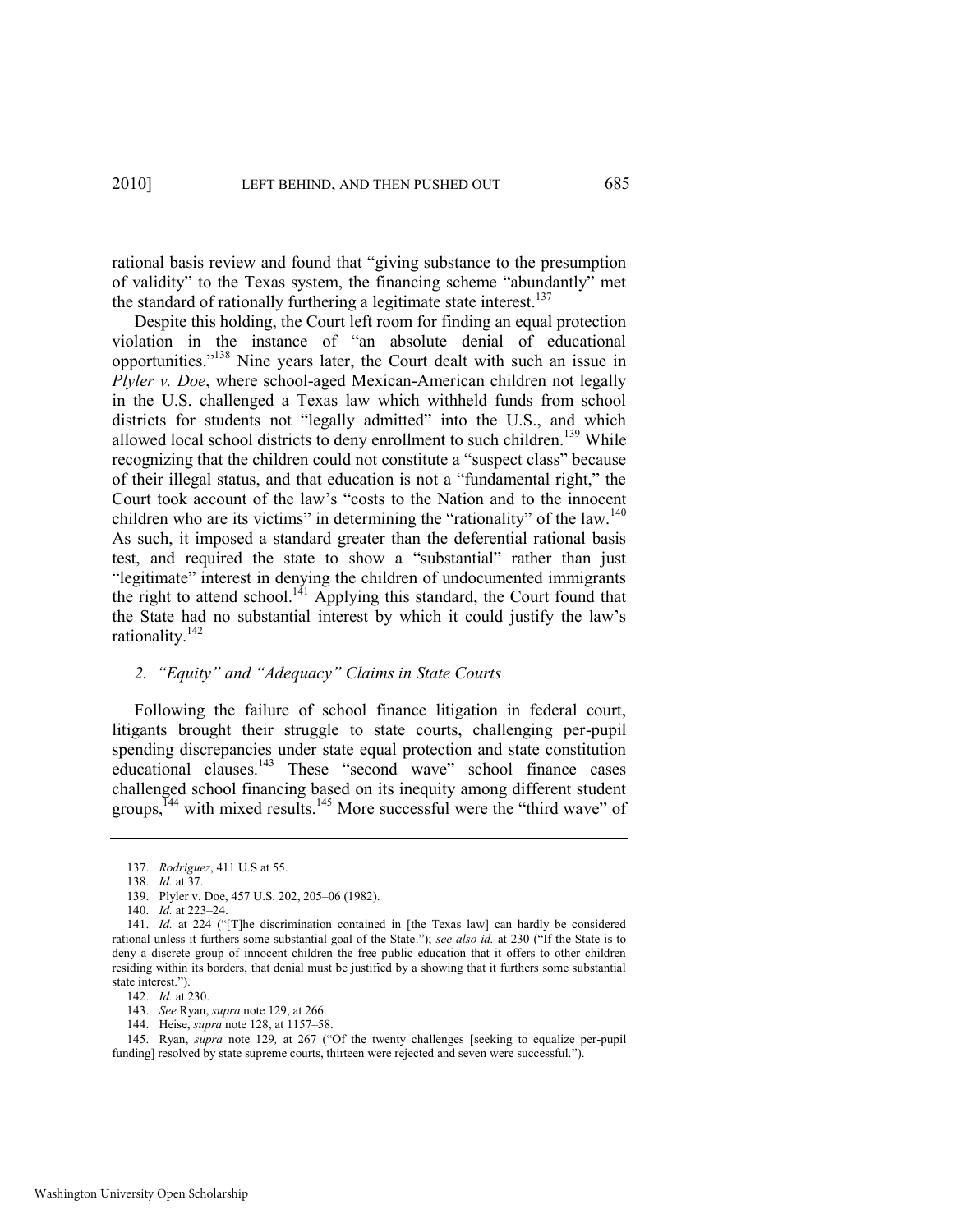<span id="page-24-0"></span>school finance cases, where advocates instead argued that state constitutions' education provisions (often along with the state equal protection clause) guaranteed the right to an "adequate" education which was denied by insufficient funding.<sup>146</sup> In both types of school finance litigation, state courts not only reached different outcomes, but also applied different theories regarding the equal protection and education clauses of state constitutions.<sup>147</sup> In one notable case, *Robinson v. Cahill*,<sup>148</sup> the New Jersey Supreme Court relied exclusively on the state constitution's education clause in ruling the school financing system unconstitutional.<sup>149</sup> More recently, in the adequacy context, New York's highest court interpreted the state's education clause broadly, requiring "the opportunity for a meaningful high school education, one which prepares them to function productively as civic participants.<sup> $150$ </sup> In a number of other finance cases, state supreme courts used education clauses as the basis for finding violations of the state's equal protection clause.<sup>151</sup>

<span id="page-24-1"></span>Though the incident-based nature of pushout claims is quite different from the broader policy concerns of school finance, educational adequacy cases have provided an opportunity for state supreme courts to define whether an "adequate" education is a right.<sup>152</sup> In states like New York, New Jersey, California, and Texas, where such a right has been recognized,<sup>153</sup> bringing a pushout claim under a state constitution's

148. 303 A.2d 273 (N.J. 1973)

152. *See id.*

<sup>146.</sup> *Id.* at 268 ("[T]hird wave cases ... are for the most part characterized by a strict focus on state education clauses and an emphasis on adequacy rather than equity."); *see also* Michael Heise, *Litigated Learning, Law"s Limits, and Urban School Reform Challenges*, 85 N.C. L. REV. 1419, 1447 (2007) ("The shift from school finance equity to adequacy theory coincided with and contributed to ... an increase in the number and rate of successful challenges to state school finance systems.").

<sup>147.</sup> *See* Reed, *supra* note [88,](#page-16-0) at 594 (explaining that courts have differed in determining what kind of rights state education clauses provide, with some finding that they are the source of a fundamental right to an education for the purposes of equal protection analysis, and some that the clauses are independent of equal protection rights).

<sup>149.</sup> *See id.* at 292 ("The obligation being the State's to maintain and support a thorough and efficient system of free public schools, the State must meet that obligation ...."); *id.* at 294 ("A system of instruction in any district of the State which is not thorough and efficient falls short of the constitutional command. Whatever the reason for the violation, the obligation is the State's to rectify it."); see also Reed, supra note [88,](#page-16-0) at 596.

<sup>150.</sup> Campaign for Fiscal Equity, Inc. v. State, 801 N.E.2d 326, 332 (N.Y. 2003); Michael A. Rebell, *Poverty, "Meaningful" Educational Opportunity, and the Necessary Role of the Courts*, 85 N.C. L. REV. 1467, 1503 (2007) (describing the court's holding).

<sup>151.</sup> *See* Reed, *supra* not[e 88,](#page-16-0) at 596–98 (describing holdings in cases in Kentucky, Pennsylvania, Connecticut, Alabama, and California that "education is a fundamental right requiring strict scrutiny equal protection analysis").

<sup>153.</sup> N.Y. Civil Liberties Union v. State, 824 N.E.2d 947, 949 (N.Y. 2005) (finding a cause of action under the Education Article of the State Constitution when "the State fails its obligation to meet minimum constitutional standards of educational equity." The claim requires two elements: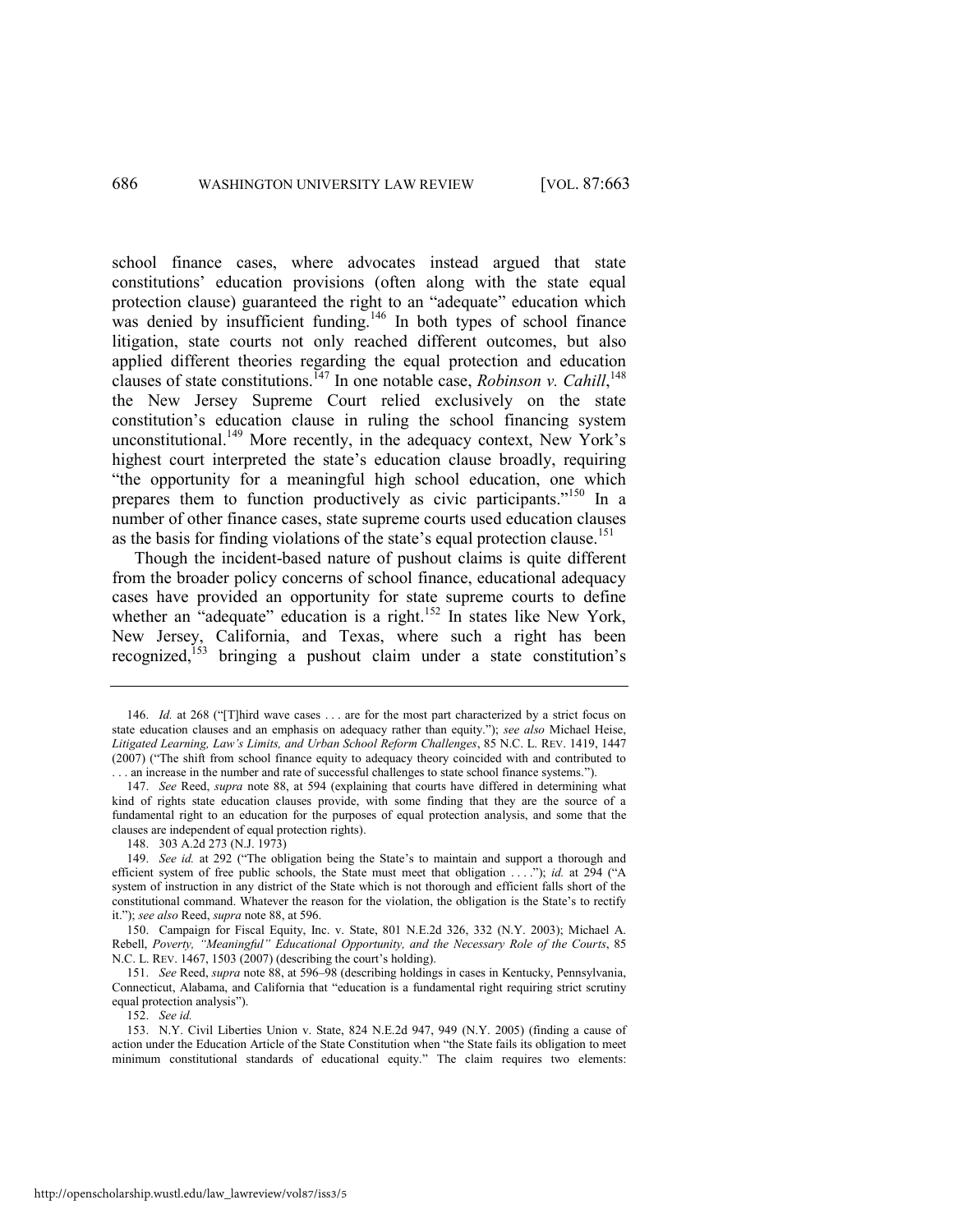education clause may well prove successful. Illegally excluding a student from school and causing her to miss valuable educational time may not only deprive her of an "adequate" education, but of any further education, likely violating state education clauses.<sup>154</sup>

<span id="page-25-0"></span>States that have found that disproportionate school spending requires strict (or greater than rational basis) scrutiny under the state's equal protection clause present an especially promising opportunity.<sup>155</sup> Though states that require a "suspect classification" may create difficulties for some plaintiffs in defining an identifiable and suspect class,  $156$  even states that will not apply strict scrutiny to funding cases may nonetheless do so if an education is completely denied by a pushout.<sup>157</sup> Pushout claims brought under state constitutional education provisions may fit well because the state has defined the parameters of the education it must provide,<sup>158</sup> and thus its judiciary will be more comfortable in fashioning appropriate equitable relief.<sup>159</sup> However, some states have not interpreted their

156. *See, e.g.*, Serrano v. Priest, 557 P.2d 929, 951–53 (Cal. 1976) (finding a fundamental right to an education and applying strict scrutiny, but also requiring the existence of a suspect classification; wealth, in this case).

157. Reed, *supra* not[e 88,](#page-16-0) at 599–600. Virginia and Wisconsin have both recognized fundamental education rights, but held that it did not apply to equality of funding. *Id.* However, the Wisconsin court noted that this was because a "complete denial of educational opportunity" was not involved. Kukor v. Grover, 436 N.W.2d 568, 579–80 (Wis. 1989).

<sup>―</sup>deprivation of a sound basic education, and causes attributable to the State.‖); *Campaign for Fiscal Equity*, 801 N.E.2d at 332 (noting that the question to be resolved in a school finance case is "whether the State affords . . . schoolchildren the opportunity for a meaningful high school education, one which prepares them to function productively as civic participants").

<sup>154.</sup> *See, e.g.*, *Campaign for Fiscal Equity*, 801 N.E.2d at 332; *Robinson*, 303 A.2d at 292, 294 (noting that the New Jersey Constitution requires a "thorough and efficient" education, an obligation that the state must meet).

<sup>155.</sup> *See* Reed, *supra* note [88,](#page-16-0) at 597–600; Horton v. Meskill, 376 A.2d 359, 374 (Conn. 1977) (―[T]he state system of financing public elementary and secondary education as it presently exists and operates cannot pass the test of 'strict judicial scrutiny' as to its constitutionality."); Rose v. Council for Better Educ., Inc., 790 S.W.2d 186, 208 (Ky. 1989) ("Lest there be any doubt, the result of our decision is that Kentucky's *entire system* of common schools is unconstitutional."); Sch. Dist. of Wilkinsburg v. Wilkinsburg Educ. Ass'n. 667 A.2d 5, 9 (Pa. 1995) ("[P]ublic education in Pennsylvania is a fundamental right.").

<sup>158.</sup> See Rose, 790 S.W.2d at 212-13 (defining "essential, and minimal, characteristics of an 'efficient' system of common schools" including that they be "substantially uniform," "provide equal educational opportunities," and recognizing that there is a "constitutional right to an *adequate* education") (emphasis added); *Campaign For Fiscal Equity*, 303 A.2d at 292.

<sup>159.</sup> In fact, past challenges on this basis have been beneficial in stirring necessary policy reforms. This is especially true for states that have been willing to define what constitutes an "adequate education.<sup>"</sup> See Heise, *supra* note [146,](#page-24-0) at 1447 (noting that as a consequence of funding adequacy cases and "re-emergence of urban school districts" in challenging financing formulas, "per pupil spending in many urban public school districts has improved"); Klein, *supra* note [17,](#page-3-1) at 401-02 (claiming that the *Rose* case in Kentucky prompted sweeping educational reform measures).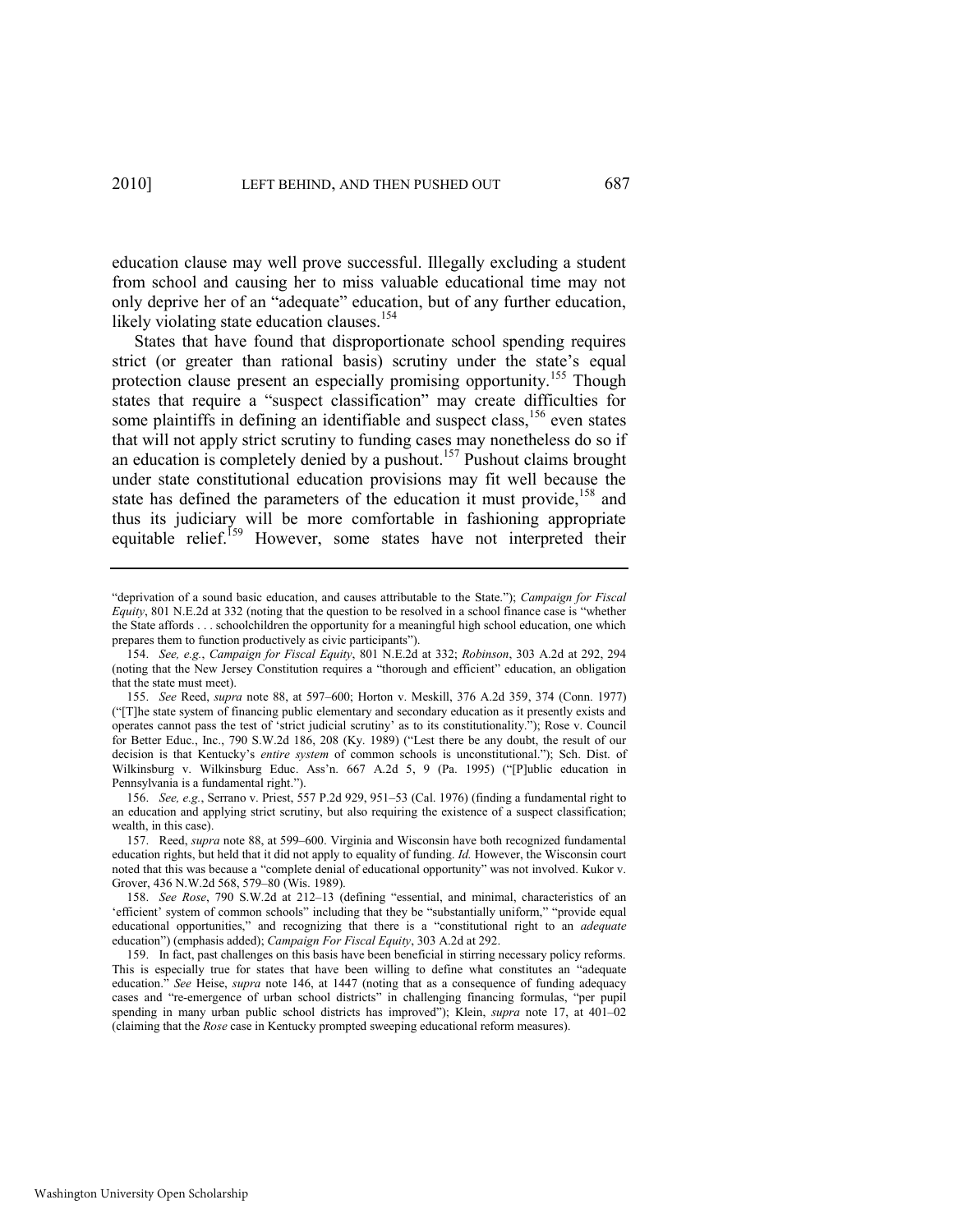education clauses expansively to require a right to an "adequate education" that may be violated by a pushout.<sup>160</sup>

# IV. RECOMMENDATIONS FOR AN IDEAL LEGAL FRAMEWORK FOR **PUSHOUTS**

While applying previously used educational rights strategies to the pushout context is a useful tool in evaluating their likely effectiveness, pushouts require a jurisprudence that considers their unique context and far-reaching consequences. This section discusses how courts should apply previous educational rights jurisprudence to pushouts.

#### *A. Why Litigation?*

While the most substantial solutions to the pushout problem likely require greater policy changes than litigation alone can provide, pursuing litigation is vital for several reasons. First, advocates must act with urgency in addressing this issue. As Judge Weinstein aptly remarked in a 1969 pushout case, "Education is a necessary and vital aspect of modern life, and delay in protecting the rights of these students can be personally disastrous to them."<sup>161</sup> Second, litigation helps focus the public on the problem, as evidenced by the *New York Times*' coverage of the AFC litigation in 2003 and 2004.<sup>162</sup> Finally, as the settlement agreements in the cases brought by AFC show, litigation can itself produce some of the significant policy changes necessary to solving the problem.<sup>163</sup> Though some scholars have suggested that litigation may not be the right strategy for remediation because of the potential of lawsuits to hamper collaboration on future reform efforts, $164$  these concerns can be addressed

<sup>160.</sup> *See* Reed, *supra* not[e 88,](#page-16-0) at 601 (explaining that Maryland and Massachusetts have not found a "fundamental" right to education in their state constitutions).

<sup>161.</sup> Knight v. Bd. of Educ. of N.Y., 48 F.R.D. 108, 112 (E.D.N.Y. 1969).

<sup>162.</sup> *See* Lewin & Medina, *supra* note [34;](#page-7-0) Tamar Lewin, *City Settles Suit and Will Take Back Students*, N.Y. TIMES, Jan. 8, 2004 at B3; Medina & Lewin, *supra* not[e 65.](#page-13-1)

<sup>163.</sup> *See RV*, 321 F. Supp. 2d at 543–59; Hyman, *supra* note [12,](#page-3-0) at 688–89 (discussing the terms of the settlement in two of the AFC cases, which included parental notification and reenrollment of excluded students, creation of a "Young Adult Success Center," greater training for counselors and administrators, and creation of an Office of Multiple Pathways to Graduation); D.S. *ex rel* S.S. v. N.Y. City Dep't of Educ., 255 F.R.D. 59, 68–69 (E.D.N.Y. 2008) (providing an overview of the settlement in the Boys and Girls High School pushout litigation, which included programs aimed at remedying the exclusions and called for monitoring as well); *see also* Rebell, *supra* not[e 150,](#page-24-1) at 1467 (noting the policy changes spurred by litigation in three states, including the "redesign and reform of the entire education system" in Kentucky).

<sup>164.</sup> See Heise, *supra* note [146,](#page-24-0) at 1459 (noting that litigation's "adversarial structure" may "jeopardize collaboration among educators, lawyers, researchers, and parents" due to the risk of an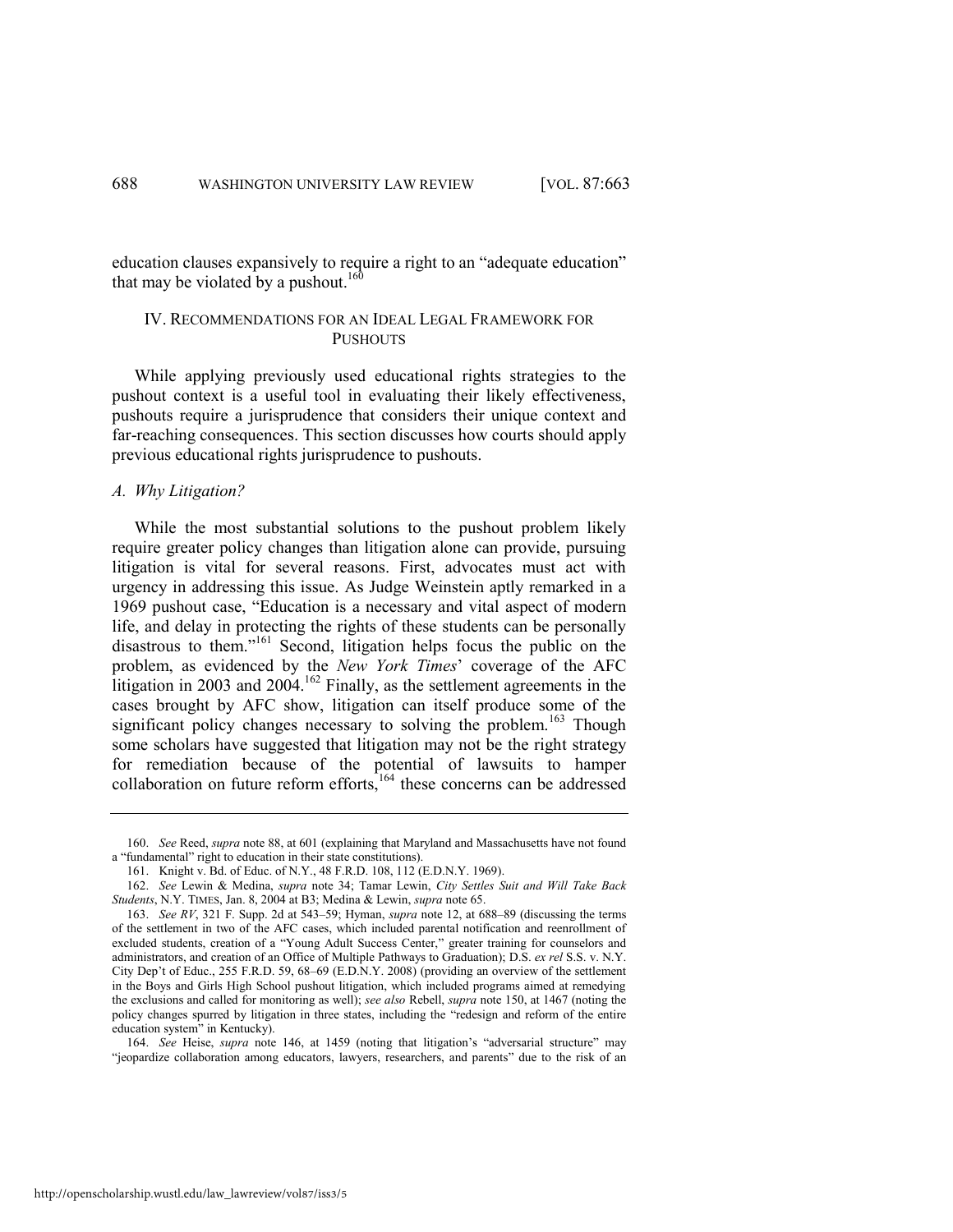through a willingness of adversaries to embrace remedies that allow for continued collaboration and some flexibility.<sup>165</sup>

# *B. Establishing Causes of Action: How Courts Should Recognize Pushout Claims*

The following causes of actions are discussed here with some generality, but undoubtedly the viability of each one will depend on the factual circumstances and the nature of the lawsuit. Thus, while greater procedural protections will likely be necessary in most or all pushout cases, substantive due process claims may be more difficult to make in some cases than others, and equal protection claims may be best suited to class actions or lawsuits with multiple plaintiffs.

# *1. The Need for Better Process: Visibility and Voice for Pushed-Out Students*

Though courts should, at a minimum, find due process violations under *Goss* when students are pushed out, the severity of the deprivation of students' property right to an education, coupled with a startling lack of process, requires greater protection.<sup>166</sup> First, the *Goss* decision itself set aside the question of what process is due for suspensions longer than ten days or expulsions, and implied that in such situations, greater process may be due.<sup>167</sup> Many lower courts have considered longer suspensions, expulsions, and other unusual situations and have produced conflicting results.<sup>168</sup> Courts considering pushouts should trend to the weightier

<sup>&</sup>quot;inherently adversarial posture" spilling over "into non-legal interactions" and continuing after the lawsuit ends).

<sup>165.</sup> *See* Sabel & Simon, *supra* note [17,](#page-3-1) at 1067–73 (describing how public law remedies with an "experimentalist tendency" rather than a "command-and-control" orientation provide a promising approach by promoting "stakeholder negotiation" and "transparency," along with greater flexibility in adapting specific remedial policies based on the needs on the ground).

<sup>166.</sup> When a state provides a right to education, it may not take away that right even on legitimate grounds without "fundamentally fair procedures." Goss v. Lopez, 419 U.S. 565, 574 (1975). Goss notes that the "State is constrained to recognize a student's legitimate entitlement to a public education as a property interest which is protected by the Due Process Clause . . . . " *Id.* Because a pushout denies a student that property interest without process, at a minimum *Goss* is implicated.

<sup>167.</sup> *See id.* at 584 ("Longer suspensions or expulsions for the remainder of the school term, or permanently, may require more formal procedures. Nor do we put aside the possibility that in unusual situations . . . something more than the rudimentary procedures will be requires.").

<sup>168.</sup> *Compare* Carey v. Me. Sch. Admin. Dist. # 17, 754 F. Supp. 906, 918–19 (D. Me. 1990) (applying the *Mathews* balancing test to an expulsion for weapons possession and finding that "seven minimum requirements . . . must be observed in student disciplinary hearings." These requirements are: notice of the charges and the nature of evidence against the student, an opportunity for the student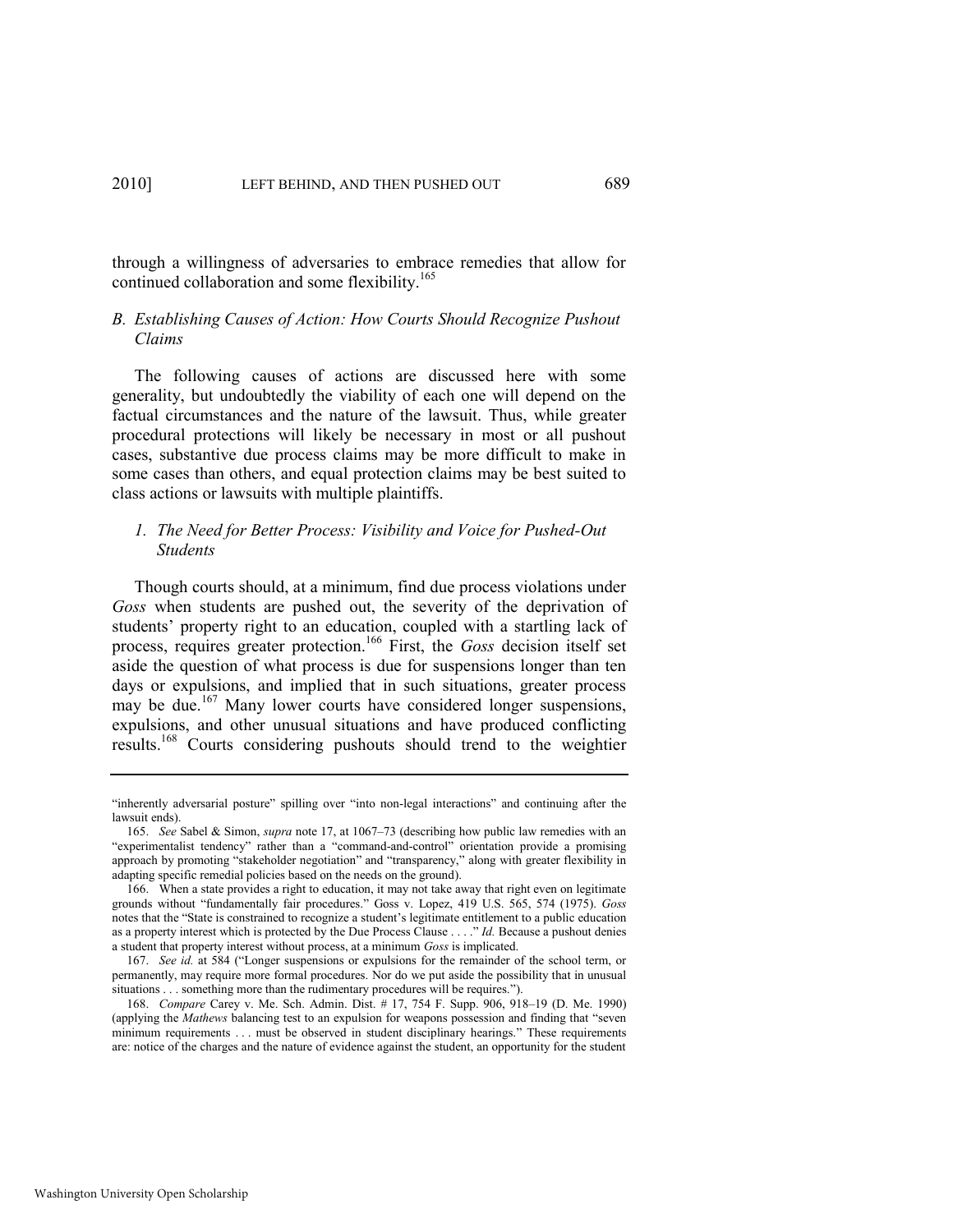extremes of student protection, and view pushouts as constructive expulsion without process.<sup>169</sup> This means of course that courts should first apply the *Mathews* test, and should do so even if their asserted justification for the pushout is academic, as suggested for all school exclusions by Justice Marshall's concurrence and dissent in *Horowitz.*<sup>170</sup> The *Mathews* test offers the possibility of more expansive due process protection as its balancing test affords more flexibility in deciding what process is due given the unique context. $171$ 

In performing the balancing required by *Mathews*, courts should recognize that a student's "interest in the continuation of his public school education is great," as it is the "very foundation of good citizenship," and that the deprivation of one's education is a "very serious matter which require[s] significant procedural safeguards."<sup>172</sup> Unlike a disciplinary expulsion, a pushout furthers no legitimate governmental interest, as it denies students their educational rights required by state law. In terms of what process is actually due, courts *should* apply a full range of procedural protections, bordering on a full trial-like hearing. This is in many ways unrealistic, however, because the illegal and subversive nature of the pushout itself may undermine the student's ability to receive a full preexclusion hearing. Instead, courts should concentrate on providing the elements of procedural due process most likely to bring visibility to the exclusion and allow the student to tell their story, even if after the exclusion itself. These elements include, at a minimum, access to an impartial arbiter, a recorded hearing, and the right to confront present witnesses.

to speak in his own defense, protection from punishment without "substantial evidence," the "assistance of a lawyer in major disciplinary hearings," the right to confront and cross-examine witnesses, and an "impartial tribunal."), *with* Newsome v. Batavia Local Sch. Dist., 842 F.2d 920, 924–26 (6th Cir. 1988) (applying the *Mathews* test and finding that a student accused of selling drugs is not entitled by due process the right to cross-examine accusing students or school officials, or to attend pre-expulsion deliberations which were "closed."). See also Bartlett & McCullagh, *supra* note [100,](#page-17-0) at 38–43 (describing the range of rulings from different district and circuit courts).

<sup>169.</sup> Many pushouts are *de facto* expulsions, yet the student is not accused of violating the school system's disciplinary code but merely asked or told to leave for reasons themselves illegal or illegitimate. From a due process perspective, then, pushouts should require the maximum procedural protections as required by an expulsion.

<sup>170.</sup> Bd. of Curators of the Univ. of Mo. v. Horowitz, 435 U.S. 78, 99–101 (1978) (Marshall, J., concurring in part and dissenting in part) (arguing for the application of the *Mathews* test, and finding that "respondent was entitled to more procedural protection than is provided by 'informal give-andtake' before the school could dismiss her.").

<sup>171.</sup> *Id.* at 100 (citing Mathews v. Eldridge, 424 U.S. 319, 335 (1976).

<sup>172.</sup> *Carey*, 754 F. Supp. at 918 (quoting San Antonio Indep. Sch. Dist. v. Rodriguez, 411 U.S. 1, 35–36 (1973), and Brown v. Bd. of Educ., 347 U.S. 483, 493 (1954)).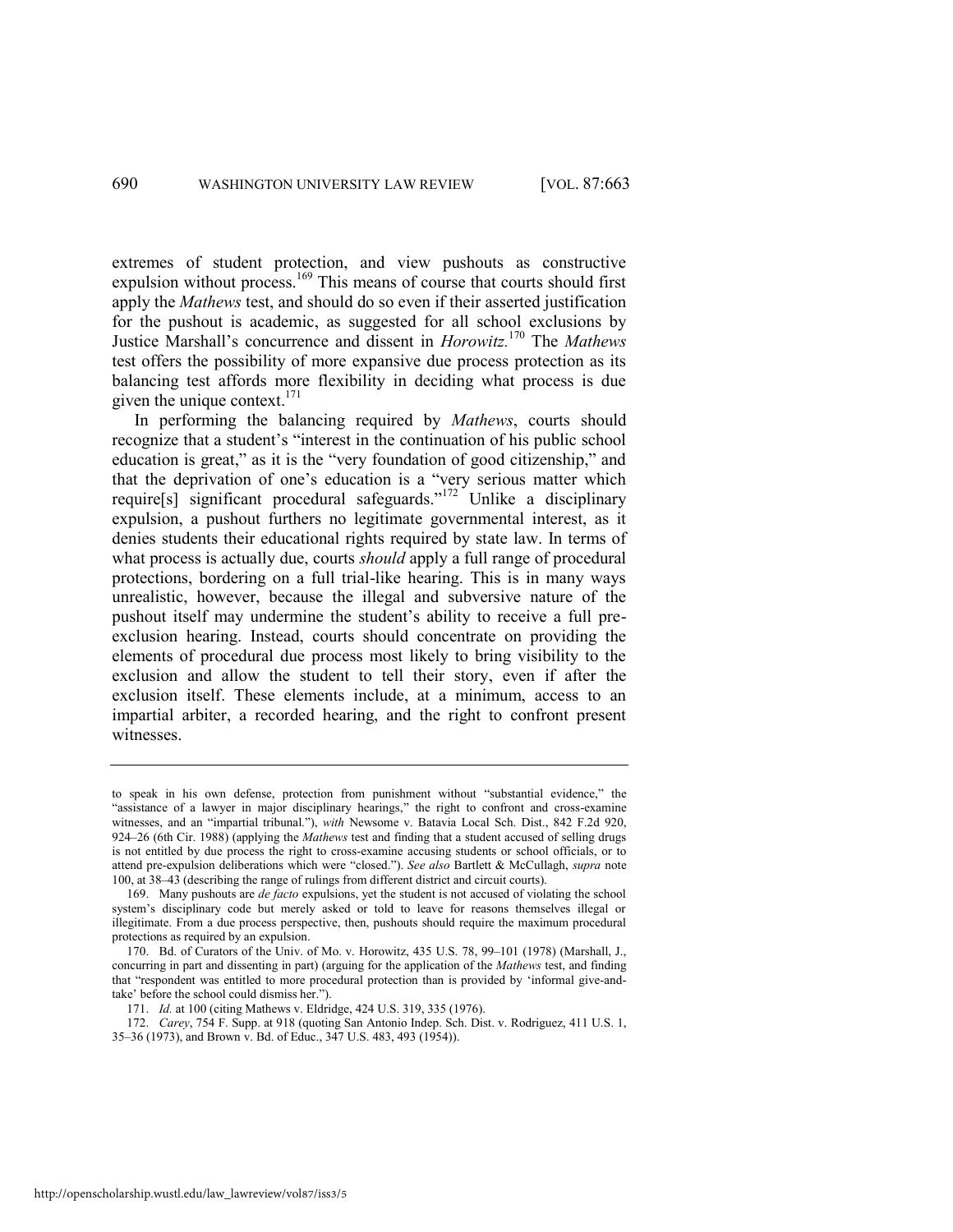#### *2. Recognizing Violations of Substantive Due Process*

Many pushout cases require an even greater recognition of the deprivation of student rights than procedural due process alone can provide, namely in situations where legitimate disciplinary concerns are not at issue.<sup>173</sup> Procedural due process in the pushout context becomes largely a reactive measure, and fails to address the wrongfulness not only of the process but of the school's substantive conduct toward the student.<sup>174</sup> For this, courts should turn to substantive due process, a doctrine better suited to protect against the utter arbitrariness at the core of pushouts.<sup>175</sup> Though the "shocks the conscience test" is a high barrier, the complete denial of an education for entirely illegitimate reasons should readily be viewed by courts as conscience-shocking in light of the Supreme Court's recognition that denying children an education ―foreclose[s] any realistic possibility that they will contribute in even the smallest way to the progress of our Nation."<sup>176</sup> Though the Supreme Court has expressed reluctance to extend  $\S$  1983 substantive due process claims in the context of education, its rationale centers on the desire not to provide "the right to relitigate in federal court evidentiary questions  $arising$  in school disciplinary proceedings."<sup>177</sup> Because pushed-out students were never afforded a "disciplinary proceeding" and their exclusion is not supported by any legitimate assertion of school policy or law, this concern appears less applicable here.<sup>178</sup> Courts should view the

<sup>173.</sup> Because many "academic" pushout cases involve no legitimate state interest in maintaining safe schools and a code of discipline, a pushout goes beyond a lack of process to the denial of a substantive right *per se*.

<sup>174.</sup> Jessica Falk, Note, *Overcoming a Lawyer"s Dogma: Examining Due Process for the*  "Disruptive Student," 36 U. MICH. J.L. REFORM 457, 465 (2003) ("The attainment of procedures, which is a one-time battle fought in the courts, has too often come to be thought of as an end in itself. Instead, processes and procedures need to be thought of as means to the end . . . . ").

<sup>175.</sup> Substantive due process is violated "only by conduct that is so outrageously arbitrary as to constitute a gross abuse of governmental authority." Cohn v. New Paltz Cent. Sch. Dist., 562 F. Supp. 2d 421, 434 (N.D.N.Y. 2005) (quoting Harlen Assocs. v. Vill. of Mineola, 273 F.3d 494, 505 (2d Cir. 2001)). Pushouts fit this characterization, extending beyond mere procedural violations by violating the substantive education laws of the state, serving no legitimate governmental purpose, and harming the liberty and property interests of the students affected.

<sup>176.</sup> Plyler v. Doe, 457 U.S. 202, 223 (1982).

<sup>177.</sup> Wood v. Strickland, 420 U.S. 308, 326 (1975).

<sup>178.</sup> In addition to the applying the "shocks the conscience test" to find a violation of substantive due process in an educational setting, one author has proposed extending substantive due process rights recognized for a patient confined by civil commitment patient to require a certain minimal level of education. *See* Note, *A Right to Learn?: Improving Educational Outcomes Through Substantive Due Process,* 120 HARV. L. REV. 1323, 1340–41 (2007) (applying, from Youngberg v. Romeo, 457 U.S. 307 (1982), the idea of corresponding responsibility, that the State's restriction of a person's liberty carries with it an obligation related to the purpose of that restraint). In *Youngberg*, this meant a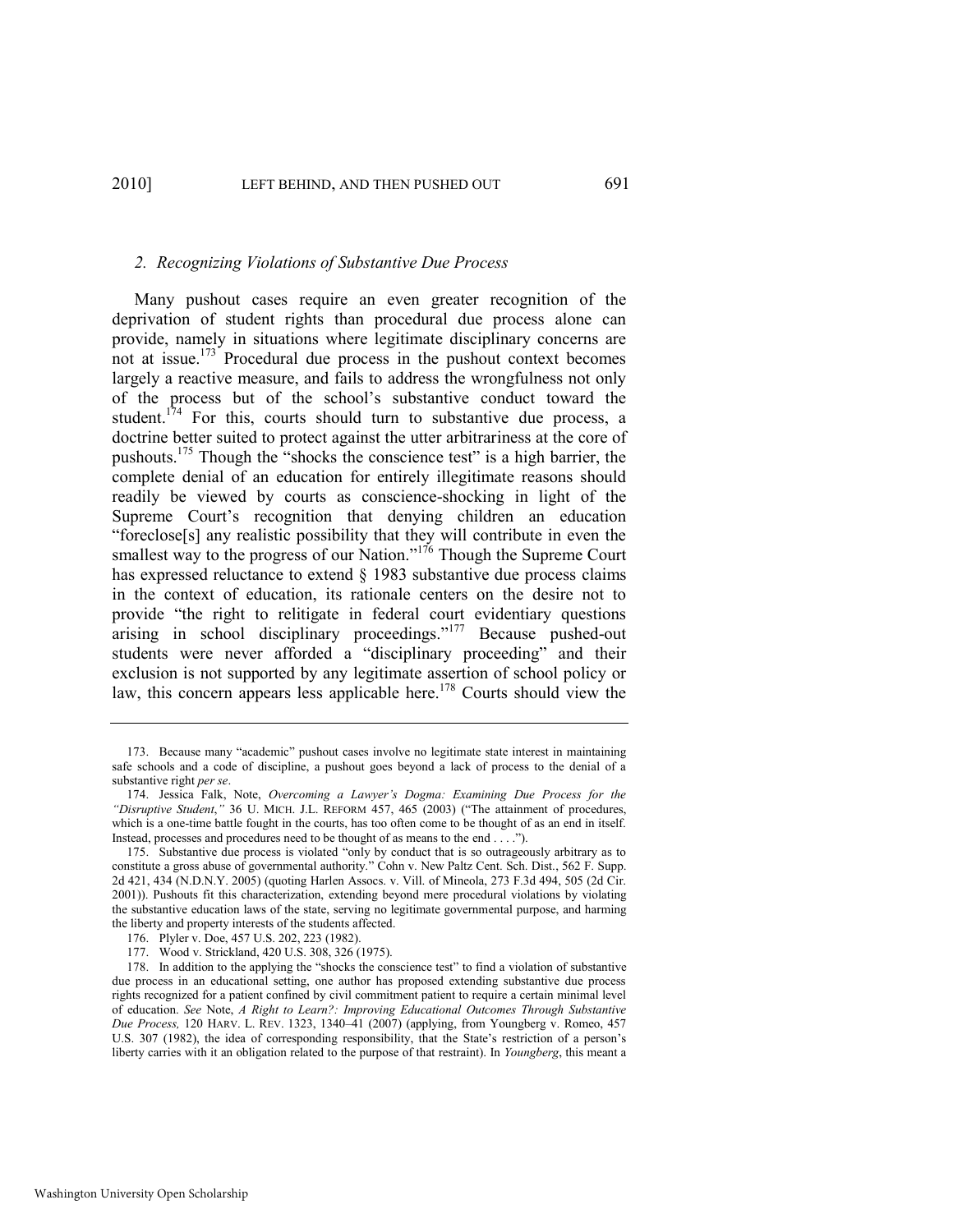practice of pushouts as exactly the type of abuse of executive power that substantive due process seeks to protect, as it is an unlawful decision that serves only the personal interest of the administrator and not of the student, the school, or the state.

# *3. Applying Greater than Rational Basis Scrutiny to Pushout Equal Protection Claims*

First, one must acknowledge that equal protection challenges are likely a better fit for class action pushout lawsuits than individual student challenges to the practice. However, for those claims in which courts can readily compare a group of plaintiff students to their peers, equal protection claims are highly relevant. Because most pushouts constitute a complete denial of educational opportunities otherwise required by law, courts should apply greater than the mere rationality review applied in *Rodriguez.*<sup>179</sup> Instead, courts should require that defendants show a substantial governmental interest in distinguishing pushed-out students from other similarly situated students as the Court did in *Plyler*. <sup>180</sup> Though the Supreme Court in *Rodriguez* did not recognize education as a fundamental right worthy of strict scrutiny,<sup>181</sup> it reserved judgment on a situation where there was an "absolute denial" of education.<sup>182</sup> Later, the Court held in *Plyler*, where a Texas law allowed school districts to completely deny children of undocumented immigrants an education, that such a deprivation required the state to show a "substantial goal" in making such a distinction, thus elevating the level of scrutiny above mere rationality review.<sup>183</sup> These statements by the Court, along with its reasoning in *Plyler* that education is more than "merely some governmental ‗benefit' indistinguishable from other forms of social

minimal amount of training for a severely mentally impaired individual. *Youngberg*, 457 U.S. at 319. The author argues that in the education context, because a student's liberty interests are restricted by compulsory education laws, the State has a duty to provide a "minimal level of education." Note, *supra*, at 1337. Though this model is analogous to pushouts because the state has undertaken the responsibility of educating its students, and then denied that right completely by pushing students out, its application to pushouts may not be possible as most pushed-out students have reached the legal age for choosing to drop out and thus have no further restriction of their "liberty interest" by compulsory school attendance.

<sup>179.</sup> San Antonio Indep. Sch. Dist. v. Rodriguez, 411 U.S 1, 40 (1973).

<sup>180.</sup> *Plyler*, 457 U.S. at 230.

<sup>181.</sup> *Rodriguez*, 411 U.S. at 35 ("Education, of course, is not among the rights afforded explicit protection under our Federal Constitution. Nor do we find any basis for saying it is implicitly so protected.").

<sup>182.</sup> *Id.* at 37.

<sup>183.</sup> Plyler, 457 U.S at 224.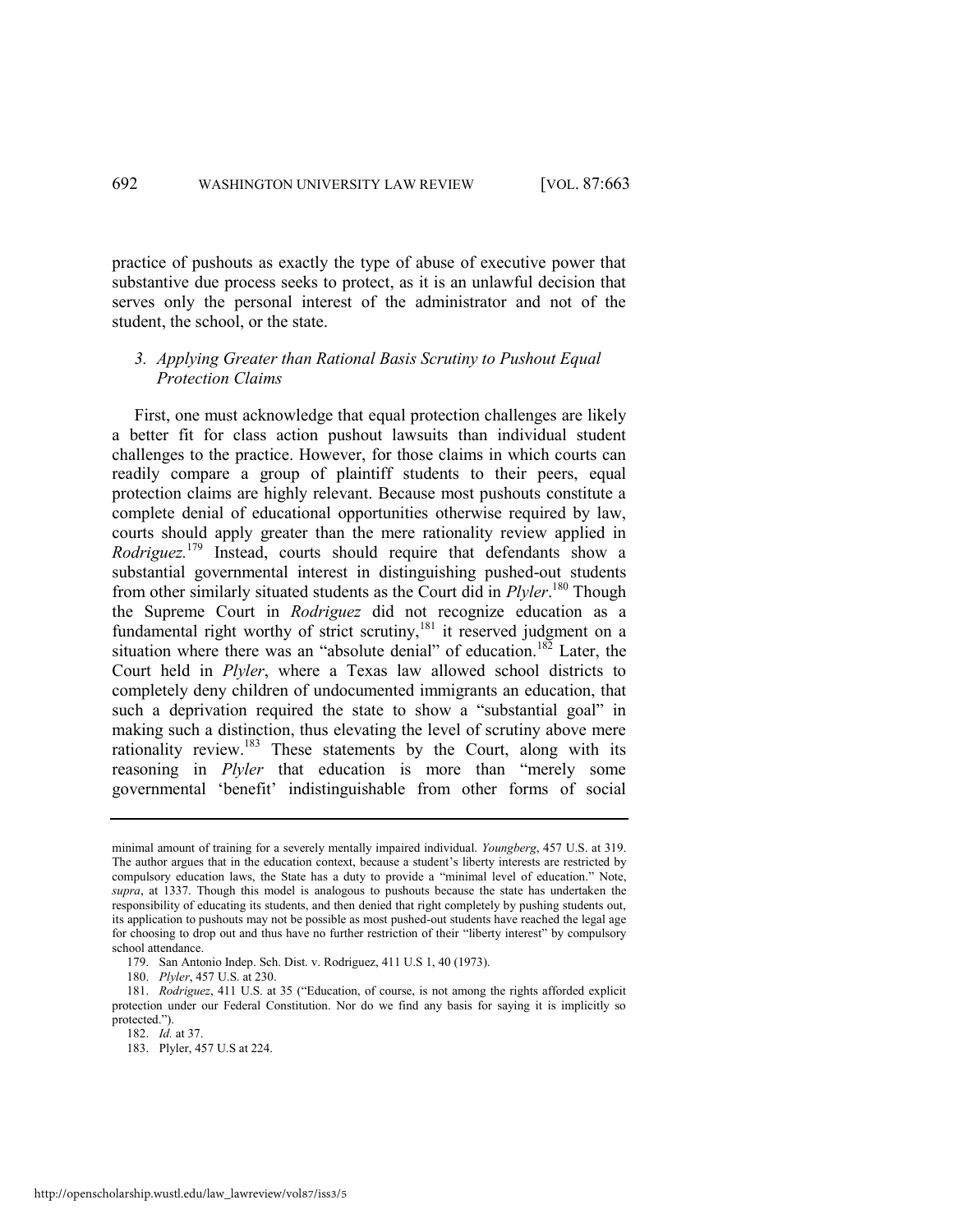welfare legislation,"<sup>184</sup> has led some scholars to argue that "whether the U.S. Constitution ensures a minimal amount of educational services remains the subject of continued debate."<sup>185</sup>

Though students pushed out of school are not as easily definable a group as the more definite group of undocumented Mexican-American children, the Court in *Plyler* raised the level of scrutiny without finding that this group was a "suspect class" for equal protection purposes.<sup>186</sup> Most persuasively, the Court's rationale in *Plyler*, that the denial of an education must be distinguished from other governmental "benefits," applies to most pushout scenarios, where children with the legal right to complete their education are unfairly denied such an opportunity.<sup>187</sup> Even if a school district could escape the extremely deferential level of rational basis scrutiny by asserting a rationale based on disciplining unruly students and concentrating on the academic achievement of more focused students,<sup>188</sup> it is unlikely the school district can prove that the pushouts serve some "substantial" goal of the State. Each state, in undertaking the responsibility to provide an education to its students, has an interest in seeing those students graduate. While it may not further state interests to graduate students that have not met state standards, forcing out students who have not yet had their full measure of opportunity to complete their education serves no substantial interest of any party concerned.

# *4. State Constitutions: Education as Fundamental Right and Statebased Reform*

While state pushout jurisprudence will necessarily vary depending on state constitutions, most rulings should be fairly direct: pushouts violate a student's right to an "adequate" education. In states where courts have

187. *See supra* not[e 37 a](#page-7-1)nd accompanying text.

<sup>184.</sup> *Id.* at 221. The Court further reasoned that "denial of education to some isolated group of children poses an affront to one of the goals of the Equal Protection Clause: the abolition of governmental barriers presenting unreasonable obstacles to advancement on the basis of individual merit." *Id.* at 221–22.

<sup>185.</sup> *Heise*, *supra* note [128,](#page-22-0) at 1156. Heise also cites Justice White's comment in *Papasan v. Allain* that "this Court has not yet definitively decided whether a minimally adequate education is a fundamental right . . . .‖ *Id.* at 1157 (quoting *Papasan*, 478 U.S. 265, 285 (1986)).

<sup>186.</sup> See Plyler, 457 U.S at 223 ("Undocumented aliens cannot be treated as a suspect class . . . . Nor is education a fundamental right . . . .). *But see id.* at 224 (noting that in spite of these considerations, the discrimination in the Texas law "can hardly be considered rational unless it furthers some substantial goal of the State").

<sup>188.</sup> Even under rational basis scrutiny, this assertion may fail, because if the plaintiffs can prove that a pushout occurred, a court may find that a school district's violation of state law and/or its own policies cannot advance any legitimate interest of the state.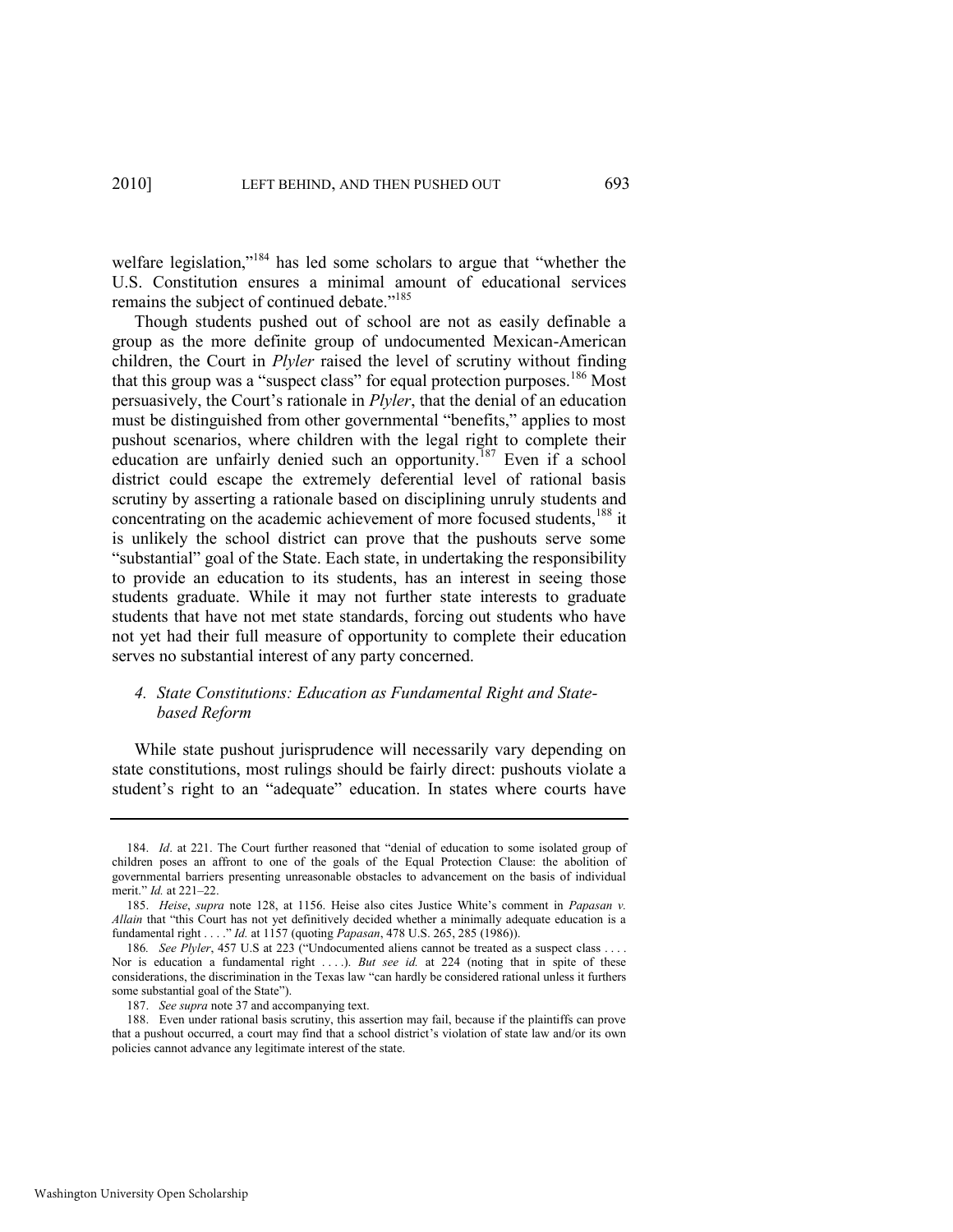held that certain school financing schemes violate students' right to an adequate education,<sup>189</sup> their courts should hold similarly for pushouts. This is because pushouts represent not only the denial of an adequate education, but of an education altogether. Even for states that do not recognize education as a "fundamental right" or require strict scrutiny, most state constitutions still require that the state provide an education.<sup>190</sup> Therefore, the complete denial of an education should trigger a cause of action under a state constitution, regardless of its stance on adequacy or the status of education as a fundamental right.

#### *C. Overcoming Problems of Proof*

Randee Waldman, a former senior attorney with AFC and the cocounsel for its lawsuit against Franklin K. Lane High School, speculates that a major reason why more pushout lawsuits are not filed may be due to problems of proof.<sup>191</sup> AFC filed their trilogy of pushout lawsuits as well as the lawsuit against Boys & Girls High after receiving numerous calls to their hotline offering similar stories of pushouts at certain high schools, which were further corroborated by "program cards" showing that the students were "transferred" to GED programs.<sup>192</sup> However, without the objective proof of program cards or written orders, school districts may claim that students left voluntarily and were not actually "pushed" out.

From the perspective of litigators, the best way to overcome such an argument may be in sheer volume of evidence, which—when presented to the court and to the public—has the effect of embarrassing the district into either admitting wrongdoing or seeking settlement. One successful approach to evidence-gathering was the hotline set up by AFC, which allowed easy reporting even for those parents and students who may be less politically connected, in conjunction with targeted workshops and surveys distributed by other community organizations.<sup>193</sup> For students who cannot produce such tangible evidence or those who were "encouraged" rather than directed to leave school, litigators might also consider arguing

<sup>189.</sup> *See supra* note[s 155](#page-25-0)–59 and accompanying text.

<sup>190.</sup> *See* Reed, *supra* note [88,](#page-16-0) at 582 ("Every state constitution has an education clause. The highest courts of many states have held that their state constitutions' education clauses afford individuals an enforceable right to education.").

<sup>191.</sup> *See supra* not[e 14 a](#page-3-2)nd accompanying text.

<sup>192.</sup> *See supra* note [14](#page-3-2) and accompanying text. The pushouts in Birmingham, Alabama were similarly blatant because of the school system's use of pre-prepared withdrawal forms which were handed to students. ORFIELD ET AL., *supra* not[e 4,](#page-1-0) at 25–26.

<sup>193.</sup> *See* Hyman, *supra* not[e 12,](#page-3-0) at 685–86.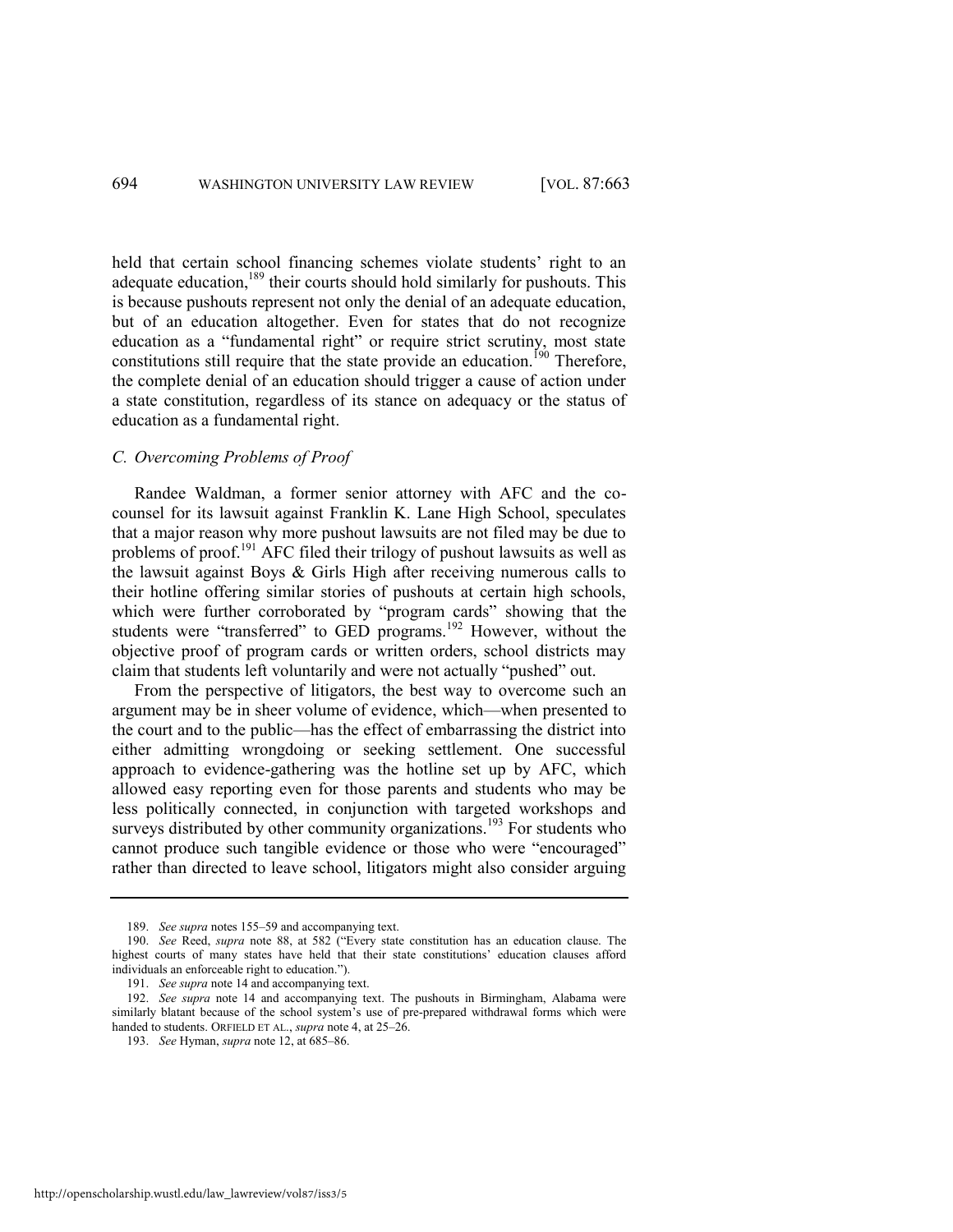that the students were "constructively" discharged, as courts have recognized similar claims in the employment law context.<sup>194</sup> This defense should be even more persuasive in the educational context, where school attendance is required until a certain age and administrators have greater authority over students than employers over employees.

#### *D. Crafting Effective Remedies*

Though local and state educational schemes are often complex and courts are often reluctant to order or enforce far-reaching educational remedies,<sup>195</sup> in light of the continued failure of New York City schools to adequately remedy the pushout problem, <sup>196</sup> any court-ordered or approved remedies must be more targeted and include better remedial oversight. The settlement of the litigation involving Boys and Girls High offers some promising solutions.<sup>197</sup> In addition to injunctive relief directing procedural protections for future students, the settlement includes provisions for monitoring by both the plaintiffs' counsel and by an outside monitor, and compensatory provisions to provide supplemental and remedial services and extended public education eligibility for the pushed-out students.<sup>198</sup> Thus, the substantive component of remedies and settlements should

<sup>194.</sup> In suits for wrongful discharge in violation of public policy, constructive discharge acts "as a defense against an employer's contention that the employee quit voluntarily." Strozinsky v. Sch. Dist. of Brown Deer, 2000 WI 97, ¶ 69, 237 Wis. 2d 19, ¶ 69, 614 N.W.2d 443, ¶ 69. The Supreme Court has also recognized constructive discharge in the context of National Labor Relations Act violations. *See* Sure-Tan, Inc. v. NLRB, 467 U.S. 883, 894 (1984). Federal courts have also recognized this defense in discrimination actions under Title VII of the Civil Rights Act of 1964. *Strozinsky*, 2000 WI 97, ¶ 70. Though the standard here would need to be different than in the employment context, which requires showing that the employer "purposefully creates working conditions so intolerable that the employee has no option but to resign," *Sure-Tan*, 467 U.S. at 894, the same idea of coercive behavior by authority figures seeking to avoid liability by portraying the employee or student as acting of their own full volition applies.

<sup>195.</sup> *See* San Antonio Indep. Sch. Dist. v. Rodriguez, 411 U.S. 1, 42 (1973) (noting that the Court's "lack of specialized knowledge and experience counsels against premature interference with the informed judgments made at the state and local levels," and because of the "very complexity of the problems of financing and managing a statewide public school system . . . ‗the legislature's efforts to tackle the problems' should be entitled to respect.").

<sup>196.</sup> *See supra* note [74](#page-14-1) and accompanying text; *see also* Jake Mooney, *A Second Chance for Students Left Behind*, N.Y. TIMES, Nov. 28, 2008, at CY1, *available at* http://www.nytimes.com/2008/ 11/30/nyregion/thecity/30disp.html?\_r=1 (describing the story of one student, Darrius Spann, who after being suspended, returned to school to find his schedule had been reduced to five periods. After that, it was reduced to three periods, before Darius "was assigned to sit in an auditorium with about 100 other students from 7:30 to 10:30 each morning, filling out school worksheets before going home." After this he was transferred to an alternative education center and after being refused readmittance to Boys & Girls, he dropped out.).

<sup>197.</sup> *See* D.S. *ex rel* S.S. v. N.Y. City Dep't of Educ., 255 F.R.D. 59, 68–70 (E.D.N.Y. 2008). 198. *Id.*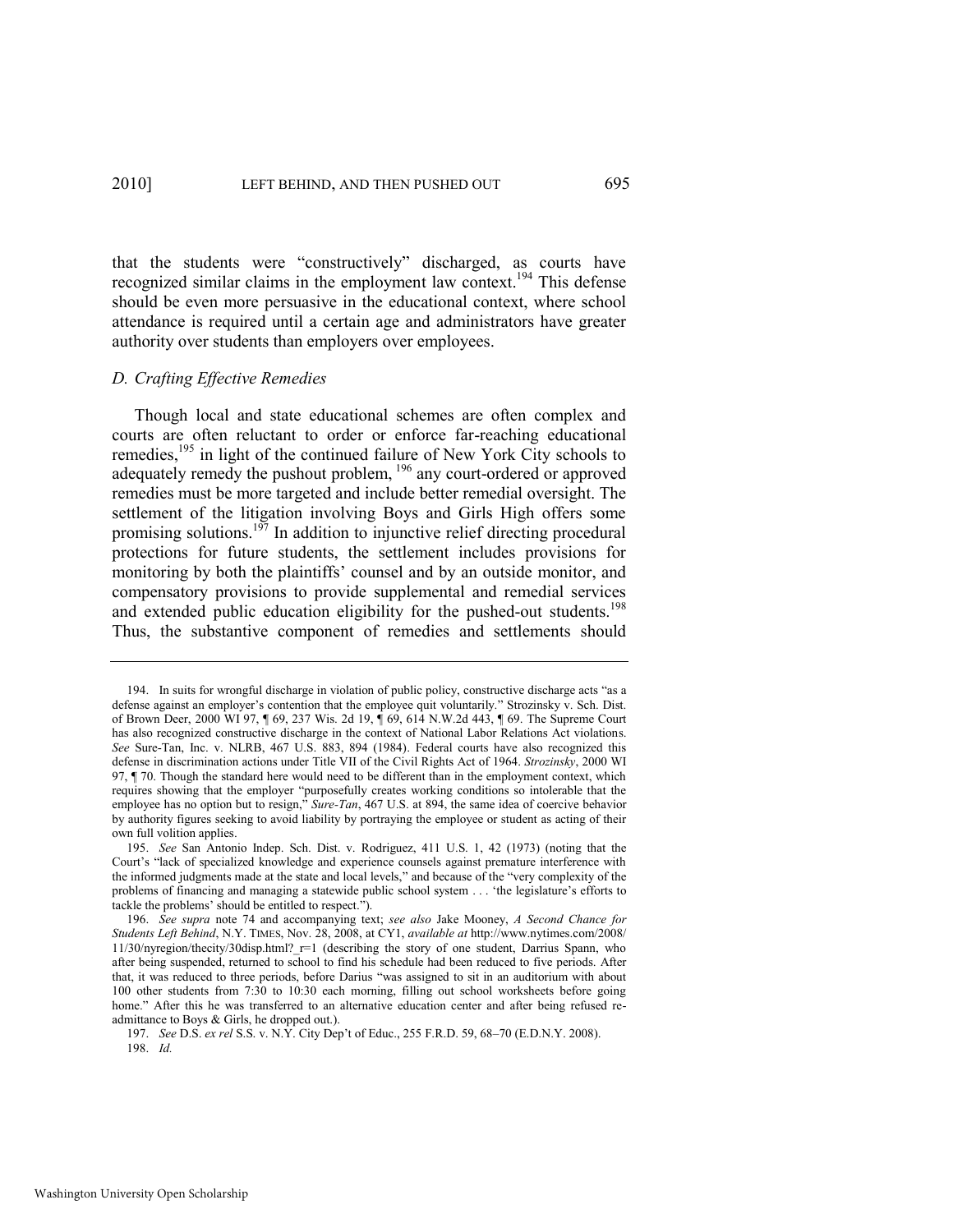include extensive compensatory opportunities for the actual excluded students, supplemental education services for the under-credited and overage students that are most vulnerable to future pushouts, and monitored procedural protections targeted at the underlying failures of due process and oversight. The monitoring component is particularly important, as lack of oversight is a large source of the pushout problem in the first place. Thus, either court-ordered remedies or settlements should include the appointment of a special master or other monitor.<sup>199</sup> Bevond their monitoring role, the special master likely will have expertise into the relevant educational issues and thus can serve as a qualified independent advisor.<sup>200</sup> Further, appointing special masters allows courts to consider and enforce detailed and even "experimentalist remedies" while avoiding "comprehensive sets of regulatory instructions," or "judicial micromanagement."<sup>201</sup>

# *E. Improving Data Compilation to Account for Pushouts*

In addition to the legal strategies noted, solving the pushout problem requires accurate data. The problem itself is primarily a function of inconsistent data collection methods across school districts and states, and methods that are not reliable in tracking what happens to students who leave the regular educational setting.<sup>202</sup> Lawsuits against pushouts cannot succeed without the documentation of their occurrence. Better documentation in itself should serve as an effective oversight technique, and discourage the practice. The Education Trust and other experts recommend taking this on at a federal level, by amending NCLB to require each state to establish "longitudinal data systems" that would include a "unique, statewide student identifier," and maintain "[s]tudent-level enrollment, demographic, and program participation information," among other things.<sup>203</sup> A centrally administered data system as described would

<sup>199. &</sup>quot;Nowhere is the need for special masters more obvious, though, than in the context of institutional reform litigation, specifically during its remedial stages." James S. DeGraw, Note, *Rule 53, Inherent Powers, and Institutional Reform: The Lack of Limits on Special Masters*, 66 N.Y.U. L. REV. 800, 801 (1991). The type of remedy that would need enforcement and oversight in a class-based school pushout case would certainly involve some "institutional reform" of the relevant school system.

<sup>200.</sup> For example, the independent monitor appointed in the Boys and Girls High School case is John M. Verre, who as Co-Director of the Harvard Institute on Critical Issues in Urban Special Education, is a well-qualified expert in the relevant areas. *See D.S.*, 255 F.R.D. at 69.

<sup>201.</sup> *See* Sabel & Simon, *supra* not[e 17,](#page-3-1) at 1025.

<sup>202.</sup> *See supra* note[s 53](#page-10-0)–[57 a](#page-11-1)nd accompanying test (describing the confused student data reporting procedures in New York and Los Angeles which cause students to be misclassified and lost in the system.).

<sup>203.</sup> Policy Memorandum, The Educ. Trust, Education Trust Recommendations for No Child Left